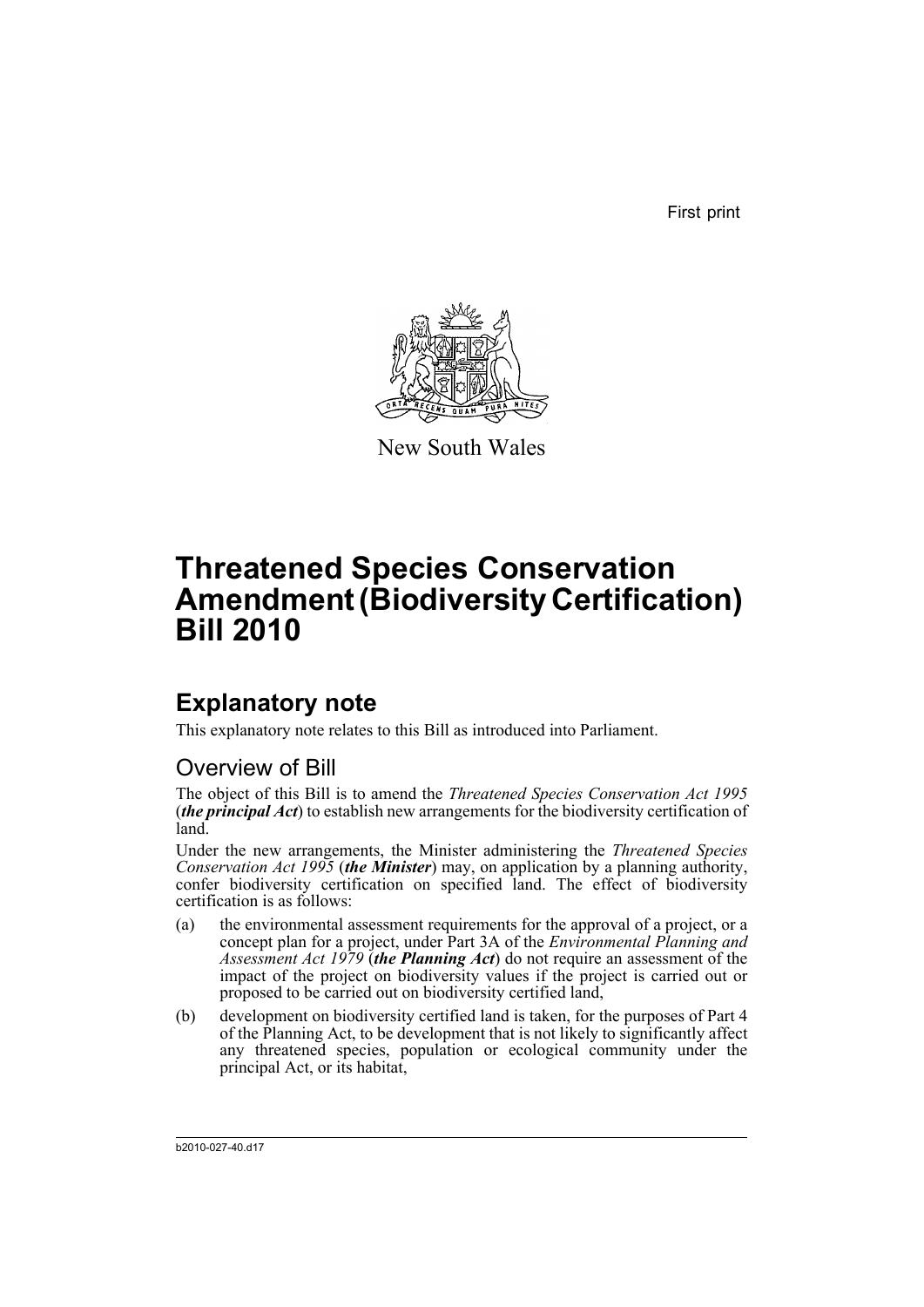Explanatory note

- (c) an activity to which Part 5 of the Planning Act applies which is carried out or proposed to be carried out on biodiversity certified land is taken, for the purposes of Part 5 of the Planning Act, to be an activity that is not likely to significantly affect any threatened species, population or ecological community under the principal Act, or its habitat,
- (d) the *Native Vegetation Act 2003* does not apply to the biodiversity certified land.

The Minister may confer biodiversity certification only if the planning authority has a biodiversity certification strategy, which is a policy or strategy for the implementation of conservation measures that ensure that the overall effect of biodiversity certification is to maintain or improve biodiversity values.

The Bill also makes provision for the following matters, which are explained in more detail below:

- (a) the establishment of a biodiversity certification assessment methodology (the methodology will set out the rules that are to be used as the basis for assessing whether biodiversity certification improves or maintains biodiversity values),
- (b) the enforcement of conservation measures against parties who agree to the biodiversity certification,
- (c) the suspension, revocation or modification of biodiversity certification,
- (d) biodiversity certification agreements, which are agreements entered into in connection with biodiversity certification.

The new arrangements replace existing arrangements for the biodiversity certification of environmental planning instruments. The existing arrangements will continue to have effect, with some modifications, in relation to the *State Environmental Planning Policy (Sydney Region Growth Centres) 2006* (the *Growth Centres SEPP*) and in relation to any biodiversity certification proposals that are certified or are the subject of public consultation before the repeal of those arrangements.

# Outline of provisions

**Clause 1** sets out the name (also called the short title) of the proposed Act.

**Clause 2** provides for the commencement of the proposed Act on a day or days to be appointed by proclamation.

# **Schedule 1 Amendment of Threatened Species Conservation Act 1995 No 101**

# **Biodiversity certification of land**

The principal amendment is **Schedule 1 [4]**, which sets out the new arrangements relating to biodiversity certification of land (proposed new Part 7AA).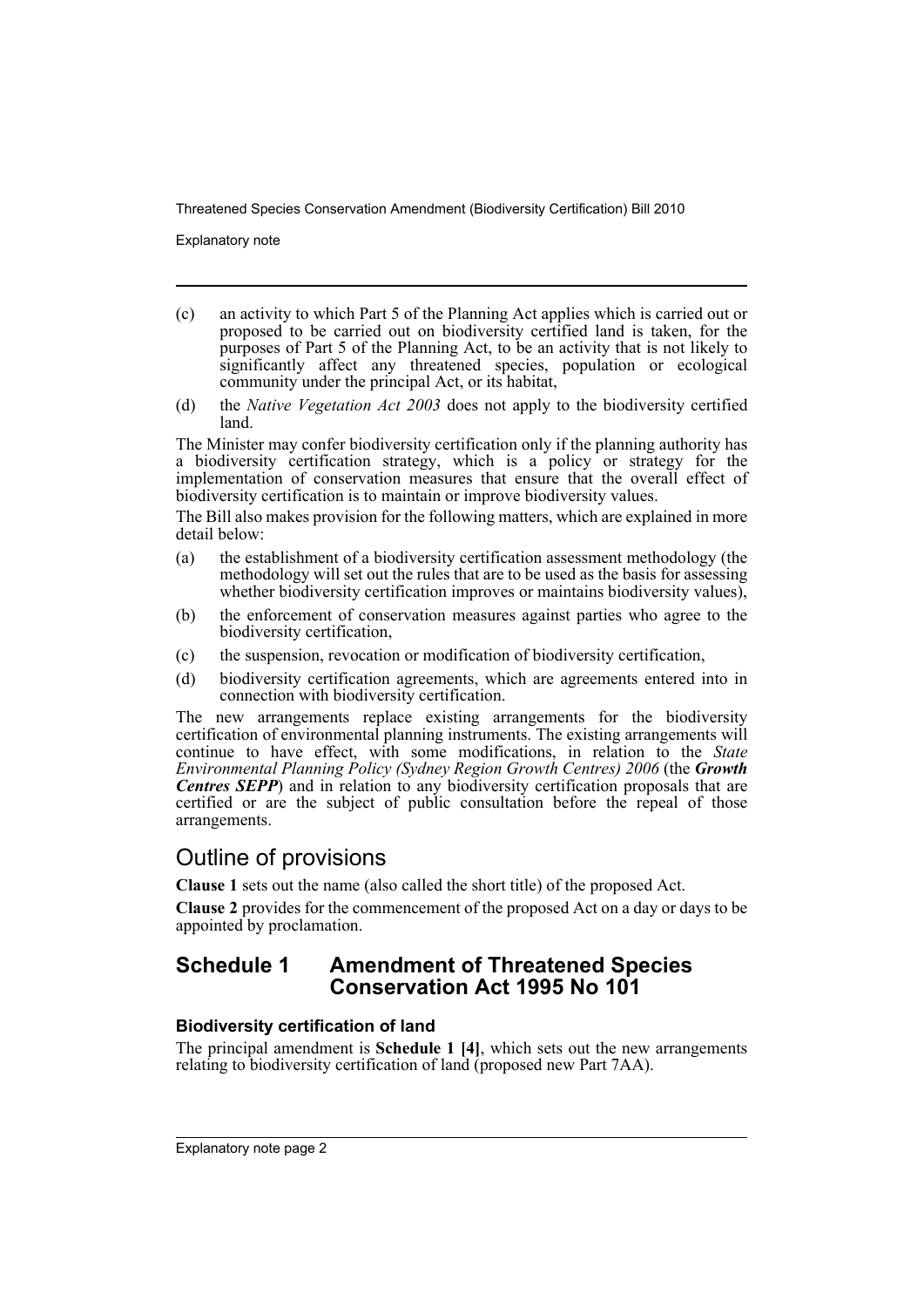Explanatory note

The new arrangements enable the Minister to confer biodiversity certification on specified land, by order published in the Gazette. The effect of biodiversity certification is as explained in the overview.

# **Application for biodiversity certification**

An application for biodiversity certification may be made to the Minister by a planning authority or by 2 or more planning authorities jointly. Planning authorities include the Minister for Planning and local councils.

Biodiversity certification may be conferred only if the applicant has a biodiversity certification strategy. A biodiversity certification strategy is a policy or strategy for the implementation of conservation measures to ensure that the overall effect of biodiversity certification is to improve or maintain biodiversity values. The strategy is to be used as the basis for the assessment of the application.

A biodiversity certification strategy must identify the following:

- (a) the land proposed for biodiversity certification,
- (b) the land proposed for biodiversity conservation (being any land on or in respect of which the conservation measures are to be implemented),
- (c) the proposed conservation measures,
- (d) the parties required to implement the conservation measures.

Conservation measures include:

- (a) the adoption or continuation of development controls under the Planning Act that limit or prohibit development on land or the taking of any other measures under that Act that conserve or enhance the natural environment, and
- (b) the entering into of a biodiversity certification agreement, and
- (c) the entering into of a planning agreement under the Planning Act that makes provision for development contributions to be used or applied towards the conservation or enhancement of the natural environment, and
- (d) the making of a State infrastructure contribution under the Planning Act for the conservation or enhancement of the natural environment, and
- (e) certain other measures relating to the conservation, use and management of land.

The Bill sets out further requirements applicable to an application for biodiversity certification, including public notification requirements.

# **Assessment of application for biodiversity certification**

Biodiversity certification may be conferred only if biodiversity certification will improve or maintain biodiversity values.

Biodiversity certification will improve or maintain biodiversity values only if the Minister determines, on the basis of a biodiversity certification assessment, that certification will improve or maintain biodiversity values. A biodiversity certification assessment is an assessment of the effect of biodiversity certification on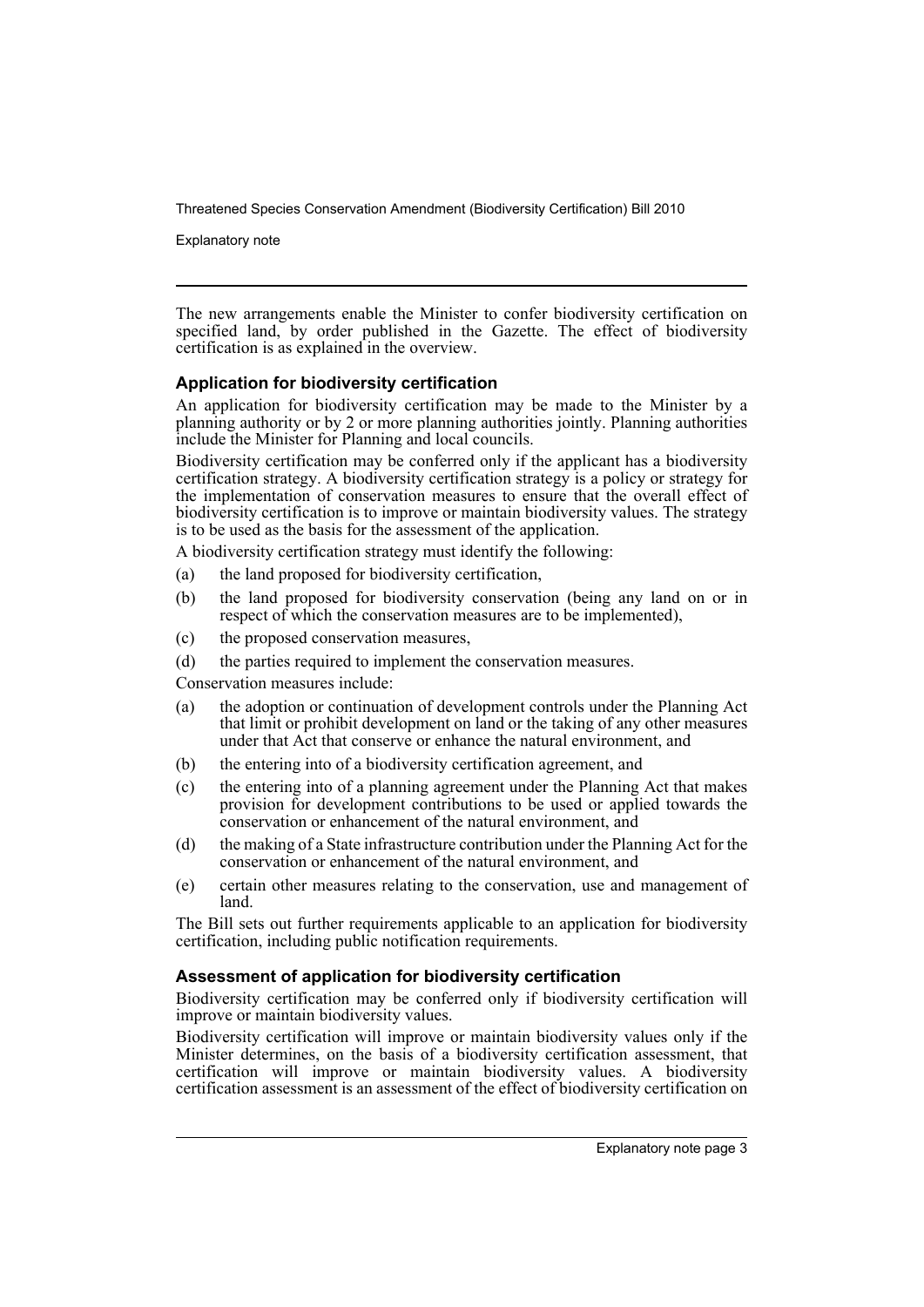Explanatory note

biodiversity values. The assessment is to be made in accordance with the biodiversity certification assessment methodology, and not otherwise.

The Minister may, in a particular case, permit a minor variation to be made to the biodiversity certification assessment methodology in certain circumstances.

The Minister must refuse to confer certification if the certification does not improve or maintain biodiversity values. The Bill also confers broad powers on the Minister to refuse to confer biodiversity certification in other circumstances.

# **Biodiversity certification assessment methodology**

The Bill enables the Minister, by order published in the Gazette, to make rules with respect to the circumstances in which biodiversity certification is to be regarded as improving or maintaining biodiversity values.

In particular, the rules are to establish a methodology for assessing:

- (a) the loss of biodiversity values on land proposed for biodiversity certification, and
- (b) the impact, or likely impact, of proposed conservation measures on land proposed for biodiversity conservation.

The Bill makes provision for:

- (a) publication of the proposed methodology, and of any proposed change to the methodology, including requirements for public consultation, and
- (b) the circumstances in which changes to the methodology do not require public consultation.

# **Conferral, extension and review of certification**

The Minister may, in an order conferring biodiversity certification, specify any approved measures under the biodiversity certification. The approved measures are as follows:

- (a) the proposed conservation measures on which the biodiversity certification assessment was based,
- (b) any requirements, as determined by the Minister, as to the timing of the implementation of the proposed conservation measures,
- (c) any requirements, as determined by the Minister, as to monitoring, reporting or auditing of the implementation of proposed conservation measures,
- (d) any other matters provided for by the regulations.

The Minister may require a party to the biodiversity certification to comply with the approved measures. A planning authority that applies for biodiversity certification is a party to any biodiversity certification that is conferred as a consequence of the application. Other persons or bodies may also be named as parties to the biodiversity certification, with their consent.

The Bill makes provision for the duration of biodiversity certification, extension of biodiversity certification and the periodic review of biodiversity certification.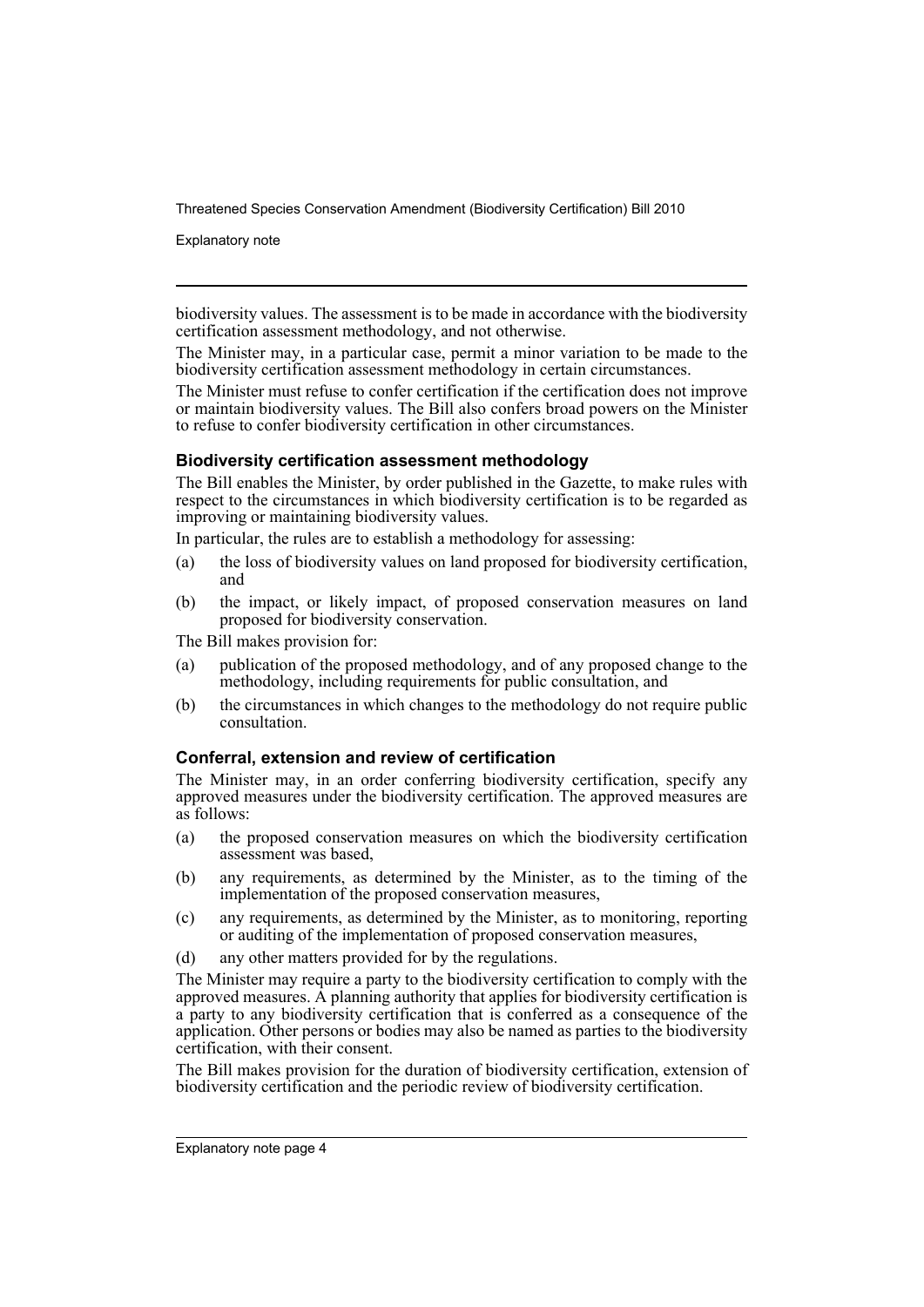Explanatory note

# **Enforcement of approved measures**

The Minister may require a party to a biodiversity certification to rectify any failure to comply with the approved measures under the biodiversity certification. The Minister may require a party who fails to comply with the requirement to pay to the Minister a penalty based on the cost of implementing the approved measures or equivalent conservation measures.

A party to biodiversity certification (other than a government authority) may appeal to the Land and Environment Court against a decision of the Minister to make an order against the party. If the party concerned is a government authority (that is, a Minister or a public authority) a dispute concerning the implementation of the approved measures may be submitted to the Premier for settlement.

# **Biodiversity certification agreements**

The Bill enables the Minister to enter into an agreement with another person in connection with biodiversity certification (including a proposed conferral, extension or modification of biodiversity certification). The agreement (a *biodiversity certification agreement*) may require a person to make monetary contributions to the Minister, to dedicate land or to carry out certain works on land owned by the person. It may also make other provision with respect to conservation measures agreed to be implemented by the person.

An agreement may be registered on the title of land so that it is binding on successors in title.

The Bill makes provision for the following:

- (a) the duration of biodiversity certification agreements,
- (b) the enforcement of biodiversity certification agreements,
- (c) variation to agreements.

The regulations may make further provision in respect of biodiversity certification agreements.

# **Suspension, revocation and modification of certification**

The Minister may, by order published in the Gazette, suspend or revoke any biodiversity certification. The Bill provides for the grounds on which this action can be taken, with the key ground being a failure to comply with the approved measures under the biodiversity certification.

The Minister may, by order published in the Gazette, modify any biodiversity certification by:

- (a) modifying the description of the land that is biodiversity certified (to extend or limit biodiversity certification), or
- (b) modifying the approved measures under the biodiversity certification.

Biodiversity certification may be modified on the Minister's own initiative on specified grounds (including a failure to comply with the approved measures).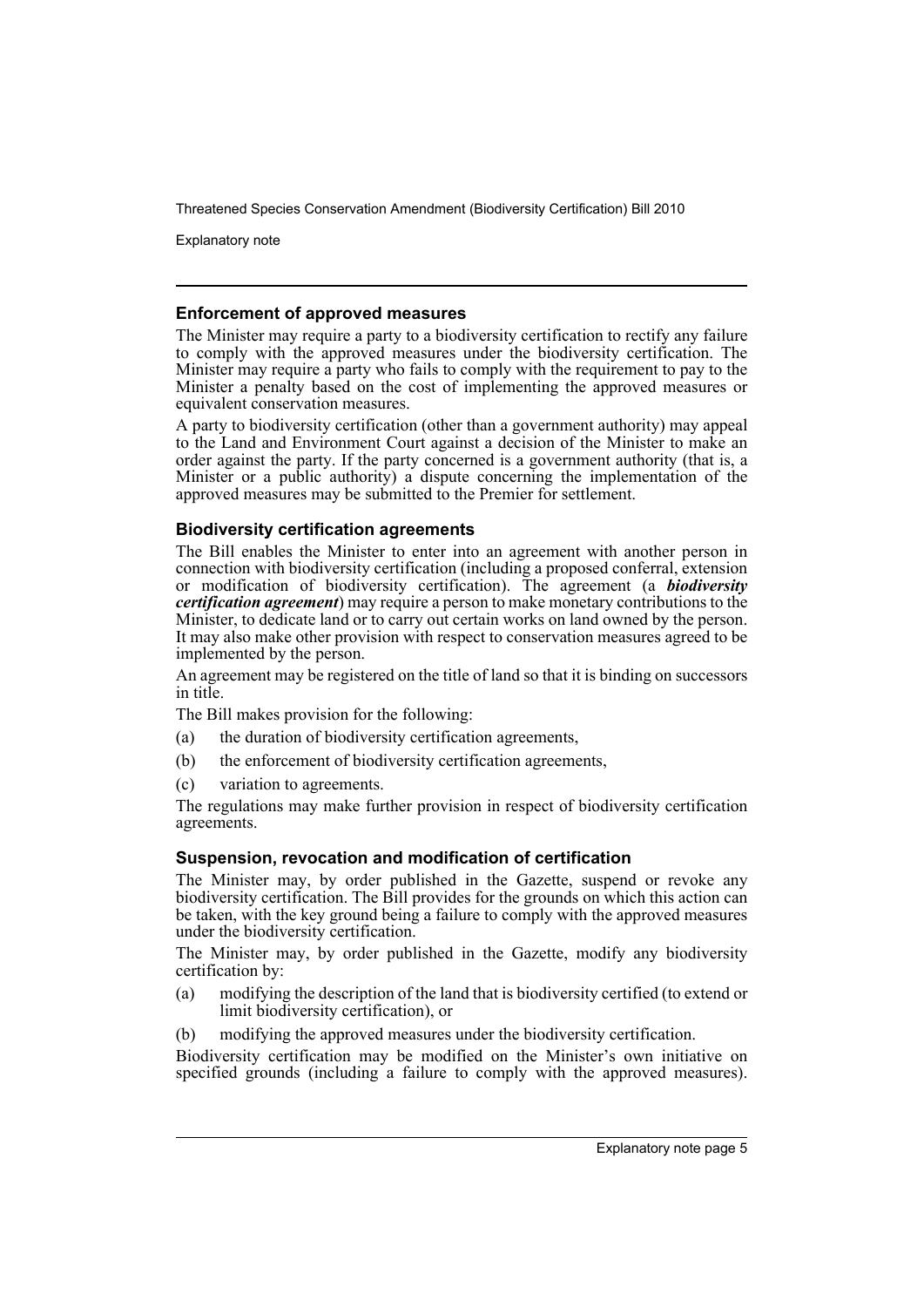Explanatory note

Biodiversity certification may also be modified on the application of a party to the biodiversity certification.

A party to a biodiversity certification (other than a government authority) may appeal to the Land and Environment Court against a decision of the Minister to suspend, revoke or modify biodiversity certification. If the party concerned is a government authority, a dispute concerning the Minister's decision may be submitted to the Premier for settlement.

# **Other general matters**

The Bill makes provision for the notification of biodiversity certification and changes to biodiversity certification.

The suspension, revocation or expiry of biodiversity certification does not affect the obligations of parties to the biodiversity certification, or parties to an agreement entered into in connection with the biodiversity certification, unless the Minister otherwise directs.

The suspension, revocation, modification or expiry of biodiversity certification does not affect any consent or approval given, or activity commenced, under the Planning Act before the suspension, revocation, modification or expiry. The Minister may determine the application of the suspension, revocation or modification to matters pending under the Planning Act. The regulations may make further provision in relation to an expiry of biodiversity certification.

The Bill also makes provision for the following:

- (a) the arrangements for settlement of disputes under the biodiversity certification provisions between government authorities and the Minister,
- (b) the use of enforcement powers by authorised officers to investigate compliance with the approved measures under a biodiversity certification or with a biodiversity certification agreement,
- (c) the effect of a failure to comply with procedural requirements,
- (d) power to make regulations in connection with the operation of the new provisions,
- (e) other matters of a related or consequential nature.

# **Amendments relating to repeal of former biodiversity certification arrangements**

**Schedule 1 [3]** repeals the existing arrangements under which biodiversity certification can be conferred on an environmental planning instrument (*EPI*).

**Schedule 1 [14]** saves those arrangements in relation to any EPI which is certified before the repeal of those arrangements or which is the subject of a proposal to confer biodiversity certification that is advertised or publicly exhibited before the repeal of those arrangements.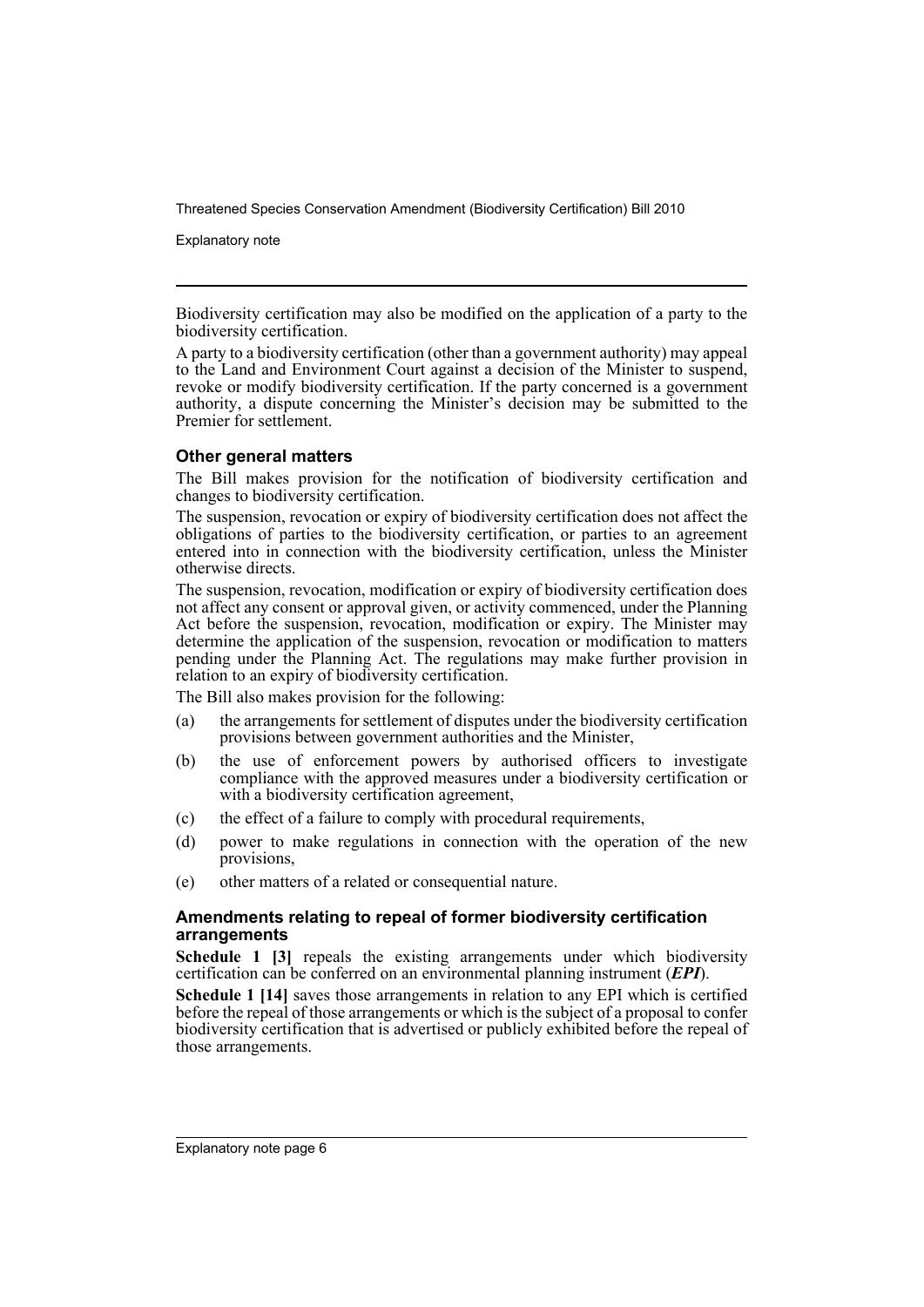Explanatory note

The provisions largely continue the existing arrangements for those EPIs, with the following modifications:

- (a) the new provisions make it clear that an established EPI (that is, an EPI that is in force) can be certified,
- (b) the new provisions require any certification that is conferred after the repeal of the former arrangements to specify any relevant measures to be taken under the certification and any conditions of the certification,
- (c) the new provisions make it clear that a failure to comply with the relevant measures or to implement any conditions of the certification does not invalidate the certification, but is a ground for suspension or revocation of the certification,
- (d) the new provisions require the Minister to undertake periodic reviews of any biodiversity certification conferred on an EPI under the former arrangements.

The amendments also contain other provisions of a consequential nature.

**Schedule 1 [10]–[13]** make changes to the existing arrangements under Part 7A of Schedule 7 to the principal Act, which confer biodiversity certification on the Growth Centres SEPP. At present, those arrangements partly rely on provisions in the main body of the principal Act relating to the biodiversity certification of EPIs generally (that is, Division  $5$  of Part 7 of the Act). As those provisions are being repealed, the amendments transfer the relevant provisions to Part 7 of Schedule 7.

**Schedule 1 [9]** makes it clear that biodiversity certification applies to any development that may be carried out on the subject land, including development that may be carried out under another EPI (besides the Growth Centres SEPP) that applies to the subject land.

# **Other amendments**

**Schedule 1 [5]** removes the definitions of *consent authority* and *owner* from Part 7 of the principal Act. These definitions are transferred to the front of the principal Act by **Schedule 1 [1]**. The definition of *owner* is extended to permit the regulations to prescribe other persons who are taken to be the owner of land and is updated to remove a reference to a repealed Act.

**Schedule 1 [1]** also inserts a definition of *Planning Act* in the front of the Act. **Schedule 1 [2]** is a consequential amendment.

**Schedule 1 [6]** is an amendment that is consequential on the new biodiversity certification arrangements. The amendment enables assessors to be accredited for the purposes of the scheme.

**Schedule 1 [7]** removes a provision that requires a review to be carried out of EPIs that are granted biodiversity certification. The provisions in **Schedule 1 [14]** enable the Minister to undertake periodic reviews of biodiversity certification.

**Schedule 1 [8]** enables savings and transitional regulations to be made as a consequence of the enactment of the proposed Act.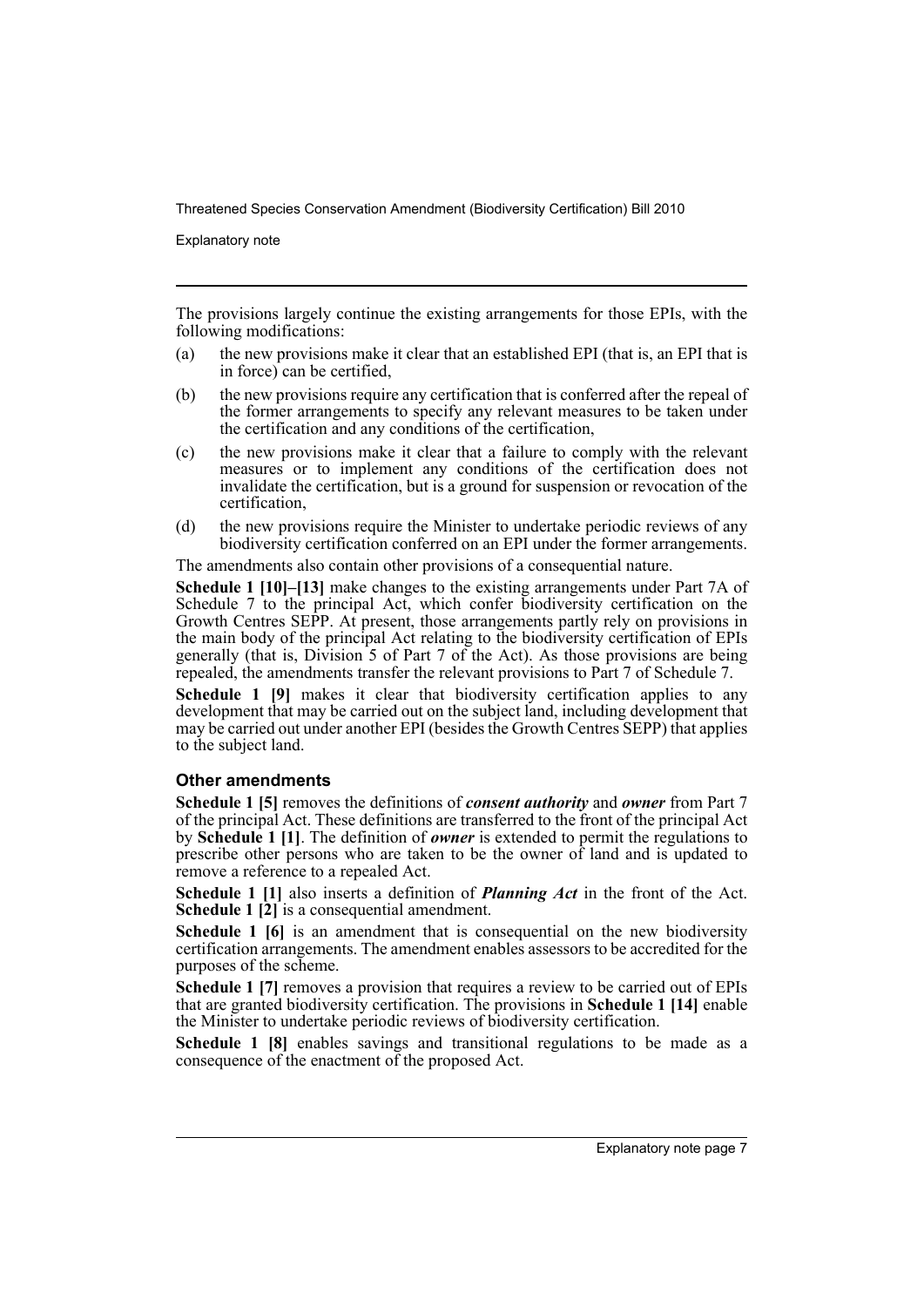Explanatory note

# **Schedule 2 Amendment of other legislation**

**Schedule 2.1 [1], [3], [4] and [5]** insert notes in the Planning Act to alert readers to the impact of the biodiversity certification arrangements on relevant provisions of those Acts.

**Schedule 2.1 [2]** transfers a provision from the *Threatened Species Conservation Act 1995* (currently section 126N) to the Planning Act. The provision relates to the imposition of conditions on the grant of concurrence to development by the Director-General of Department of Environment, Climate Change and Water. **Schedule 2.1 [6]** is a consequential amendment.

**Schedule 2.2** amends the *Environmental Planning and Assessment Regulation 2000*:

- (a) to require an indication as to whether biodiversity certification arrangements apply in respect of development to be included in a development application, and
- (b) to make it clear that a species impact statement is not required in relation to a development application if the biodiversity certification arrangements apply, and
- (c) to require a planning certificate to include an indication that land is biodiversity certified land.

**Schedule 2.3** amends the *Land and Environment Court Act 1979* to require appeals to the Land and Environment Court under the new biodiversity certification arrangements to be heard in the class 1 jurisdiction of that Court.

**Schedule 2.4** amends the *National Parks and Wildlife Act 1974* so that:

- (a) money received in the administration of the biodiversity certification scheme is not paid into the National Parks and Wildlife Fund under that Act, and
- (b) the costs incurred by the Minister in connection with the scheme are not paid from that Fund.

**Schedule 2.5** amends the *Native Vegetation Act 2003* so that biodiversity certified land is excluded from the operation of that Act.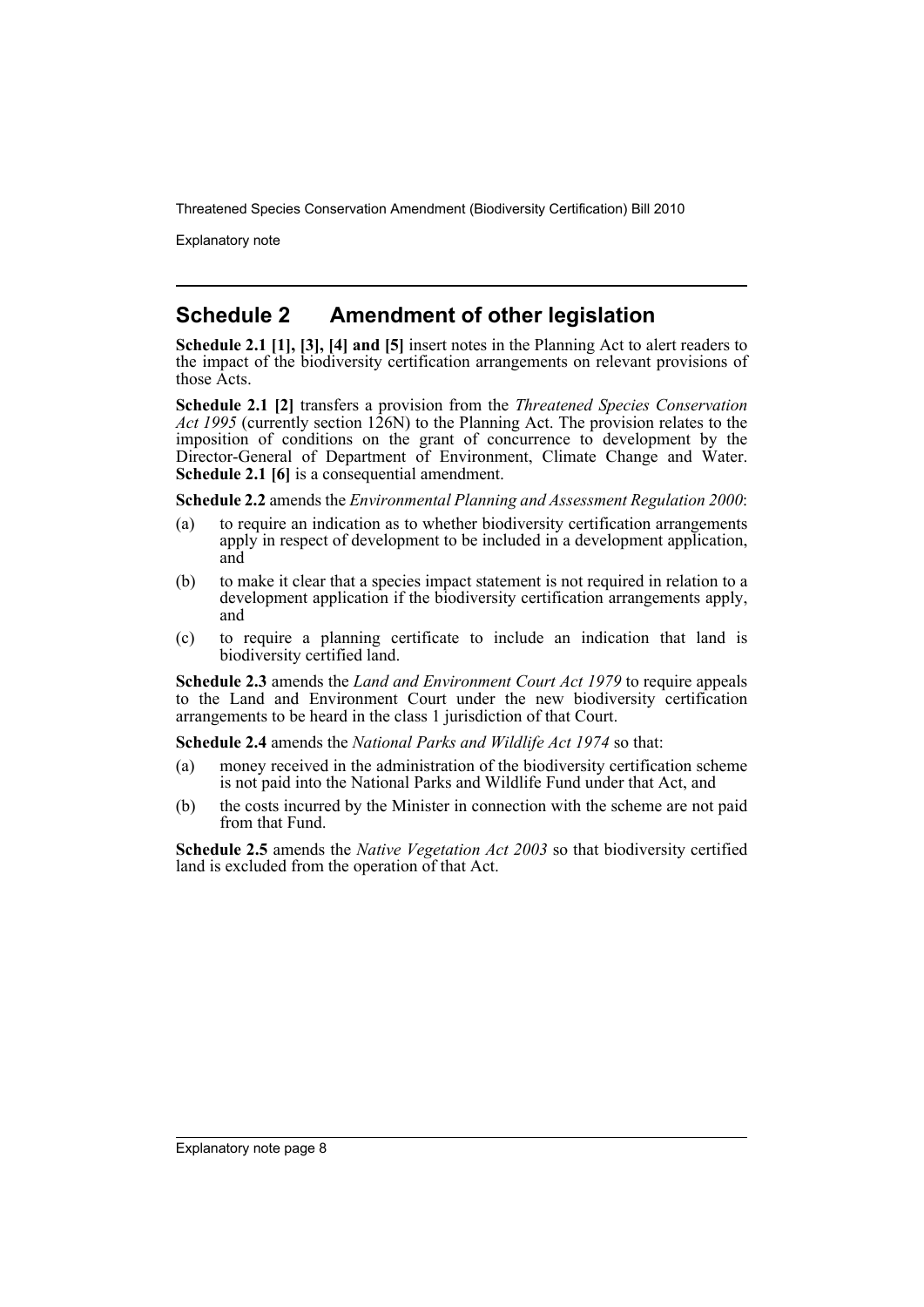First print



New South Wales

# **Threatened Species Conservation Amendment (Biodiversity Certification) Bill 2010**

# **Contents**

|                                                                            | Page |
|----------------------------------------------------------------------------|------|
| Name of Act                                                                |      |
| Commencement                                                               | 2    |
| Schedule 1 Amendment of Threatened Species Conservation Act<br>1995 No 101 | 3    |
| Schedule 2 Amendment of other legislation                                  | 34   |
|                                                                            |      |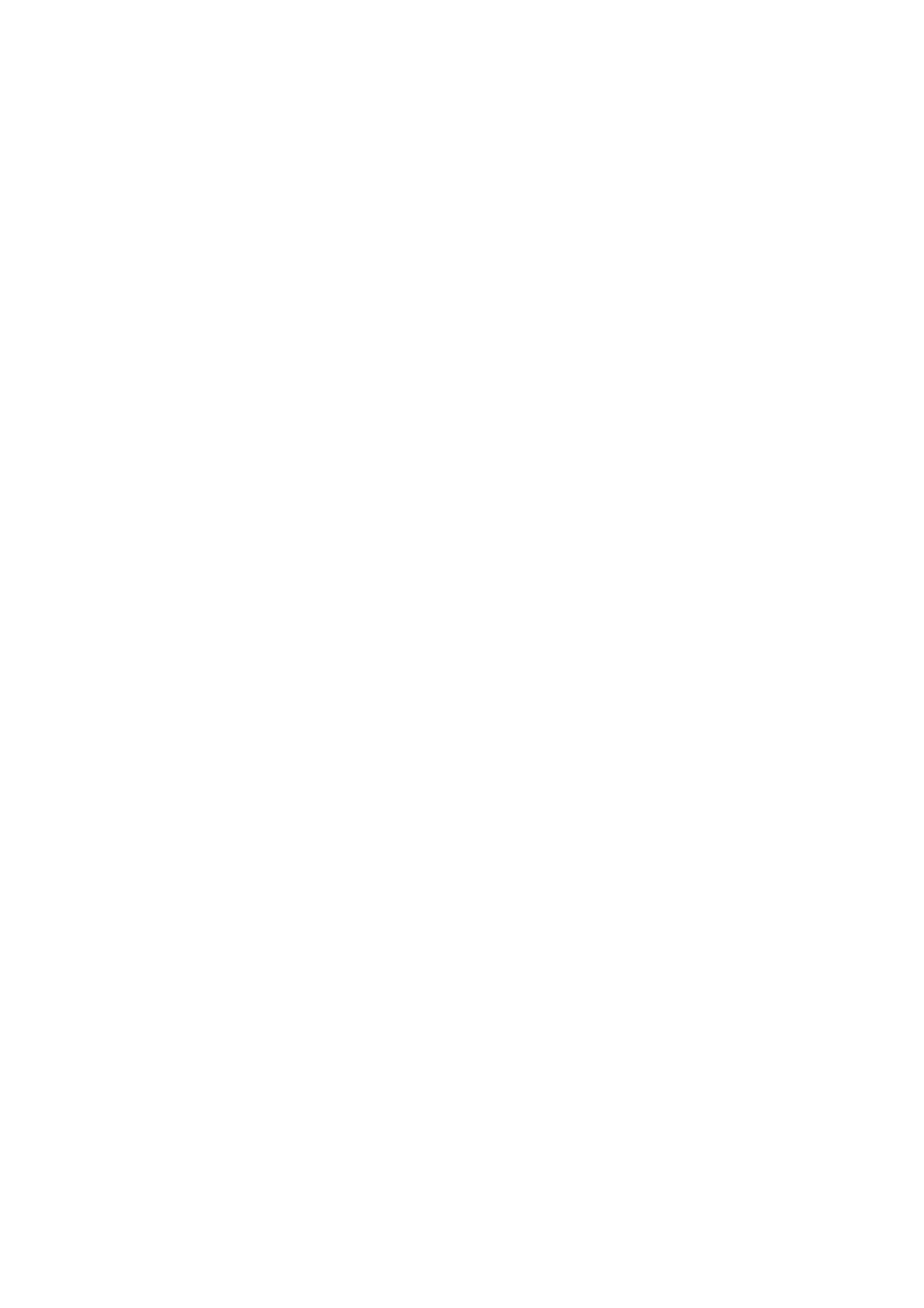

New South Wales

# **Threatened Species Conservation Amendment (Biodiversity Certification) Bill 2010**

No , 2010

# **A Bill for**

An Act to amend the *Threatened Species Conservation Act 1995* to make further provision for biodiversity certification and to make related amendments to other legislation.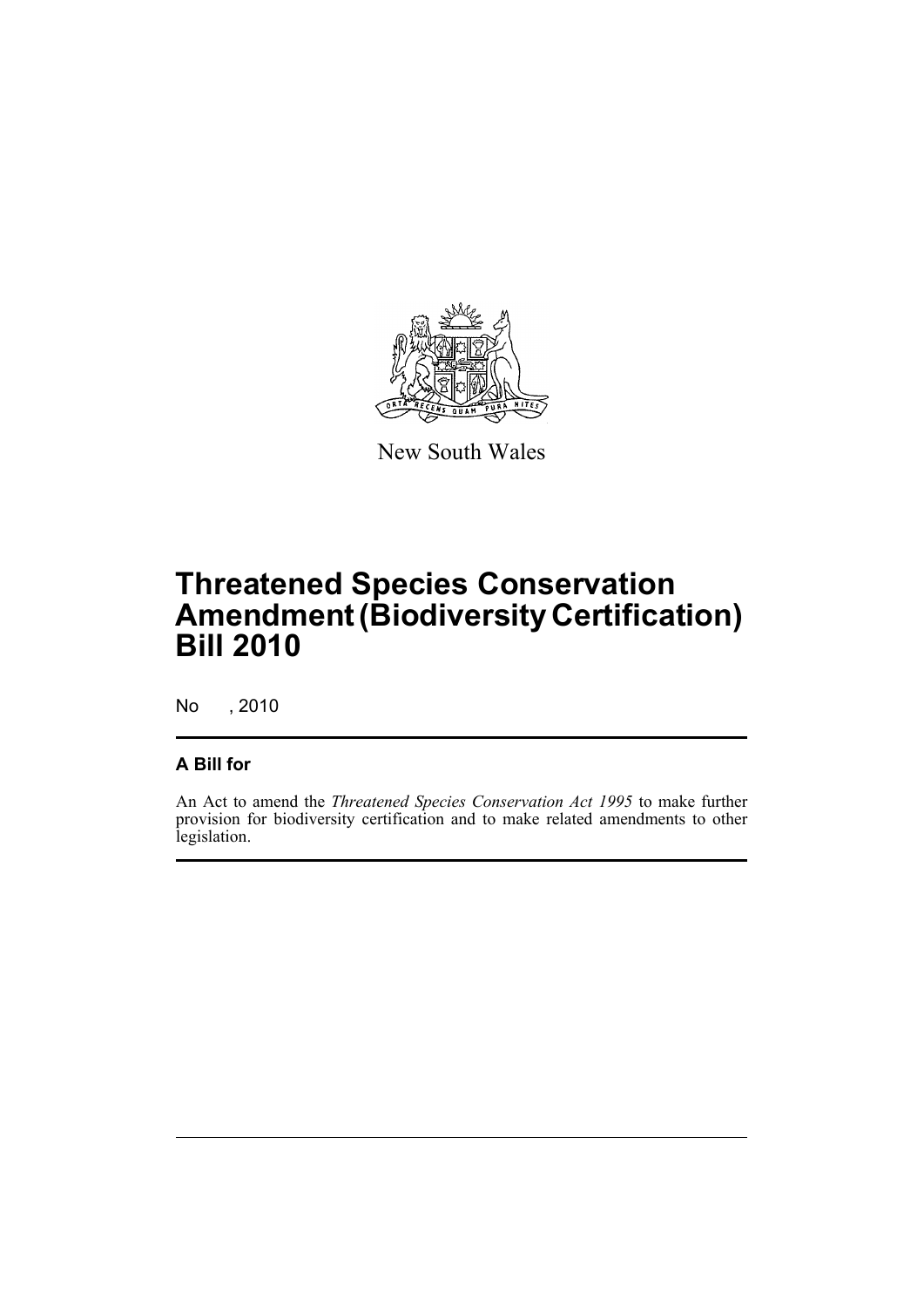<span id="page-11-1"></span><span id="page-11-0"></span>

| The Legislature of New South Wales enacts:                                                          |                     |
|-----------------------------------------------------------------------------------------------------|---------------------|
| Name of Act                                                                                         | $\overline{2}$      |
| This Act is the Threatened Species Conservation Amendment<br>(Biodiversity Certification) Act 2010. | 3<br>$\overline{4}$ |
| <b>Commencement</b>                                                                                 | 5                   |
| This Act commences on a day or days to be appointed by proclamation.                                | 6                   |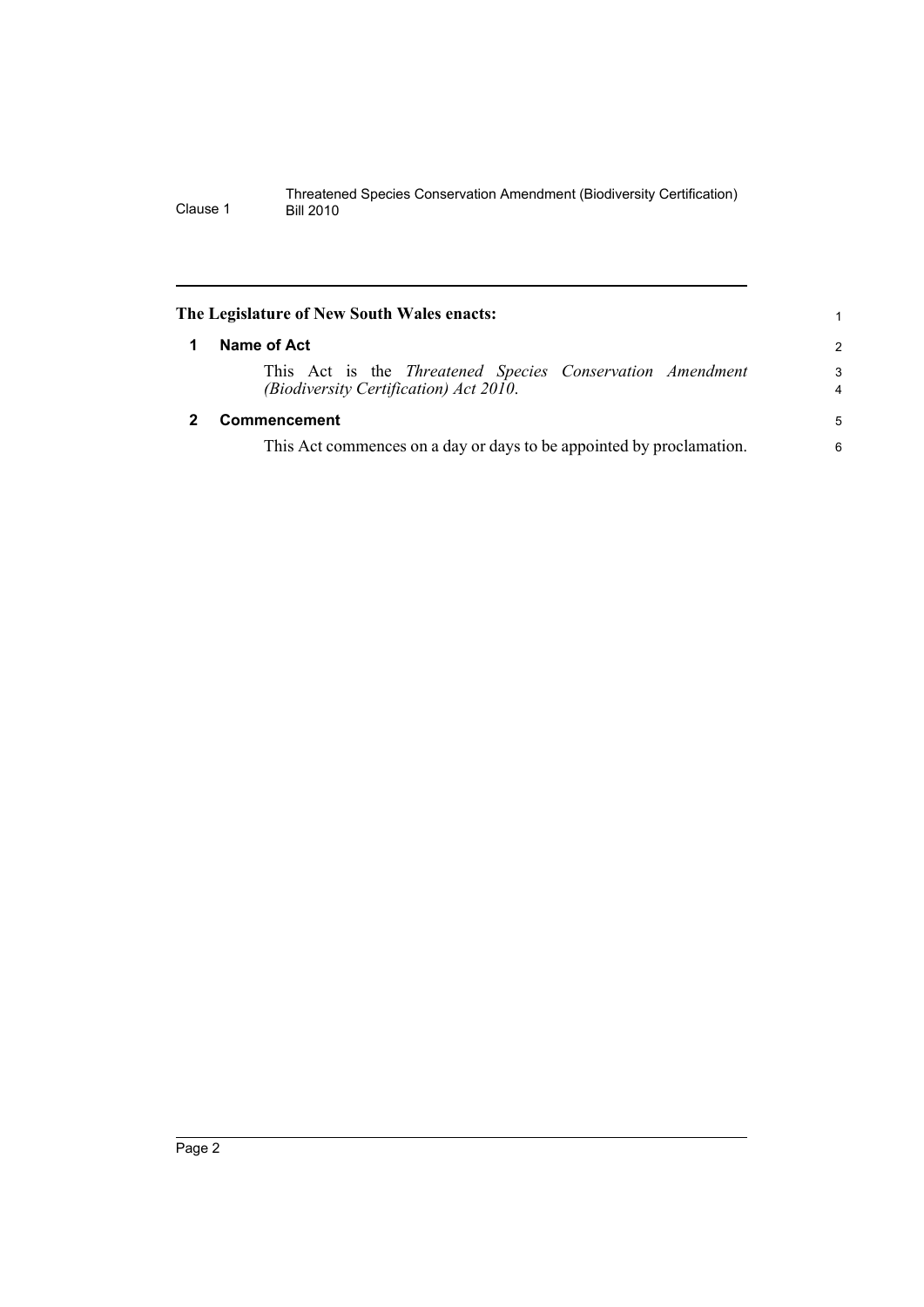Amendment of Threatened Species Conservation Act 1995 No 101 Schedule 1

1 2

# <span id="page-12-0"></span>**Schedule 1 Amendment of Threatened Species Conservation Act 1995 No 101**

| [1]   | <b>Section 4 Definitions</b>                                                                                                   | 3              |
|-------|--------------------------------------------------------------------------------------------------------------------------------|----------------|
|       | Insert in alphabetical order in section $4(1)$ :                                                                               | 4              |
|       | consent authority has the same meaning as in the Planning Act.                                                                 | 5              |
|       | owner, in relation to land, includes:                                                                                          | 6              |
|       | every person who, either at law or in equity:<br>(a)                                                                           | $\overline{7}$ |
|       | is entitled to the land for any estate of freehold in<br>(i)<br>possession, or                                                 | 8<br>9         |
|       | is a person to whom the Crown has lawfully<br>(i)                                                                              | 10             |
|       | contracted to sell the land under the Crown Lands                                                                              | 11             |
|       | Act 1989 or any other Act relating to the alienation<br>of lands of the Crown, or                                              | 12<br>13       |
|       | is entitled to receive, or is in receipt of, or if the land<br>(iii)<br>were let to a tenant would be entitled to receive, the | 14<br>15       |
|       | rents and profits in respect of the land, whether as                                                                           | 16             |
|       | beneficial owner, trustee, mortgagee in possession<br>or otherwise, and                                                        | 17<br>18       |
|       | (b)<br>a person who leases land under the Crown Lands Act 1989,                                                                |                |
|       | the Crown Lands (Continued Tenures) Act 1989 or the                                                                            | 19<br>20       |
|       | <i>Western Lands Act 1901</i> ), and                                                                                           | 21             |
|       | any other person who, under the regulations, is taken to be<br>(c)<br>the owner of land.                                       | 22<br>23       |
|       | the <i>Environmental Planning</i><br><i>Planning Act</i> means<br>and<br>Assessment Act 1979.                                  | 24<br>25       |
| $[2]$ | The whole Act (except the long title and Schedule 7)                                                                           | 26             |
|       | Omit "Environmental Planning and Assessment Act 1979" wherever<br>occurring.                                                   | 27<br>28       |
|       | Insert instead "Planning Act".                                                                                                 | 29             |
| [3]   | Part 7, Division 5 Biodiversity certification of environmental planning<br><b>instruments</b>                                  | 30<br>31       |
|       | Omit the Division.                                                                                                             | 32             |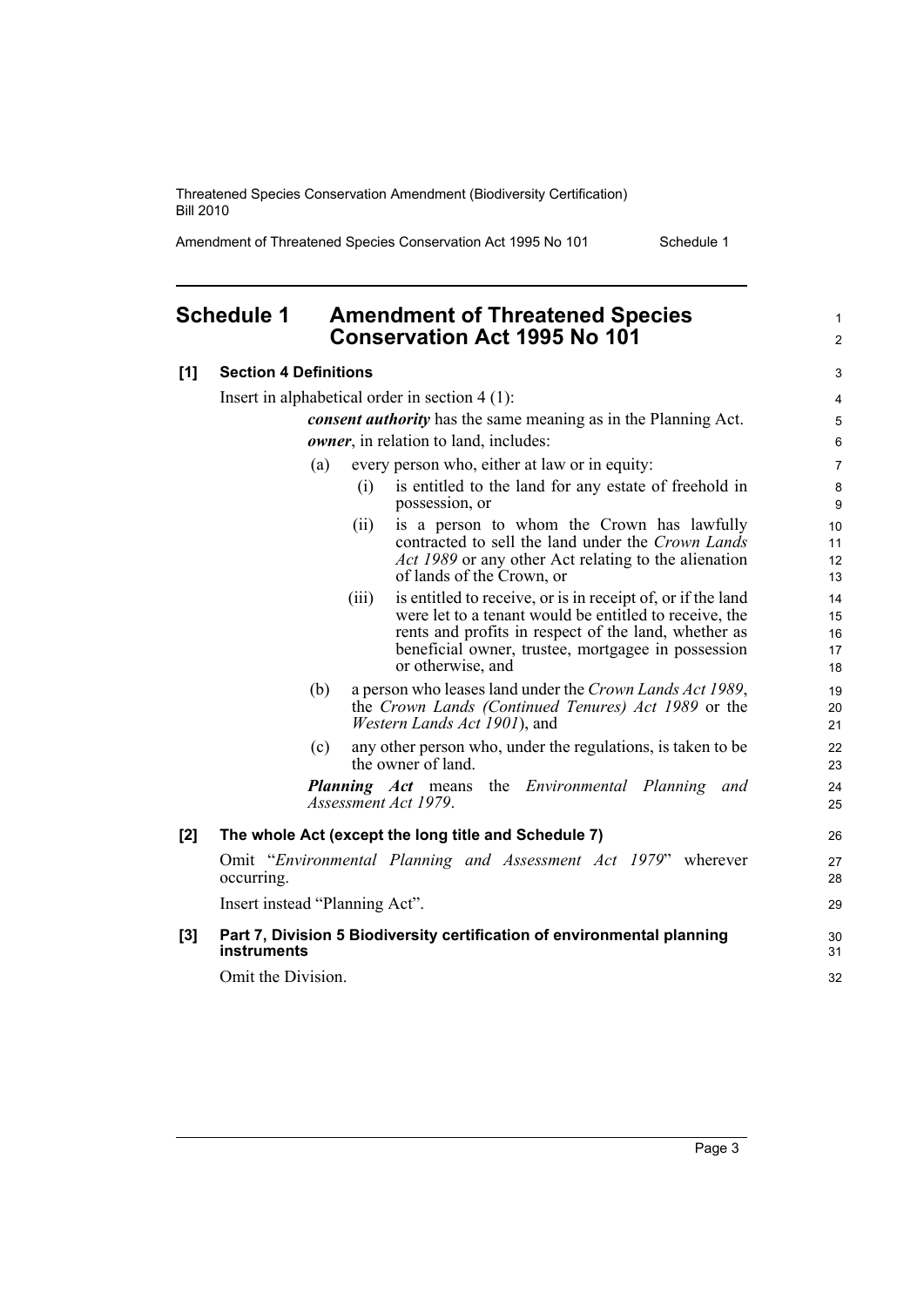Schedule 1 Amendment of Threatened Species Conservation Act 1995 No 101

| [4] |      | Part 7AA<br>Insert after Part 7: |     |                                                                                                                                                                                          | $\mathbf{1}$<br>$\overline{2}$ |
|-----|------|----------------------------------|-----|------------------------------------------------------------------------------------------------------------------------------------------------------------------------------------------|--------------------------------|
|     |      |                                  |     | <b>Part 7AA Biodiversity certification</b>                                                                                                                                               | 3                              |
|     |      | <b>Division 1</b>                |     | <b>Preliminary</b>                                                                                                                                                                       | 4                              |
|     | 126G | <b>Definitions</b>               |     |                                                                                                                                                                                          | 5                              |
|     |      |                                  |     | In this Part:                                                                                                                                                                            | 6                              |
|     |      |                                  |     | <i>approved measures</i> under a biodiversity certification means the<br>approved measures as specified in an order that confers, extends<br>or modifies the biodiversity certification. | $\overline{7}$<br>8<br>9       |
|     |      |                                  |     | biodiversity certification means<br>biodiversity certification<br>conferred on land under this Part                                                                                      | 10<br>11                       |
|     |      |                                  |     | biodiversity certification assessment-see section 126P.                                                                                                                                  | 12                             |
|     |      |                                  |     | biodiversity<br>certification<br>assessment<br>methodology<br><sub>or</sub><br><i>methodology</i> means the rules made under section 126S.                                               | 13<br>14                       |
|     |      |                                  |     | <b>biodiversity certified land</b> means land on which biodiversity<br>certification has been conferred and in respect of which<br>biodiversity certification is in force.               | 15<br>16<br>17                 |
|     |      |                                  |     | government authority means a Minister or a public authority, but<br>does not include a State owned corporation.                                                                          | 18<br>19                       |
|     |      |                                  |     | <i>party</i> to a biodiversity certification means a person or body<br>identified in an order under this Part as a party to the biodiversity<br>certification.                           | 20<br>21<br>22                 |
|     |      |                                  |     | <i>planning authority means:</i>                                                                                                                                                         | 23                             |
|     |      |                                  | (a) | the Minister for Planning, or                                                                                                                                                            | 24                             |
|     |      |                                  | (b) | a local council, or                                                                                                                                                                      | 25                             |
|     |      |                                  | (c) | a determining authority (within the meaning of Part 5 of<br>the Planning Act), or                                                                                                        | 26<br>27                       |
|     |      |                                  | (d) | the Director-General of the Department of Planning, or                                                                                                                                   | 28                             |
|     |      |                                  | (e) | any other person or body declared by the regulations to be<br>a planning authority.                                                                                                      | 29<br>30                       |
|     |      | <b>Division 2</b>                |     | <b>Biodiversity certification</b>                                                                                                                                                        | 31                             |
|     | 126H |                                  |     | <b>Biodiversity certification</b>                                                                                                                                                        | 32                             |
|     |      |                                  |     | The Minister may, by order published in the Gazette, confer<br>biodiversity certification on specified land.                                                                             | 33<br>34                       |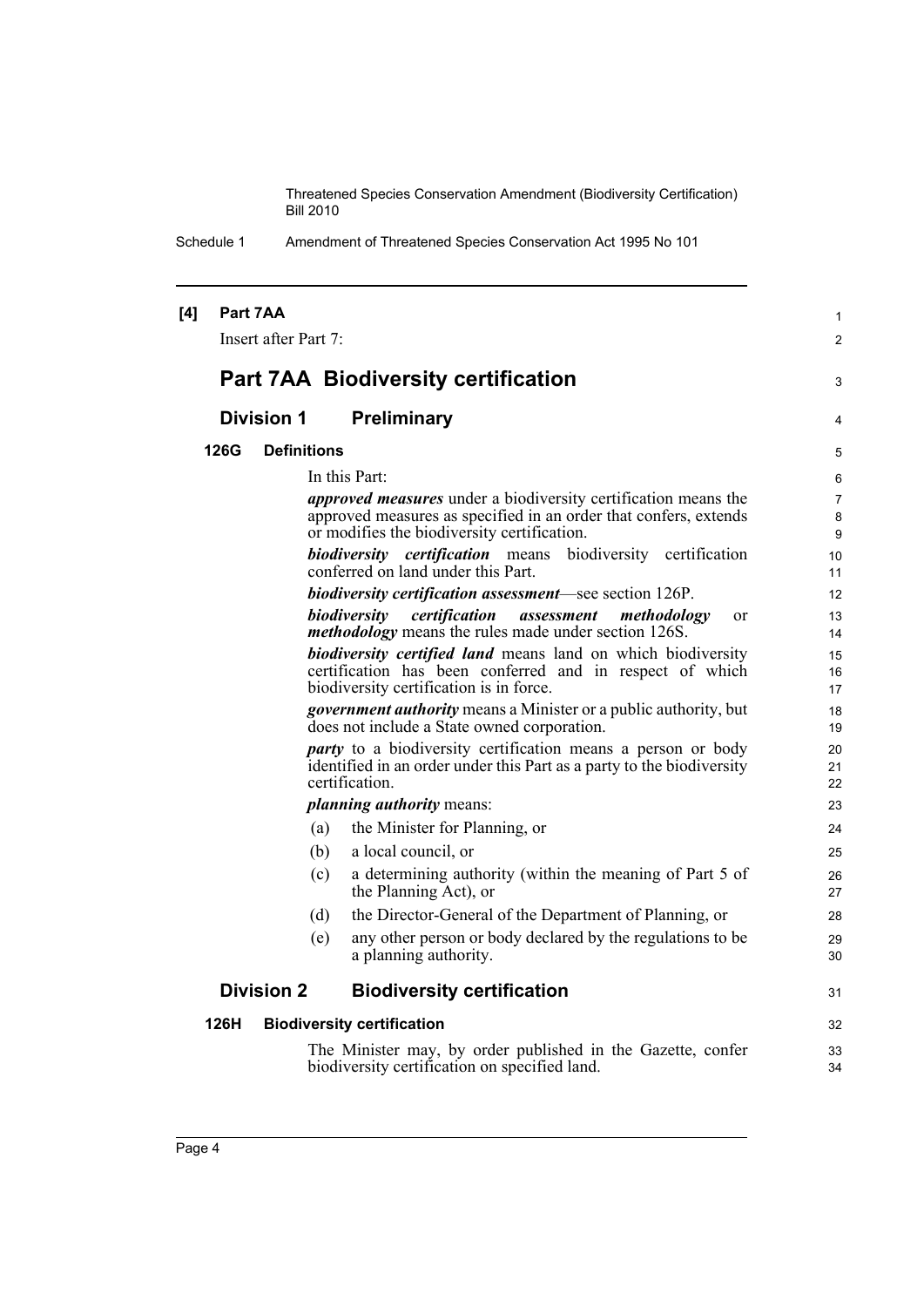Amendment of Threatened Species Conservation Act 1995 No 101 Schedule 1

#### **126I Effect of biodiversity certification** (1) **Projects under Part 3A of the Planning Act** The environmental assessment requirements for the approval of a project, or a concept plan for a project, under Part 3A of the Planning Act do not require an assessment of the impact of the project on biodiversity values if the project is carried out or proposed to be carried out on biodiversity certified land. (2) **Development under Part 4 of the Planning Act** Development on biodiversity certified land is taken, for the purposes of Part 4 of the Planning Act, to be development that is not likely to significantly affect any threatened species, population or ecological community under this Act, or its habitat. (3) A consent authority, when determining a development application in relation to development on biodiversity certified land under Part 4 of the Planning Act, is not required to take into consideration the likely impact of the development on biodiversity values (despite any provision of the Planning Act or any regulation or instrument made under that Act). (4) **Activities under Part 5 of the Planning Act** An activity to which Part 5 of the Planning Act applies which is carried out or proposed to be carried out on biodiversity certified land is taken, for the purposes of Part 5 of the Planning Act, to be an activity that is not likely to significantly affect any threatened species, population or ecological community under this Act, or its habitat. (5) A determining authority under Part 5 of the Planning Act is not required under that Part to consider the effect on biodiversity values of an activity carried out on biodiversity certified land (despite section 111 of the Planning Act). (6) **Native Vegetation Act** The *Native Vegetation Act 2003* does not apply to biodiversity certified land. **Division 3 Application for biodiversity certification 126J Who may apply for biodiversity certification** (1) An application for biodiversity certification may be made to the Minister by any planning authority. (2) An application may also be made jointly by 2 or more planning authorities. 1  $\mathfrak{p}$ 3 4 5 6 7 8  $\overline{Q}$ 10 11 12 13 14 15 16 17 18 19 20 21 22 23  $24$ 25  $26$ 27 28 29 30 31 32 33 34 35 36 37 38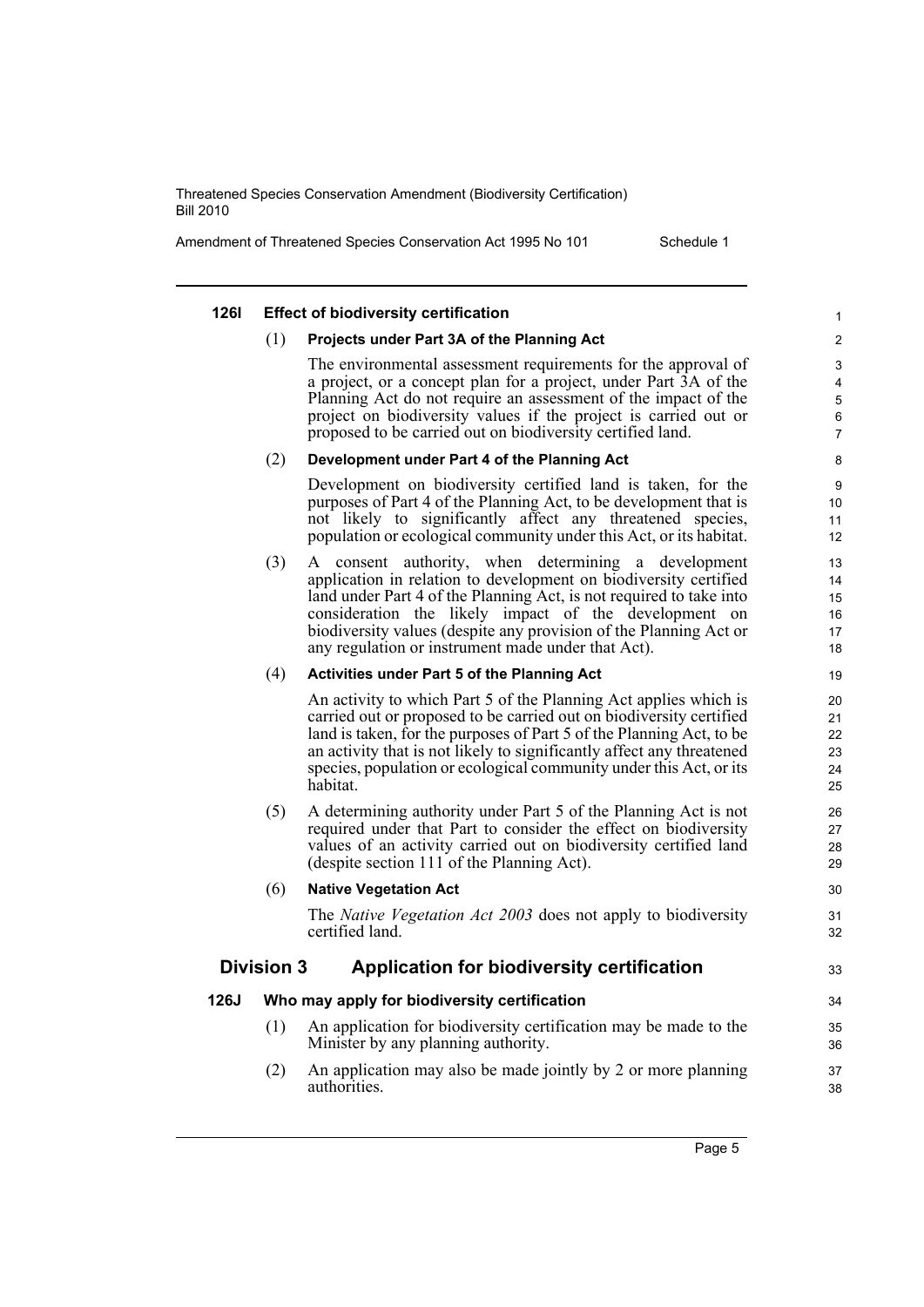Schedule 1 Amendment of Threatened Species Conservation Act 1995 No 101

#### **126K Certification not to be conferred without biodiversity certification strategy**

(1) Biodiversity certification may be conferred on land only if the applicant has a biodiversity certification strategy.

- (2) A *biodiversity certification strategy* is a policy or strategy for the implementation of conservation measures to ensure that the overall effect of biodiversity certification is to improve or maintain biodiversity values.
- (3) The biodiversity certification strategy is to be used as the basis for the assessment of the application for biodiversity certification.
- (4) A biodiversity certification strategy is to identify the following:
	- (a) the land proposed for biodiversity certification,
	- (b) the land proposed for biodiversity conservation (being any land on or in respect of which conservation measures are to be implemented),
	- (c) the proposed conservation measures,
	- (d) any person or body proposed as a party to the biodiversity certification.

**Note.** Parties to a biodiversity certification are responsible for the implementation of the proposed conservation measures.

- (5) The land proposed for biodiversity conservation must comply with any requirements (whether geographic or scientific) provided for by the biodiversity certification assessment methodology.
- (6) The Minister may issue guidelines for the preparation of biodiversity certification strategies.

# **126L Conservation measures**

- (1) Each of the following measures is a *conservation measure* for the purposes of this Part:
	- (a) the adoption or continuation of development controls under the Planning Act that limit or prohibit development on land or the taking of any other measures under that Act that conserve or enhance the natural environment,
	- (b) the entering into of a biodiversity certification agreement under this Part,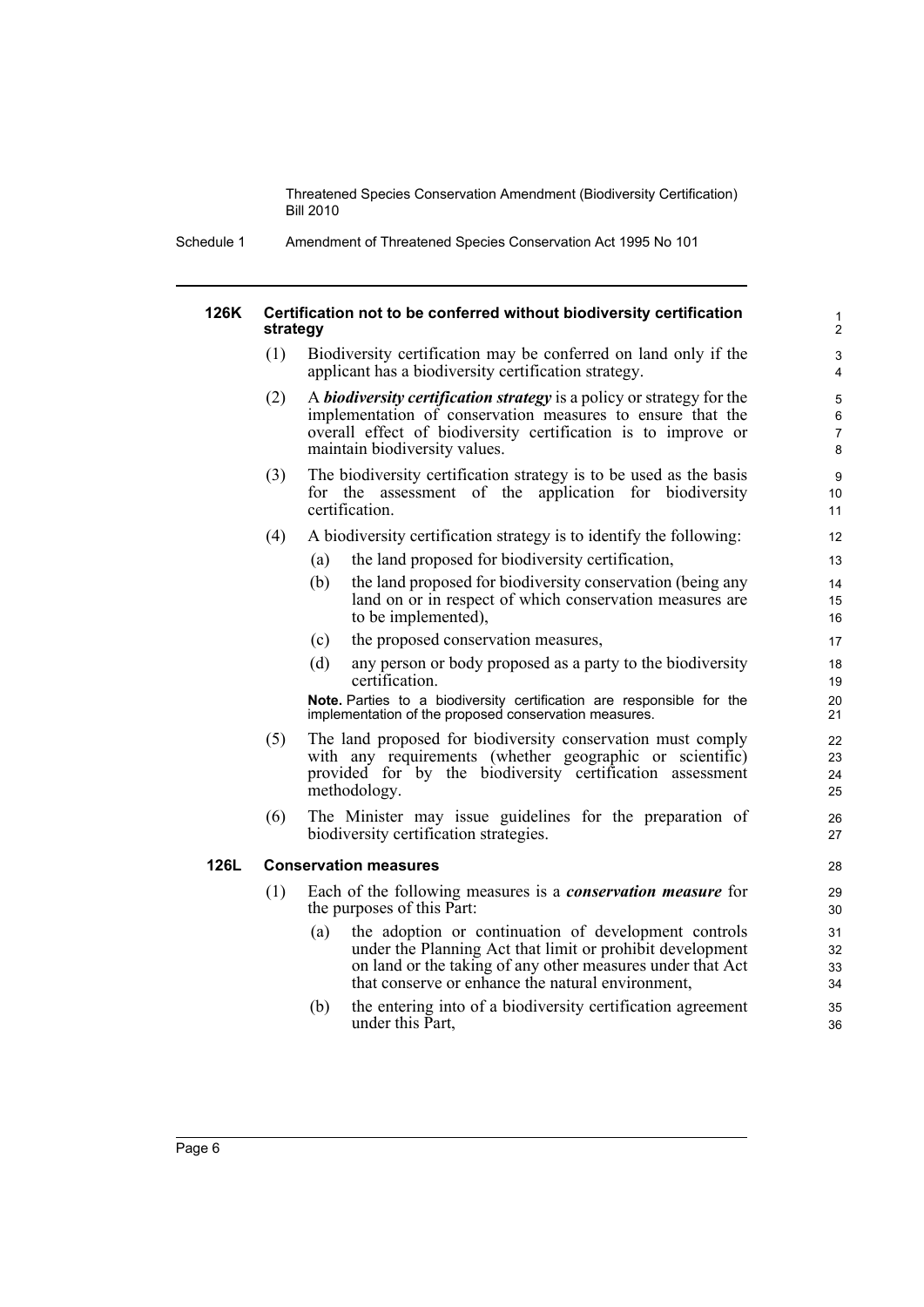Amendment of Threatened Species Conservation Act 1995 No 101 Schedule 1

|      |     | (c)                | the entering into of a planning agreement under the<br>Planning Act that makes provision for development<br>contributions to be used or applied towards the<br>conservation or enhancement of the natural environment, |
|------|-----|--------------------|------------------------------------------------------------------------------------------------------------------------------------------------------------------------------------------------------------------------|
|      |     | (d)                | the making of a State infrastructure contribution under the<br>Planning Act for the conservation or enhancement of the<br>natural environment,                                                                         |
|      |     | (e)                | the entering into of a conservation agreement under the<br>Environment Protection and Biodiversity Conservation<br>Act 1999 of the Commonwealth,                                                                       |
|      |     | (f)                | the reservation of land under Part 4 of the NPW Act,                                                                                                                                                                   |
|      |     | (g)                | the entering into of a conservation agreement under the<br>NPW Act in relation to land,                                                                                                                                |
|      |     | (h)                | the entering into of a trust agreement under the Nature<br>Conservation Trust Act 2001,                                                                                                                                |
|      |     | (i)                | the entering into of a biobanking agreement under Part 7A<br>of this Act,                                                                                                                                              |
|      |     | (j)                | the acquisition or retirement of biodiversity credits under<br>Part 7A of this Act,                                                                                                                                    |
|      |     | (k)                | the adoption of a plan of management for a reserve under<br>Division 6 of Part 5 of the Crown Lands Act 1989,                                                                                                          |
|      |     | (1)                | the adoption of a plan of management for land under<br>Division 2 of Part 2 of Chapter 6 of the Local Government<br>Act 1993,                                                                                          |
|      |     | (m)                | the dedication or setting apart of any land as a flora reserve<br>under section 25A of the Forestry Act 1916,                                                                                                          |
|      |     | (n)                | consent to a property vegetation plan for land under the<br><i>Native Vegetation Act 2003</i> (not being a plan that proposes<br>broadscale clearing of native vegetation within the<br>meaning of that Act),          |
|      |     | $\left( 0 \right)$ | any other measure that the Minister determines to be a<br>conservation measure.                                                                                                                                        |
|      | (2) |                    | This section is subject to any requirements of the biodiversity<br>certification assessment methodology.                                                                                                               |
| 126M |     |                    | <b>Biodiversity certification application</b>                                                                                                                                                                          |
|      | (1) | Minister.          | An application for biodiversity certification must be made to the                                                                                                                                                      |
|      | (2) | Minister.          | The application must be made in a form approved by the                                                                                                                                                                 |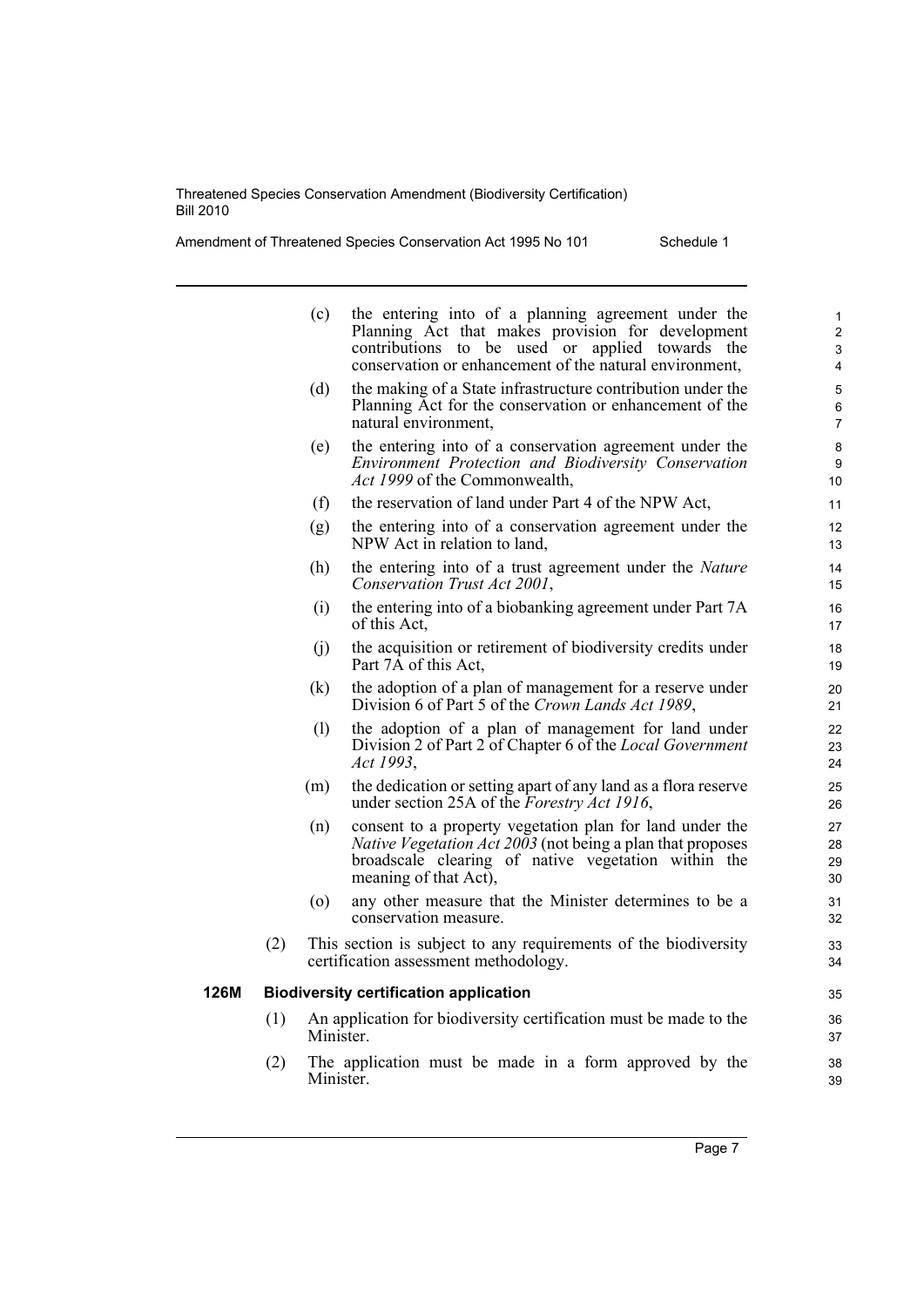Schedule 1 Amendment of Threatened Species Conservation Act 1995 No 101

(3) The application must include particulars of the applicant's biodiversity certification strategy.

- (4) The Minister may require an applicant to submit evidence that any person or body identified in the biodiversity certification strategy as a proposed party to the biodiversity certification consents to being made a party to the biodiversity certification.
- (5) The regulations may require other things to be submitted with the application.
- (6) A planning authority may enter into an agreement with a person who requests the authority to make an application for biodiversity certification for the payment of any costs and expenses incurred by the authority in undertaking studies and other matters required in relation to the application.

#### **126N Public notification requirements in relation to application**

- (1) Land cannot be biodiversity certified unless the applicant has complied with the public notification requirements in relation to the application for biodiversity certification.
- (2) The public notification requirements in relation to an application for biodiversity certification are as follows:
	- (a) an applicant must publish notice of the application for biodiversity certification in a newspaper circulating generally throughout the State and on the applicant's website,
	- (b) the notice must invite the public to make submissions relating to the application before a closing date for submissions specified in the notice (being a date that is not less than 30 days after the date the notice is first published in a newspaper under this section),
	- (c) until the closing date for submissions, an applicant is to cause copies of the application to be exhibited at its principal office in New South Wales and on its website,
	- (d) an applicant must provide a report to the Minister that indicates the applicant's response to any submissions relating to the application that were received before the closing date.
- (3) A planning authority may vary its application for biodiversity certification (including its biodiversity certification strategy) as a consequence of any submission received following public notification of the application or for any other reason.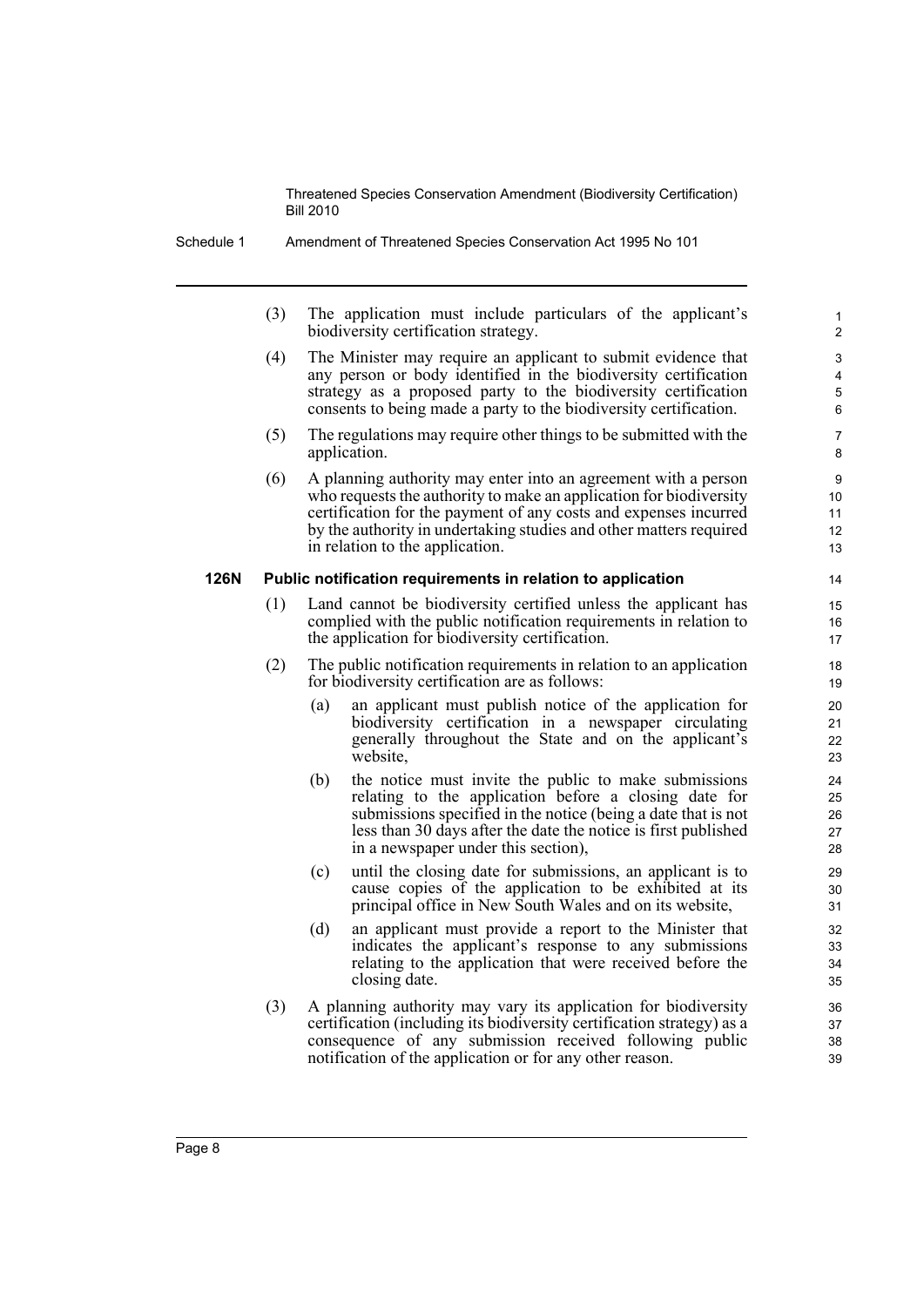Amendment of Threatened Species Conservation Act 1995 No 101 Schedule 1

(4) Further public notification of the application, as varied, is not required unless the Minister otherwise directs.

# **Division 4 Assessment of application for biodiversity certification**

### **126O Biodiversity certification to be conferred only if biodiversity values are improved or maintained**

The Minister may confer biodiversity certification only if biodiversity certification improves or maintains biodiversity values.

### **126P When does biodiversity certification improve or maintain biodiversity values**

- (1) For the purposes of this Part, biodiversity certification improves or maintains biodiversity values only if the Minister determines, on the basis of a biodiversity certification assessment, that the overall effect of biodiversity certification is to improve or maintain biodiversity values.
- (2) A *biodiversity certification assessment* is an assessment of the effect of biodiversity certification on biodiversity values.
- (3) A biodiversity certification assessment is to be made in accordance with the biodiversity certification assessment methodology, and not otherwise.
- (4) This section applies to biodiversity certification as extended or modified under this Part in the same way as it applies to the conferral of biodiversity certification.

# **126Q Minor variations to methodology permitted**

- (1) The Minister may, for the purpose of a biodiversity certification assessment, permit a variation to be made to the biodiversity certification assessment methodology if the Minister is of the opinion that:
	- (a) the variation to the methodology is minor, and
	- (b) the variation would result in a determination that the overall effect of biodiversity certification is to improve or maintain biodiversity values, and
	- (c) strict adherence to the methodology is in the particular case unreasonable and unnecessary.

1  $\overline{2}$ 

3 4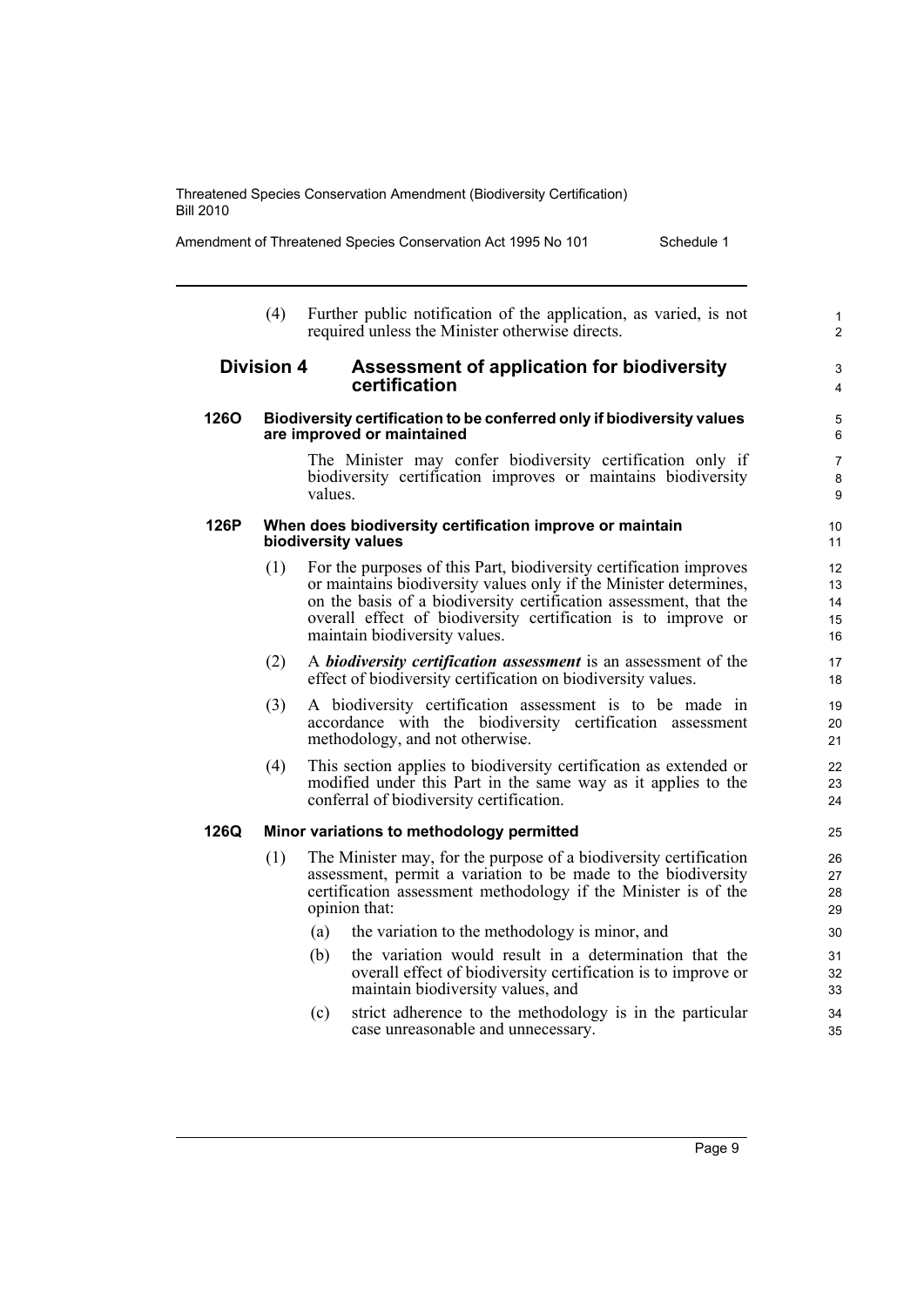Schedule 1 Amendment of Threatened Species Conservation Act 1995 No 101

|             | (2)               |            | A variation to the biodiversity certification assessment<br>methodology is not to be permitted if the Minister is of the<br>opinion that the variation is inconsistent with the classification of<br>a plant species as a threatened species or as a component of an<br>endangered ecological community. | $\mathbf{1}$<br>$\overline{\mathbf{c}}$<br>3<br>4<br>5 |
|-------------|-------------------|------------|----------------------------------------------------------------------------------------------------------------------------------------------------------------------------------------------------------------------------------------------------------------------------------------------------------|--------------------------------------------------------|
|             | (3)               |            | The Minister must cause his or her reasons for permitting a<br>variation to be made to the biodiversity certification assessment<br>methodology to be published on the website of the Department.                                                                                                        | 6<br>$\overline{7}$<br>8                               |
|             | (4)               | <b>The</b> | regulations may make further provision for the<br>circumstances in which the Minister may permit a variation to be<br>made to the biodiversity certification assessment methodology<br>under this section.                                                                                               | 9<br>10<br>11<br>12                                    |
| 126R        |                   |            | <b>Refusal to confer certification</b>                                                                                                                                                                                                                                                                   | 13                                                     |
|             | (1)               |            | The Minister must refuse to confer biodiversity certification if<br>biodiversity certification does not improve or maintain<br>biodiversity values.                                                                                                                                                      | 14<br>15<br>16                                         |
|             | (2)               |            | In addition, the Minister may refuse to confer biodiversity<br>certification:                                                                                                                                                                                                                            | 17<br>18                                               |
|             |                   | (a)        | if the application for certification does not comply with<br>this Part or the regulations, or                                                                                                                                                                                                            | 19<br>20                                               |
|             |                   | (b)        | if, in the opinion of the Minister, insufficient information<br>is provided to enable biodiversity certification to be<br>conferred, or                                                                                                                                                                  | 21<br>22<br>23                                         |
|             |                   | (c)        | if, in the opinion of the Minister, the certification<br>application does not sufficiently address the biodiversity<br>certification assessment methodology, or                                                                                                                                          | 24<br>25<br>26                                         |
|             |                   | (d)        | for any other reason the Minister considers sufficient.                                                                                                                                                                                                                                                  | 27                                                     |
|             | <b>Division 5</b> |            | <b>Biodiversity certification assessment</b><br>methodology                                                                                                                                                                                                                                              | 28<br>29                                               |
| <b>126S</b> |                   |            | <b>Biodiversity certification assessment methodology</b>                                                                                                                                                                                                                                                 | 30                                                     |
|             | (1)               |            | The Minister may, by order published in the Gazette, make rules<br>with respect to the circumstances in which biodiversity<br>certification is to be regarded as improving or maintaining<br>biodiversity values.                                                                                        | 31<br>32<br>33<br>34                                   |
|             | (2)               | assessing: | In particular, the rules are to establish a methodology for                                                                                                                                                                                                                                              | 35<br>36                                               |
|             |                   | (a)        | the loss of biodiversity values on land proposed for<br>biodiversity certification, and                                                                                                                                                                                                                  | 37<br>38                                               |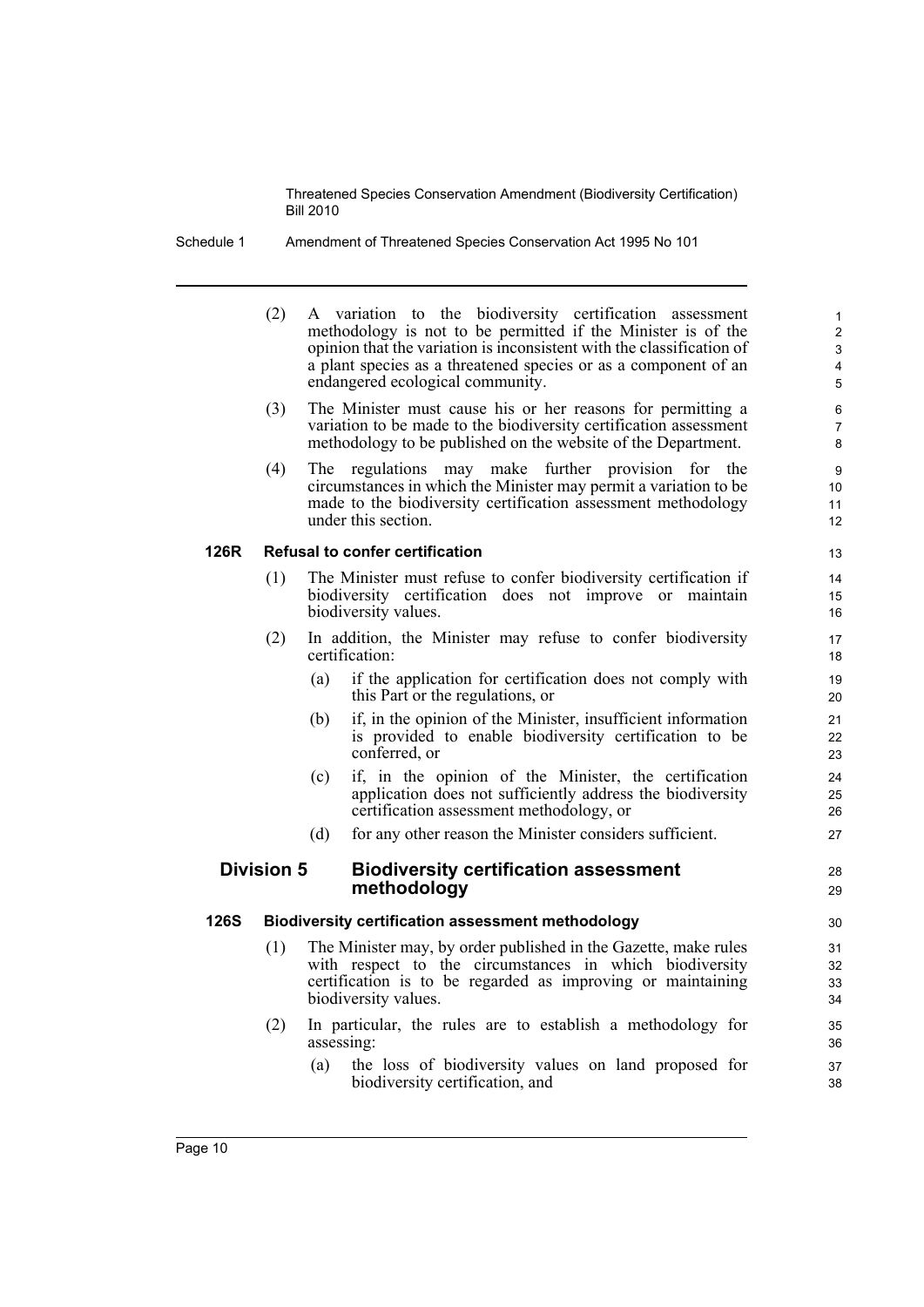**126T** 

**126U Changes to methodology**

Amendment of Threatened Species Conservation Act 1995 No 101 Schedule 1

|     | (b)<br>the impact, or likely impact, of proposed conservation<br>measures on land proposed for biodiversity conservation<br>(including conservation measures that are proposed to be<br>implemented in the future).                                                                                                                                 | $\mathbf{1}$<br>2<br>3<br>4    |
|-----|-----------------------------------------------------------------------------------------------------------------------------------------------------------------------------------------------------------------------------------------------------------------------------------------------------------------------------------------------------|--------------------------------|
| (3) | The rules may make provision for any loss of biodiversity values<br>that cannot be offset by conservation measures.                                                                                                                                                                                                                                 | 5<br>6                         |
| (4) | The rules must comply with any requirements of the regulations.                                                                                                                                                                                                                                                                                     | 7                              |
| (5) | Subject to any requirements of the regulations, refraining from<br>doing any thing (whether or not that thing was being done<br>beforehand) may be treated by the rules as an action that<br>improves biodiversity values, if refraining from doing that thing<br>improves biodiversity values or the long term security of<br>biodiversity values. | 8<br>9<br>10<br>11<br>12<br>13 |
| (6) | A methodology provided for by the rules may include provision<br>for the use of specified computer programs or databases.                                                                                                                                                                                                                           | 14<br>15                       |
| (7) | A decision of the Director-General made under the rules is final<br>and not subject to appeal.                                                                                                                                                                                                                                                      | 16<br>17                       |
|     | <b>Establishment of methodology</b>                                                                                                                                                                                                                                                                                                                 | 18                             |
|     | The biodiversity certification assessment methodology is not to<br>be made unless:                                                                                                                                                                                                                                                                  | 19<br>20                       |
|     | notice of the proposed methodology has been given, in<br>(a)<br>accordance with the public consultation requirements<br>applicable to the methodology, and                                                                                                                                                                                          | 21<br>22<br>23                 |
|     | the Director-General has provided a report to the Minister<br>(b)<br>on the public consultation, and                                                                                                                                                                                                                                                | 24<br>25                       |
|     | the Minister has considered the report.<br>(c)                                                                                                                                                                                                                                                                                                      | 26                             |
|     | <b>Changes to methodology</b>                                                                                                                                                                                                                                                                                                                       | 27                             |
| (1) | The Minister may, by order published in the Gazette, change the<br>biodiversity certification assessment methodology by:                                                                                                                                                                                                                            | 28<br>29                       |
|     | (a)<br>amending the methodology, or                                                                                                                                                                                                                                                                                                                 | 30                             |
|     | repealing and replacing the methodology.<br>(b)                                                                                                                                                                                                                                                                                                     | 31                             |
| (2) | The biodiversity certification assessment methodology is not to<br>be changed unless:                                                                                                                                                                                                                                                               | 32<br>33                       |
|     | notice of the proposed change has been given, in<br>(a)<br>accordance with the public consultation requirements                                                                                                                                                                                                                                     | 34<br>35                       |

applicable to the methodology, and

36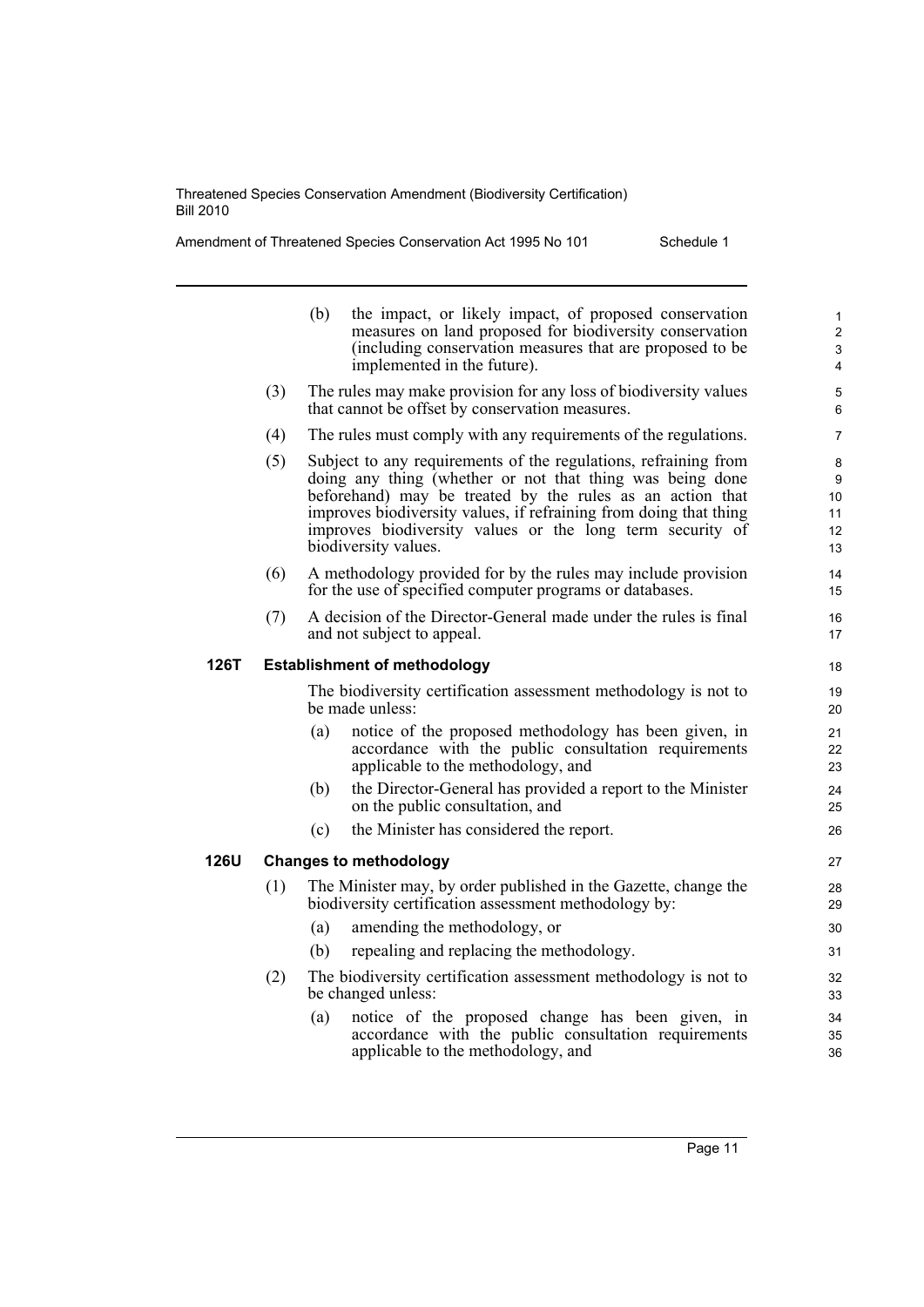Schedule 1 Amendment of Threatened Species Conservation Act 1995 No 101

(b) the Director-General has provided a report to the Minister on the public consultation, and

1 2  $\overline{a}$ 

(c) the Minister has considered the report.

### **126V Public consultation requirements applicable to methodology**

- (1) The public consultation requirements applicable to the methodology are as follows:
	- (a) the Director-General is to cause notice of the proposed methodology or change to the methodology (as the case requires) to be published in a newspaper circulating generally throughout the State and on the website of the Department,
	- (b) the notice must invite the public to make written submissions to the Director-General on the proposal before a closing date for submissions specified in the notice (being a date that is not less than 30 days after the date the notice is first published in a newspaper under this section),
	- (c) until the closing date for submissions, the Director-General is to cause copies of the proposed methodology or change to the methodology, and any other explanatory material or information the Director-General considers appropriate, to be exhibited at the head office of the Department and on the website of the Department.
- (2) After the closing date for submissions, the Director-General is to provide a report to the Minister on the public consultation that:
	- (a) summarises the main issues raised in any submissions received before the closing date for submissions, and
	- (b) makes such recommendations as the Director-General considers appropriate in relation to those submissions.

#### **126W Minor changes to methodology not requiring public consultation**

- (1) The Minister may make an order that amends the biodiversity certification assessment methodology without complying with the public consultation requirements applicable to the methodology if:
	- (a) the Minister is of the opinion that the amendment is of a minor nature, and
	- (b) the Minister certifies in writing that the amendment is of a minor nature.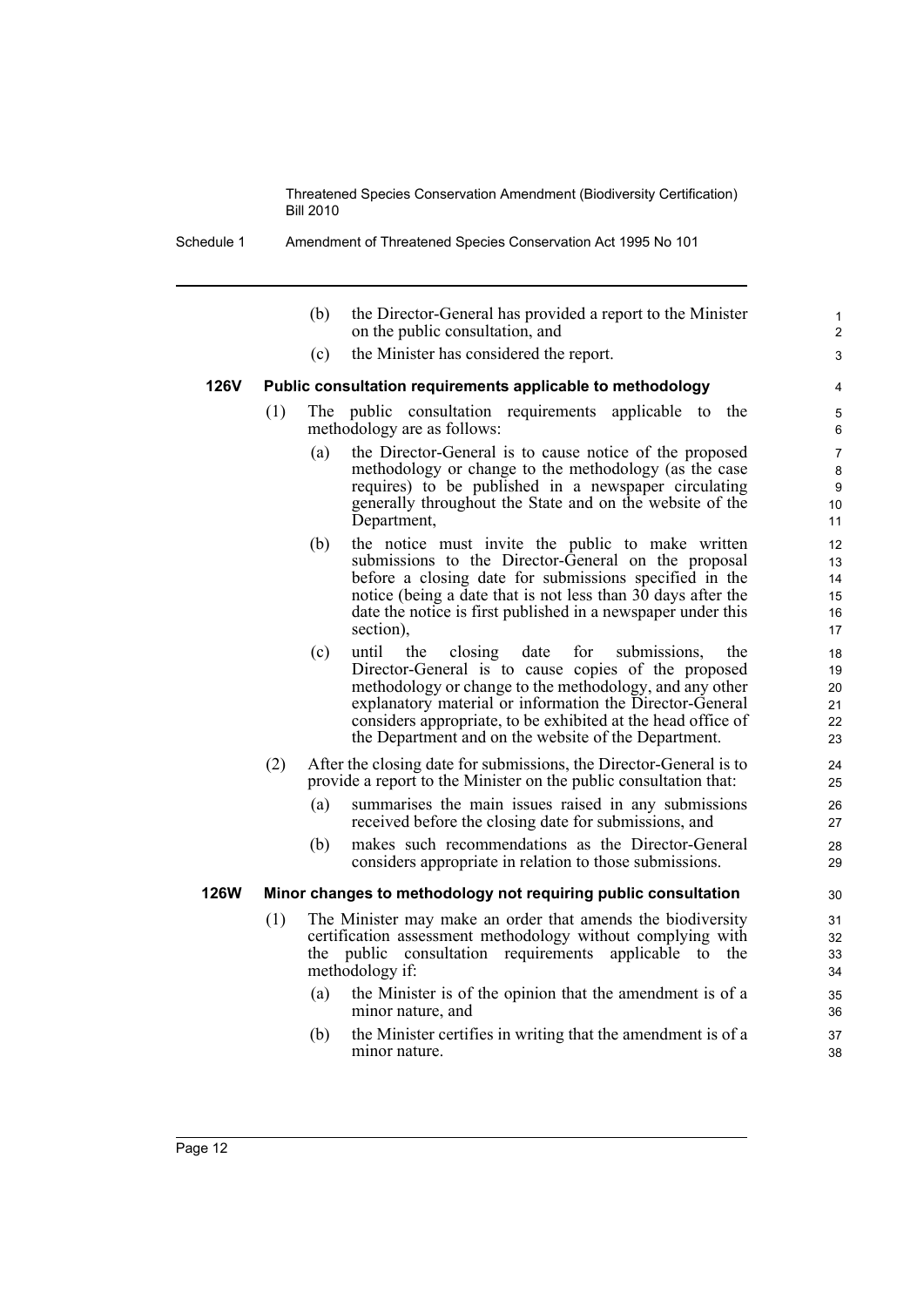| Amendment of Threatened Species Conservation Act 1995 No 101 | Schedule 1 |
|--------------------------------------------------------------|------------|
|--------------------------------------------------------------|------------|

|      | (2)               | Without limiting the circumstances in which an amendment can<br>be regarded as being of a minor nature, amendments of a minor<br>nature include amendments that:                                                                                 | $\mathbf{1}$<br>$\overline{2}$<br>3 |
|------|-------------------|--------------------------------------------------------------------------------------------------------------------------------------------------------------------------------------------------------------------------------------------------|-------------------------------------|
|      |                   | correct any minor error or omission in the biodiversity<br>(a)<br>certification assessment methodology, such as a spelling<br>or grammatical error, a redundant or obsolete reference,<br>obviously missing words, or wrong cross-references, or | 4<br>5<br>6<br>$\overline{7}$       |
|      |                   | (b)<br>make any other change necessary to address matters that<br>are of a consequential, transitional, machinery or other<br>minor nature.                                                                                                      | 8<br>9<br>10 <sup>1</sup>           |
| 126X |                   | <b>Publication of methodology</b>                                                                                                                                                                                                                | 11                                  |
|      | (1)               | The Director-General is to ensure that a copy of the biodiversity<br>certification assessment methodology is available for public<br>inspection:                                                                                                 | 12<br>13<br>14                      |
|      |                   | (a)<br>at the head office of the Department, and                                                                                                                                                                                                 | 15                                  |
|      |                   | on the website of the Department.<br>(b)                                                                                                                                                                                                         | 16                                  |
|      | (2)               | Copies of the biodiversity certification assessment methodology,<br>or of any part of the methodology, are to be made available to the<br>public on request, on payment of a fee (if any) fixed by the<br>Minister.                              | 17<br>18<br>19<br>20                |
|      | <b>Division 6</b> | Conferral, extension and review of<br>biodiversity certification                                                                                                                                                                                 | 21<br>22                            |
| 126Y |                   | Approved measures under biodiversity certification                                                                                                                                                                                               | 23                                  |
|      | (1)               | The Minister may, in an order conferring biodiversity<br>certification,<br>specify<br>any approved measures under the<br>biodiversity certification.                                                                                             | 24<br>25<br>26                      |
|      |                   |                                                                                                                                                                                                                                                  |                                     |
|      | (2)               | The following matters may be specified as approved measures<br>under a biodiversity certification:                                                                                                                                               | 27<br>28                            |
|      |                   | (a)<br>the proposed conservation measures on which the relevant<br>biodiversity certification assessment was based,                                                                                                                              | 29<br>30                            |
|      |                   | any requirements, as determined by the Minister, as to the<br>(b)<br>timing of the implementation of the proposed conservation<br>measures.                                                                                                      | 31<br>32<br>33                      |
|      |                   | any requirements, as determined by the Minister, as to<br>(c)<br>monitoring, reporting or auditing of the implementation of<br>proposed conservation measures,                                                                                   | 34<br>35<br>36                      |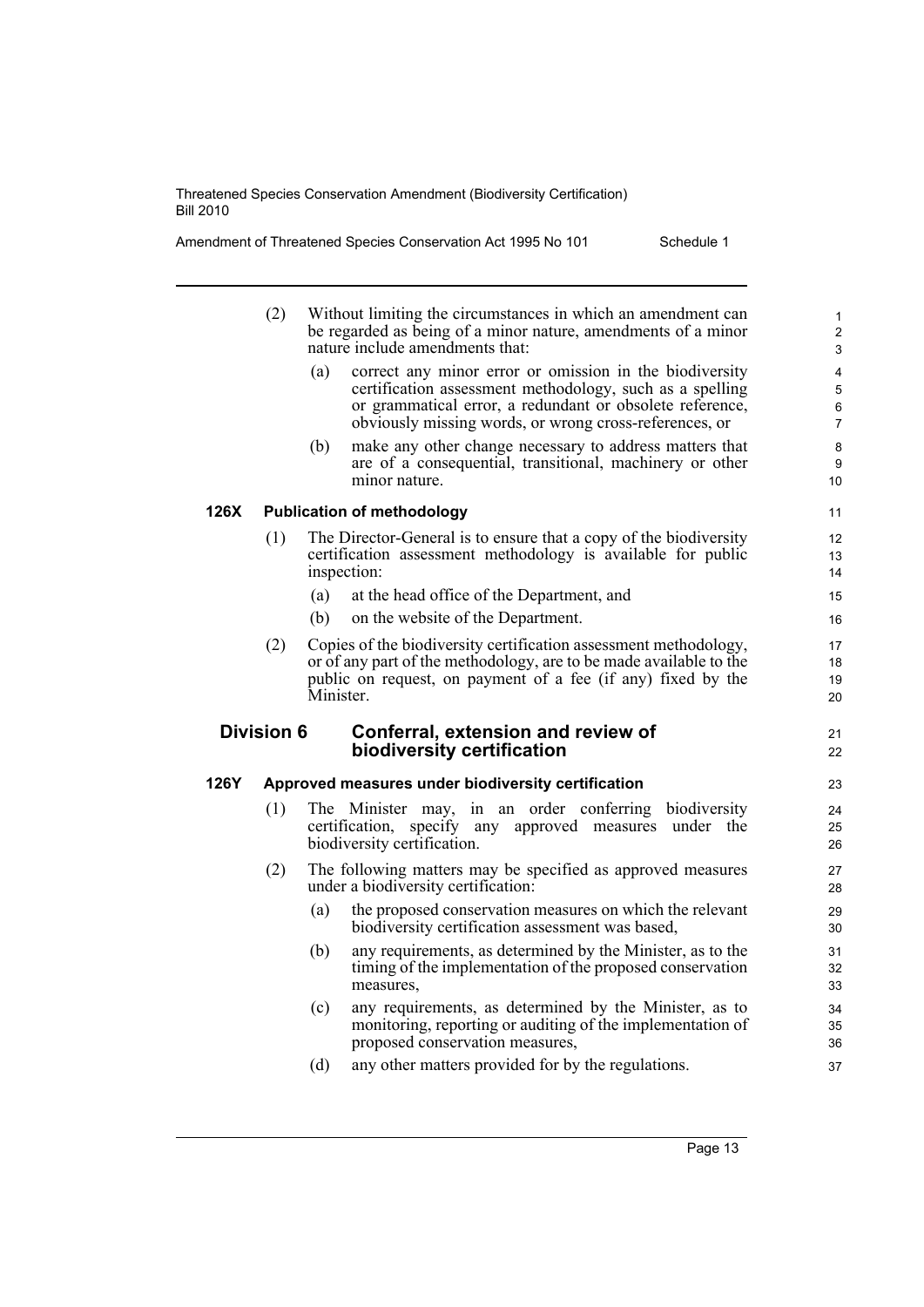Schedule 1 Amendment of Threatened Species Conservation Act 1995 No 101

(3) This section applies to an order extending or modifying biodiversity certification in the same way as it applies to an order conferring biodiversity certification.

1  $\overline{2}$ 3

# **126Z Parties to biodiversity certification**

- (1) The Minister may, in an order conferring biodiversity certification, identify the party or parties to the biodiversity certification.
- (2) The following persons or body may be identified as parties to a biodiversity certification:
	- (a) the planning authority, or planning authorities, that applied for the biodiversity certification,
	- (b) any person or body proposed by the applicant as a party to the biodiversity certification who consents to being made a party to the biodiversity certification.
- (3) After biodiversity certification is conferred, the Minister may, by further order published in the Gazette, identify a person or body as a party to the biodiversity certification (in addition to, or in substitution for, any person or body previously identified as a party), but only if the person or body to be identified as a party consents to being made a party to the biodiversity certification.
- (4) The regulations may make further provision for the circumstances in which a person or body may be identified as a party to a biodiversity certification in addition to, or in substitution for, another person or body.
- (5) Subject to the regulations, this section applies to an order extending or modifying biodiversity certification in the same way as it applies to an order conferring biodiversity certification.
- (6) Consent to being made a party to a biodiversity certification cannot be withdrawn by a person or body after the person or body has been made a party to the biodiversity certification.

# **126ZA Duration of biodiversity certification**

- (1) Biodiversity certification remains in force indefinitely or for such period as the Minister determines and specifies in the order conferring certification.
- (2) This section does not prevent the extension of biodiversity certification or the further biodiversity certification of land.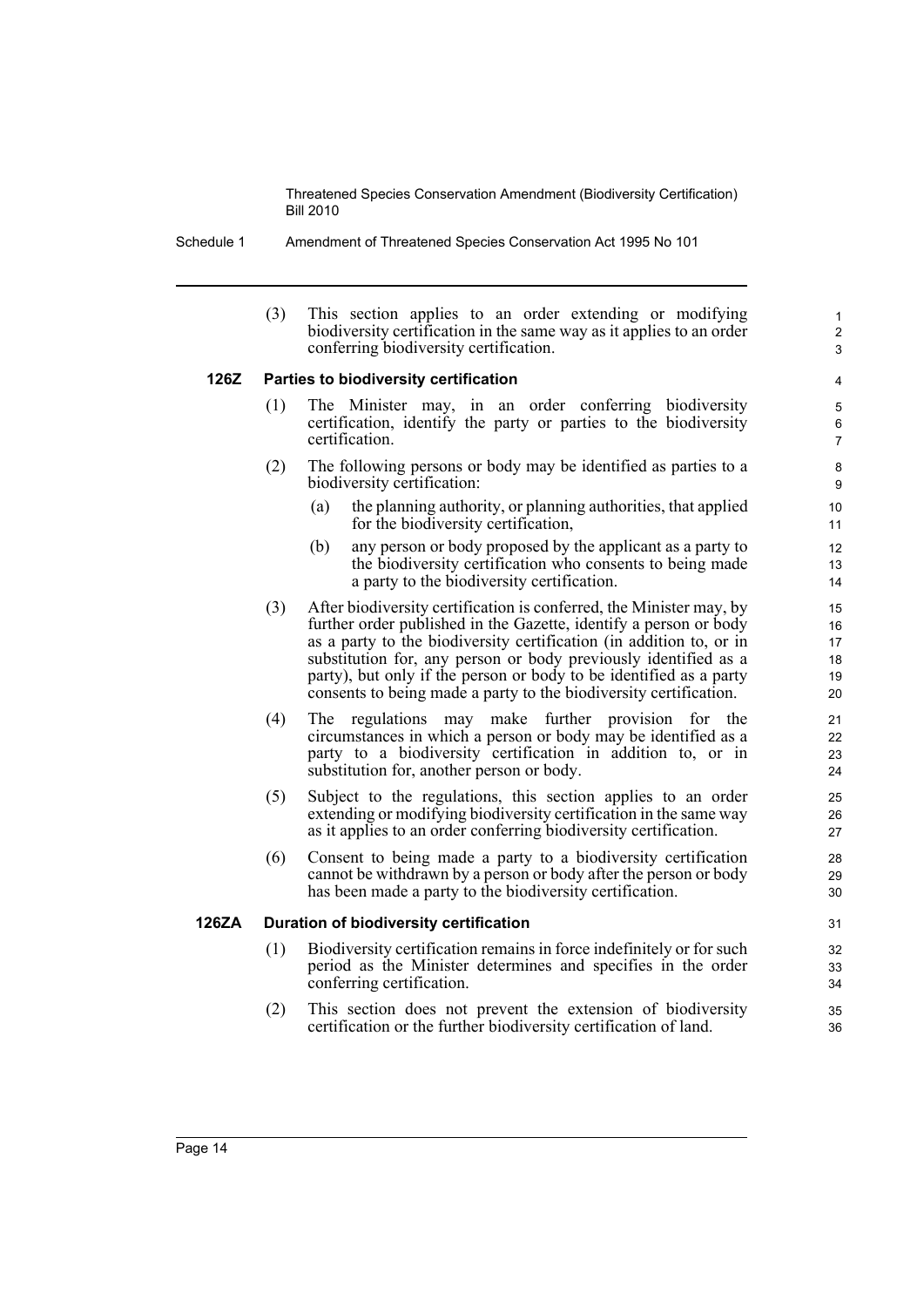Amendment of Threatened Species Conservation Act 1995 No 101 Schedule 1

| 126ZB |                   | <b>Extension of biodiversity certification</b>                                                                                                                                                                                                                                                                                                                                                                        | 1                                |
|-------|-------------------|-----------------------------------------------------------------------------------------------------------------------------------------------------------------------------------------------------------------------------------------------------------------------------------------------------------------------------------------------------------------------------------------------------------------------|----------------------------------|
|       | (1)               | The Minister may, by order published in the Gazette, extend the<br>period for which any biodiversity certification remains in force.                                                                                                                                                                                                                                                                                  | $\overline{c}$<br>3              |
|       | (2)               | Biodiversity certification may be extended at any time before it<br>expires.                                                                                                                                                                                                                                                                                                                                          | 4<br>5                           |
|       | (3)               | Biodiversity certification may be extended only if biodiversity<br>certification, as extended, improves or maintains biodiversity<br>values.                                                                                                                                                                                                                                                                          | 6<br>7<br>8                      |
|       |                   | Note. See Division 4 for the circumstances in which biodiversity<br>certification improves or maintains biodiversity values.                                                                                                                                                                                                                                                                                          | 9<br>10                          |
|       | (4)               | A biodiversity certification assessment in relation to the proposed<br>extension is to take account of any proposed modifications to the<br>description of the land proposed for biodiversity certification and<br>the approved measures under the biodiversity certification<br>(whether the modifications are proposed as a result of changes to<br>the relevant biodiversity certification strategy or otherwise). | 11<br>12<br>13<br>14<br>15<br>16 |
|       | (5)               | A biodiversity certification assessment in relation to the proposed<br>extension may take account of the impact of conservation<br>measures that have already been implemented in connection with<br>the biodiversity certification.                                                                                                                                                                                  | 17<br>18<br>19<br>20             |
|       | (6)               | The regulations may make further provision for or with respect to<br>the extension of biodiversity certification.                                                                                                                                                                                                                                                                                                     | 21<br>22                         |
| 126ZC |                   | Review of biodiversity certification                                                                                                                                                                                                                                                                                                                                                                                  | 23                               |
|       | (1)               | The Minister is to undertake periodic reviews of any biodiversity<br>certification.                                                                                                                                                                                                                                                                                                                                   | 24<br>25                         |
|       | (2)               | A review is not required if less than 15 years has elapsed since the<br>biodiversity certification was conferred or the most recent review<br>was completed.                                                                                                                                                                                                                                                          | 26<br>27<br>28                   |
|       | <b>Division 7</b> | <b>Enforcement of approved measures</b>                                                                                                                                                                                                                                                                                                                                                                               | 29                               |
| 126ZD |                   | <b>Compliance with approved measures</b>                                                                                                                                                                                                                                                                                                                                                                              | 30                               |
|       | (1)               | The Minister may, by order in writing, require a party to a<br>biodiversity certification to rectify any failure to comply with the<br>approved measures under the biodiversity certification:                                                                                                                                                                                                                        | 31<br>32<br>33                   |
|       |                   | by implementing any of the approved measures within a<br>(a)<br>time specified in the order, or                                                                                                                                                                                                                                                                                                                       | 34<br>35                         |
|       |                   | (b)<br>by implementing any equivalent conservation measures<br>within a time specified in the order.                                                                                                                                                                                                                                                                                                                  | 36<br>37                         |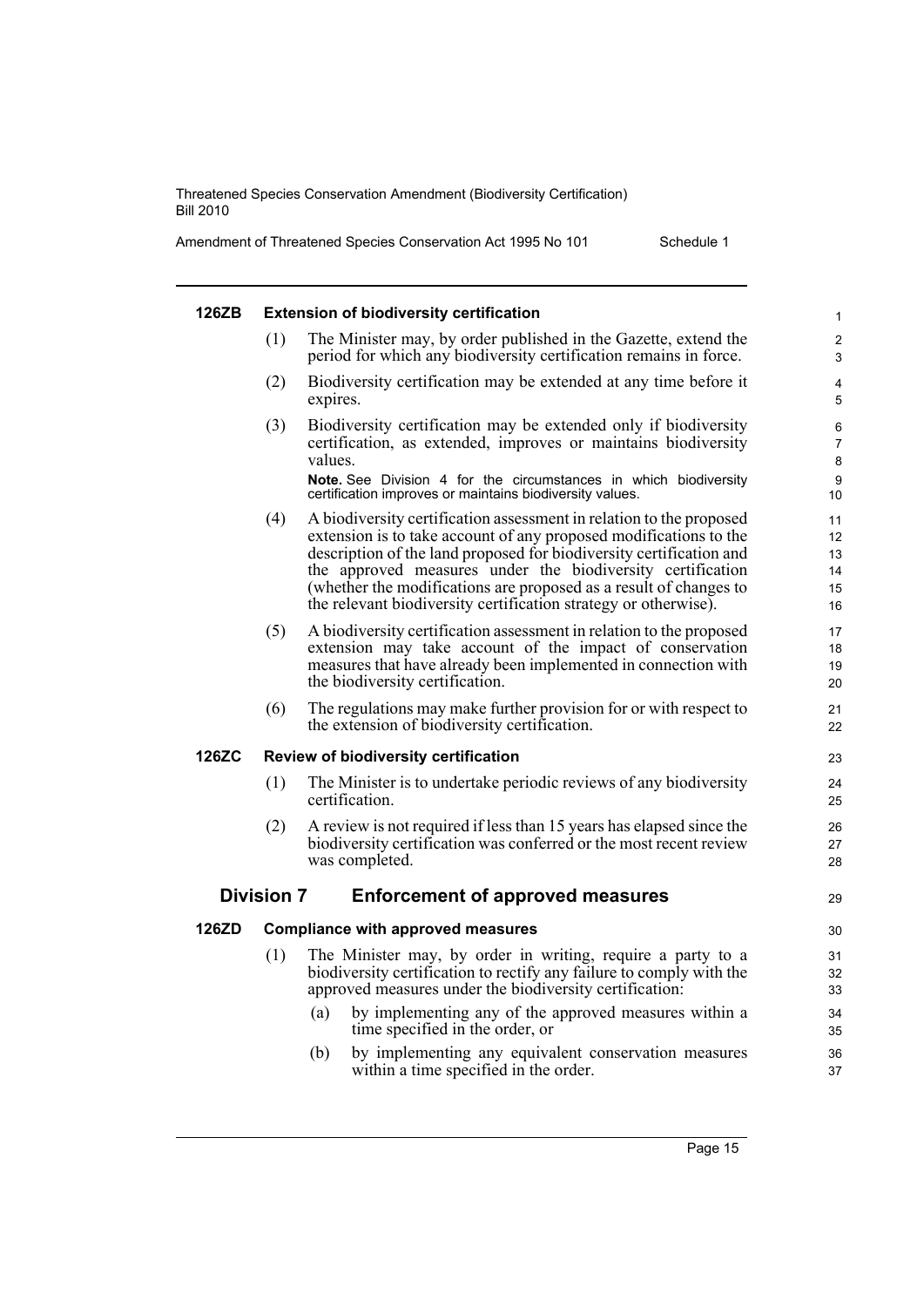(2) If a party to biodiversity certification fails to comply with the order within the specified time, or any further time allowed by the Minister, the Minister may, by order in writing, require the party to pay to the Minister a specified penalty.

- (3) The penalty is to be the amount the Minister considers reasonable to cover the costs of implementing the relevant approved measures or equivalent conservation measures.
- (4) A penalty imposed under this section may be recovered by the Minister as a debt due to the Crown in any court of competent jurisdiction.
- (5) This section does not limit the power of the Minister to suspend, revoke or modify biodiversity certification for a failure to comply with the approved measures under a biodiversity certification.

# **126ZE Equivalent conservation measures**

- (1) A reference in this Part to *equivalent conservation measures*, in relation to the approved measures under a biodiversity certification, is a reference to conservation measures that are determined by the Minister to achieve the same biodiversity standard as the approved measures.
- (2) The biodiversity standard of the approved measures under a biodiversity certification is the standard by which biodiversity values are improved or maintained by the biodiversity certification, as quantified by the biodiversity certification assessment on which the conferral of biodiversity certification was based.

# **126ZF Appeals**

- (1) A party to a biodiversity certification who is dissatisfied with a decision of the Minister to require the party to rectify a failure to comply with the approved measures may appeal to the Land and Environment Court against the decision.
- (2) A party to a biodiversity certification who is dissatisfied with a decision of the Minister to require the party to pay a penalty under this Division may appeal to the Land and Environment Court against the decision.
- (3) An appeal may be made by a party to a biodiversity certification no later than 3 months after being notified by the Minister of the decision.
- (4) This section does not confer a right of appeal on a party to a biodiversity certification if the party is a government authority.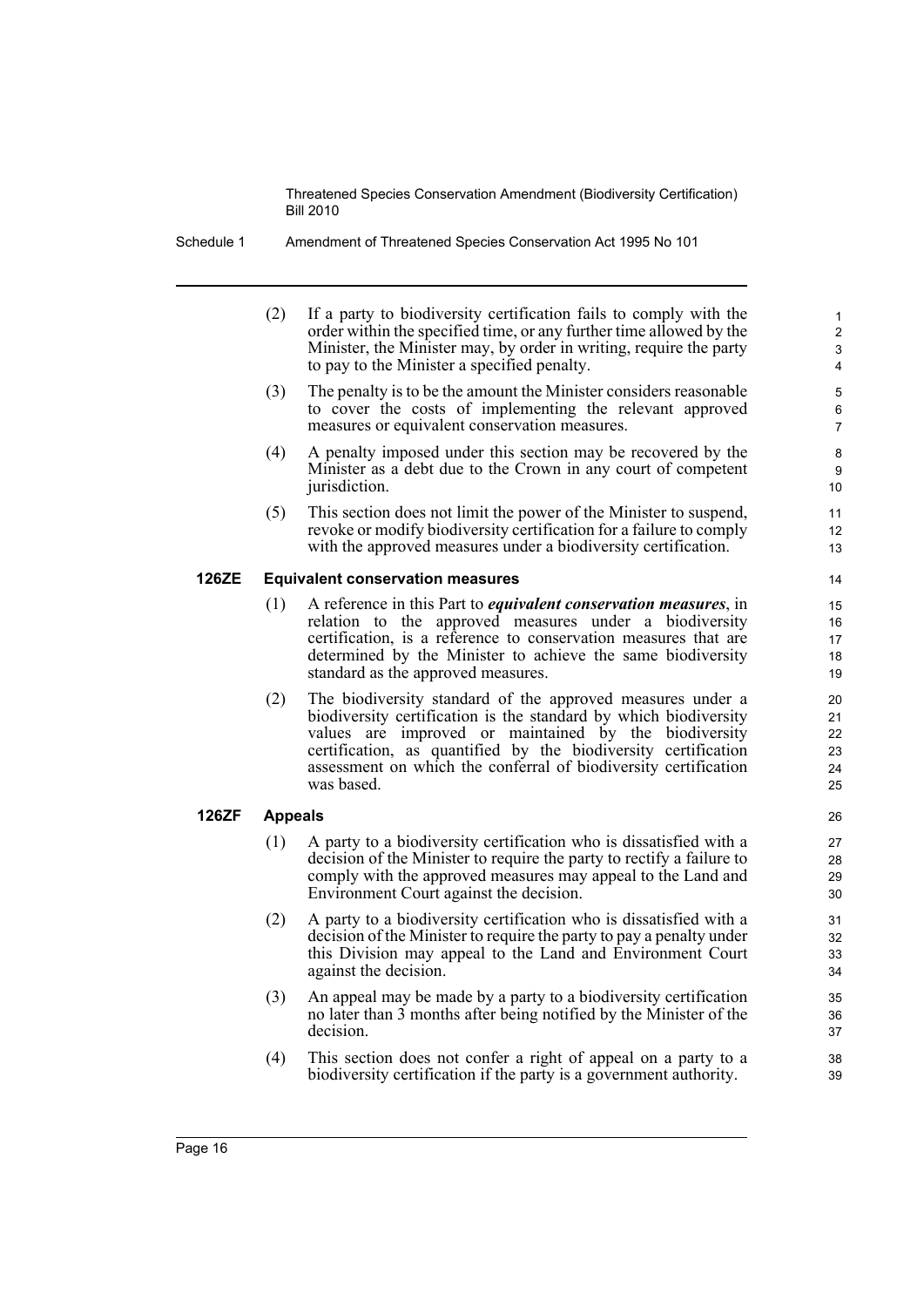Amendment of Threatened Species Conservation Act 1995 No 101 Schedule 1

14

#### **126ZG Disputes between Minister and other government authorities**

- (1) A dispute between a government authority which is a party to a biodiversity certification and the Minister as to any of the following matters may be referred to the Premier for settlement:
	- (a) a failure by the party to comply with any of the approved measures under the biodiversity certification or to implement equivalent conservation measures,
	- (b) a decision of the Minister to require the party to pay a penalty under this Division.
- (2) The intra-government dispute resolution arrangements apply in respect of the dispute. **Note.** See Division 10 for intra-government dispute resolution arrangements.

#### **Division 8 Biodiversity certification agreements**

#### **126ZH Biodiversity certification agreements**

- (1) The Minister may enter into an agreement with a person in connection with biodiversity certification (including a proposal to confer, modify or extend biodiversity certification).
- (2) The agreement may make provision for any or all of the following:
	- (a) requiring the person to make monetary contributions to the Minister for the purpose of improving biodiversity values,
	- (b) requiring the person to dedicate land for conservation purposes,
	- (c) requiring the person to carry out specified actions, or to refrain from carrying out specified actions, on land owned by the person for the purpose of improving biodiversity values,
	- (d) providing for any other conservation measures that the person agrees to implement,
	- (e) requiring the person to provide security for the performance of any of the person's obligations in connection with biodiversity certification,
	- (f) providing for the timing of the implementation of any of the person's obligations in connection with biodiversity certification,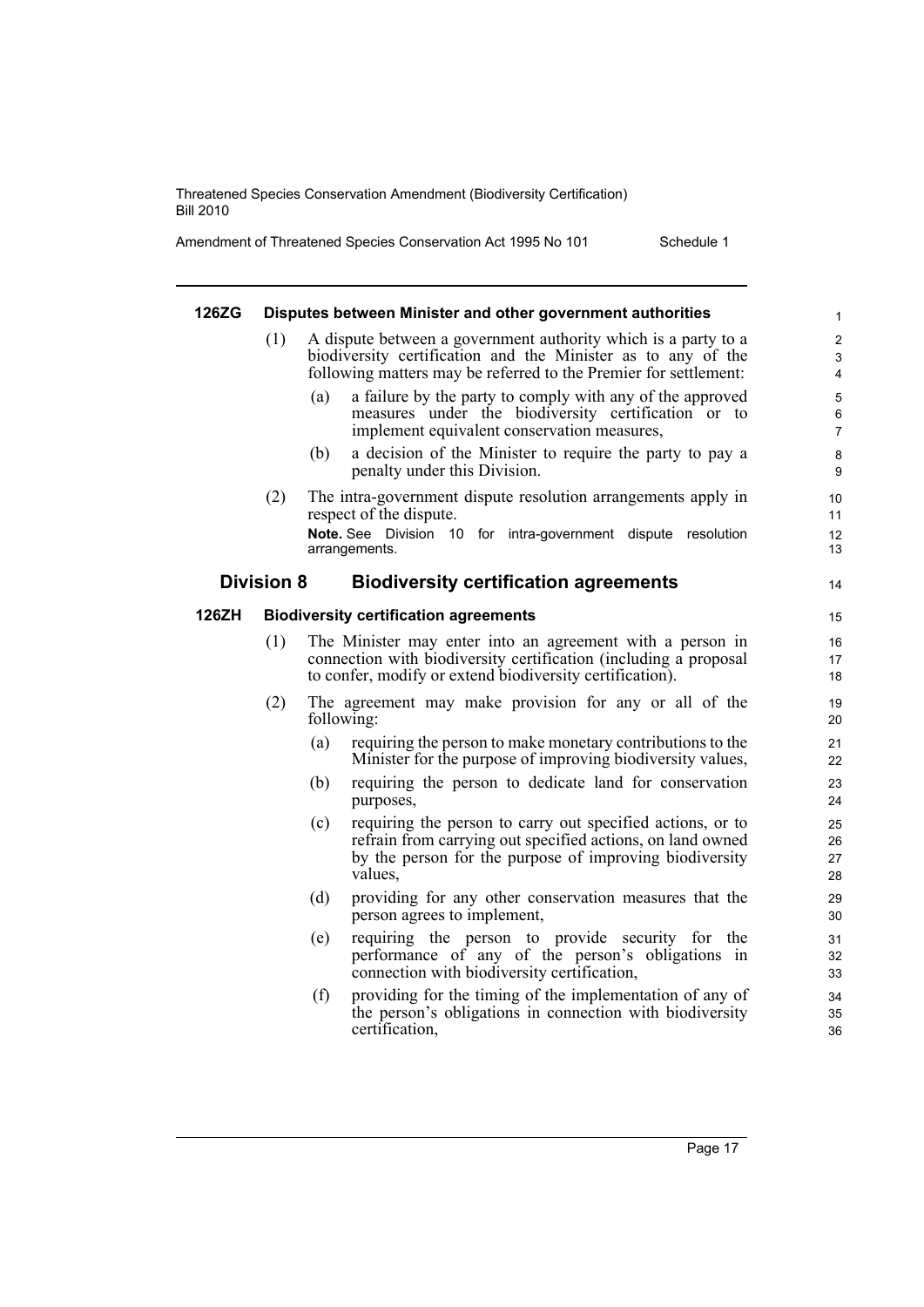(g) providing for monitoring, reporting and audit requirements,

- (h) providing for any other matter relating to biodiversity certification.
- (3) For the purposes of this Part, the agreement is a *biodiversity certification agreement*.
- (4) The Minister must not enter into a biodiversity certification agreement relating to Crown land (within the meaning of the *Crown Lands Act 1989*) except with the consent of the Minister administering that Act.

#### **126ZI Duration of agreements**

- (1) A biodiversity certification agreement has effect from a day, or on the happening of an event, specified in the agreement.
- (2) A biodiversity certification agreement has effect indefinitely, or for the period specified in the agreement.

#### **126ZJ Registered agreements run with land**

- (1) A biodiversity certification agreement that is registered by the Registrar-General under this section is binding on, and is enforceable against, the owner of the land from time to time as if each owner for the time being had entered into the agreement.
- (2) A biodiversity certification agreement can be registered by the Registrar-General under this section if the following persons agree to its registration:
	- (a) if the agreement relates to land under the *Real Property Act 1900*—each person who has an estate or interest in the land registered under that Act,
	- (b) if the agreement relates to land not under the *Real Property Act 1900*—each person who is seised or possessed of an estate or interest in the land.
- (3) On lodgment by a person of an application for registration in a form approved by the Registrar-General, the Registrar-General is to register a biodiversity certification agreement:
	- (a) by making an entry in the relevant folio of the Register kept under the *Real Property Act 1900* if the agreement relates to land under that Act, or
	- (b) by registering the agreement in the General Register of Deeds if the agreement relates to land not under the *Real Property Act 1900*.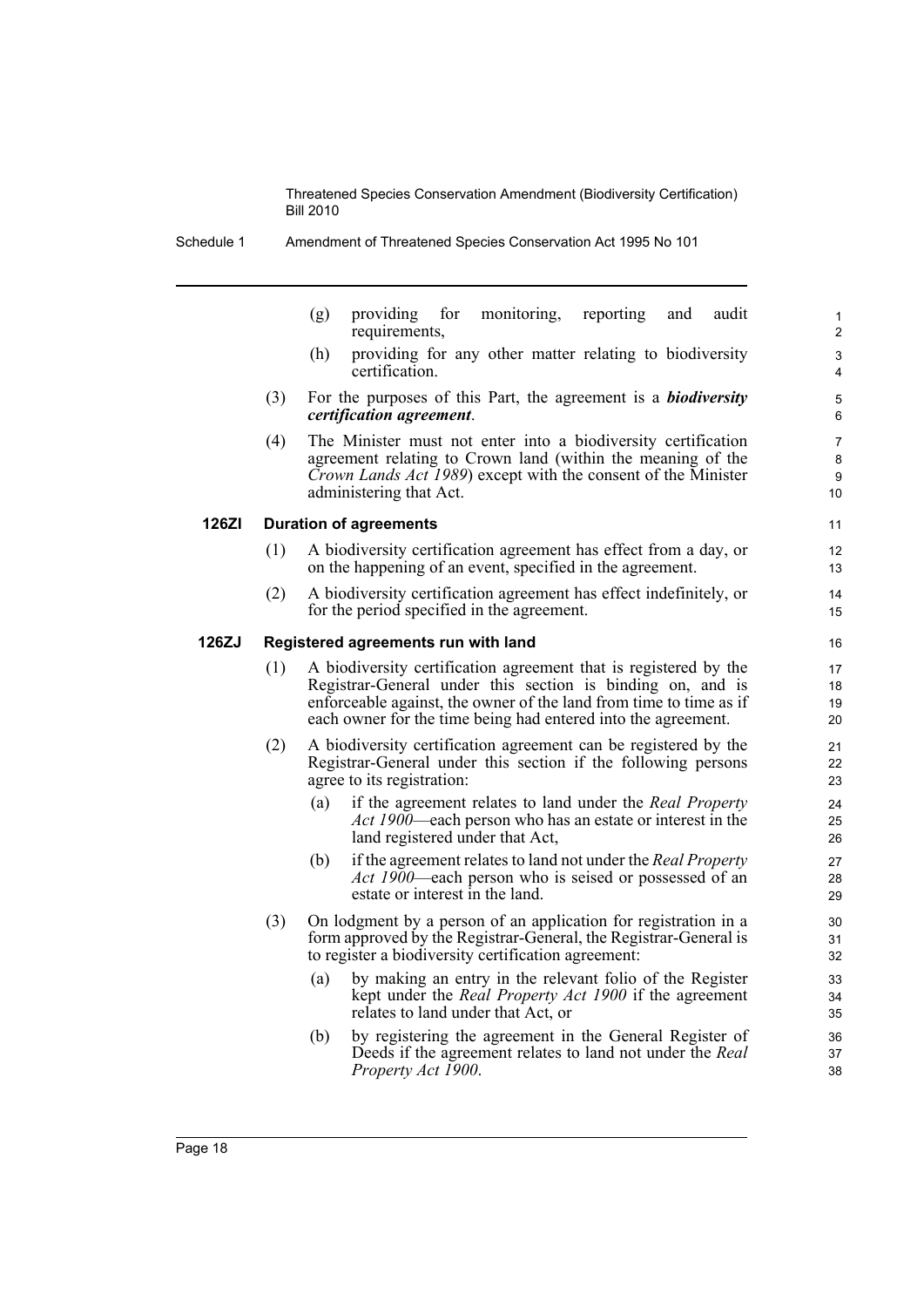Amendment of Threatened Species Conservation Act 1995 No 101 Schedule 1

- (4) This section applies to any amendment or revocation of a biodiversity certification agreement in the same way as it applies to the agreement.
- (5) In this Part, a reference to a *party* to a biodiversity certification agreement includes any owner of land against whom the agreement is enforceable because of this section.

# **126ZK Enforcement of agreements**

- (1) The Minister, or a person acting with the written consent of the Minister, may bring proceedings in the Land and Environment Court for an order to remedy or restrain a contravention of a biodiversity certification agreement.
- (2) If the Court is satisfied that a contravention of the biodiversity certification agreement has been committed or will, unless restrained by order of the Court, be committed, it may make such order as it thinks fit to remedy or restrain the contravention.
- (3) In proceedings to remedy or restrain a contravention of a biodiversity certification agreement, a consent to institute the proceedings, purporting to have been signed by the Minister, is evidence of that consent without proof of the signature of the Minister.

# **126ZL Minister may order party to rectify contravention of agreement**

- (1) The Minister may, by order, require a party to a biodiversity certification agreement to carry out specified work or other actions on land owned by the person to rectify a contravention of the agreement.
- (2) The order is to specify the date by which the work or other actions must be carried out.
- (3) If the requirements of the order are not complied with by that date, the Minister:
	- (a) may enter the land and cause the work or actions specified in the order to be carried out, and
	- (b) may, by proceedings brought in any court of competent jurisdiction, recover as a debt from the person to whom the order was given the amount certified by the Minister as the reasonable cost of complying with those requirements.
- (4) This section does not prevent the Minister from seeking an award of damages against a party to a biodiversity certification agreement for a contravention of the biodiversity certification agreement.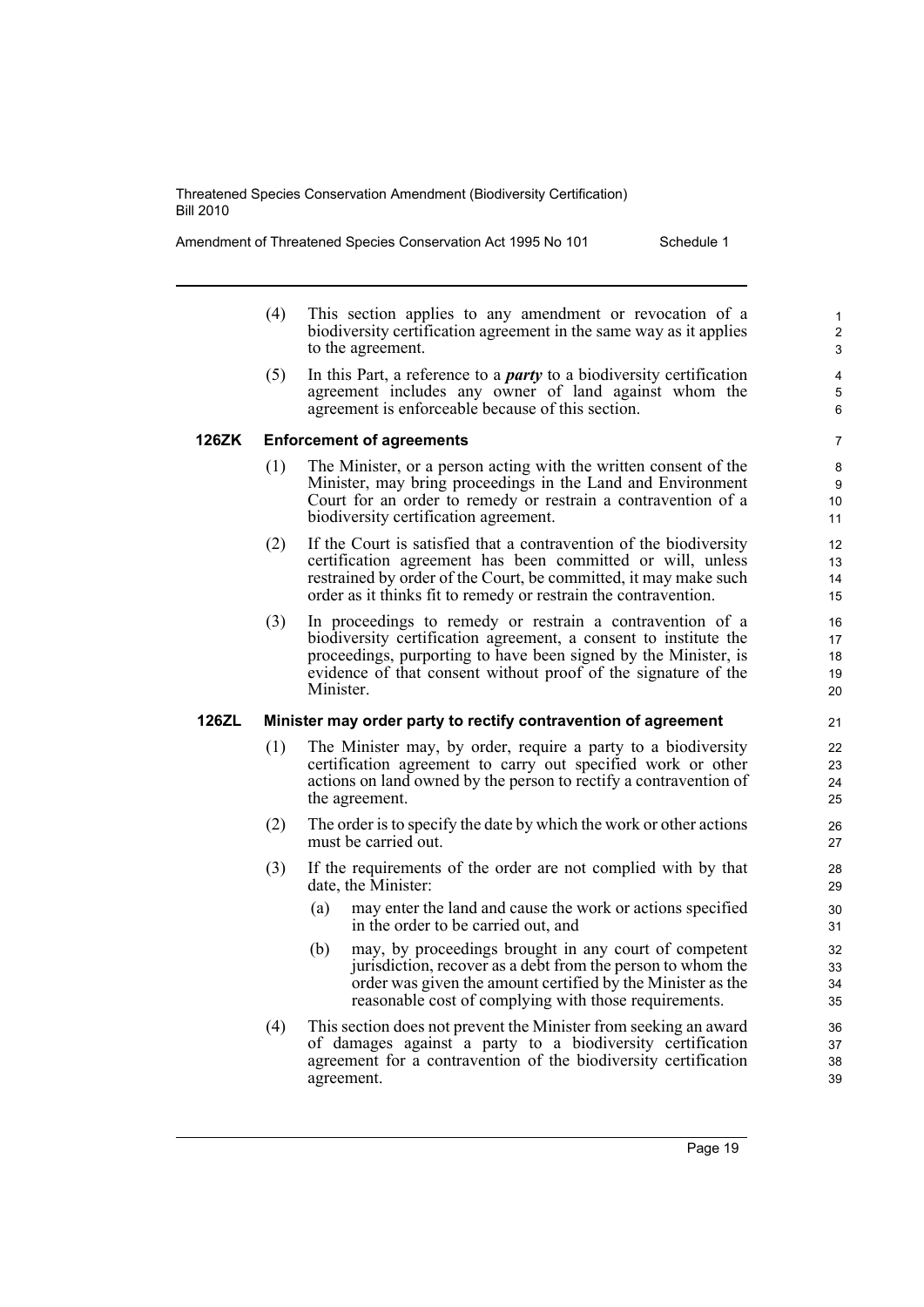Schedule 1 Amendment of Threatened Species Conservation Act 1995 No 101

#### **126ZM Court cannot extinguish obligations** Section 89 of the *Conveyancing Act 1919* does not authorise any court to modify or wholly or partially extinguish any restriction or obligation created by a biodiversity certification agreement except with the consent of the Minister. **126ZN Regulations—biodiversity certification agreements** The regulations may make provision for or with respect to biodiversity certification agreements, including the following: (a) the form of biodiversity certification agreements, (b) the subject-matter of biodiversity certification agreements, (c) the making, amendment and revocation of biodiversity certification agreements, including the giving of public notice and inspection by the public, (d) the public inspection of biodiversity certification agreements after they have been made. **Division 9 Suspension, revocation and modification of certification 126ZO Suspension and revocation of certification** (1) The Minister may, by order published in the Gazette, suspend or revoke any biodiversity certification. (2) Biodiversity certification may be suspended or revoked: (a) if the approved measures under the biodiversity certification have not been complied with to the satisfaction of the Minister, or (b) if the Minister is of the opinion that a party to the biodiversity certification has failed to comply with an order made by the Minister in respect of the party under this Part, or (c) if the Minister is of the opinion that any agreement entered into in connection with the biodiversity certification has been contravened, or (d) if the Minister is no longer of the opinion that biodiversity certification improves or maintains biodiversity values, or (e) in any other circumstances prescribed by the regulations. (3) The regulations may make further provision for or with respect to the suspension or revocation of biodiversity certification. 1 2 3 4 5 6 7 8 9 10 11 12 13 14 15 16 17 18 19 20 21 22 23 24 25  $26$ 27 28 29 30 31 32 33 34 35 36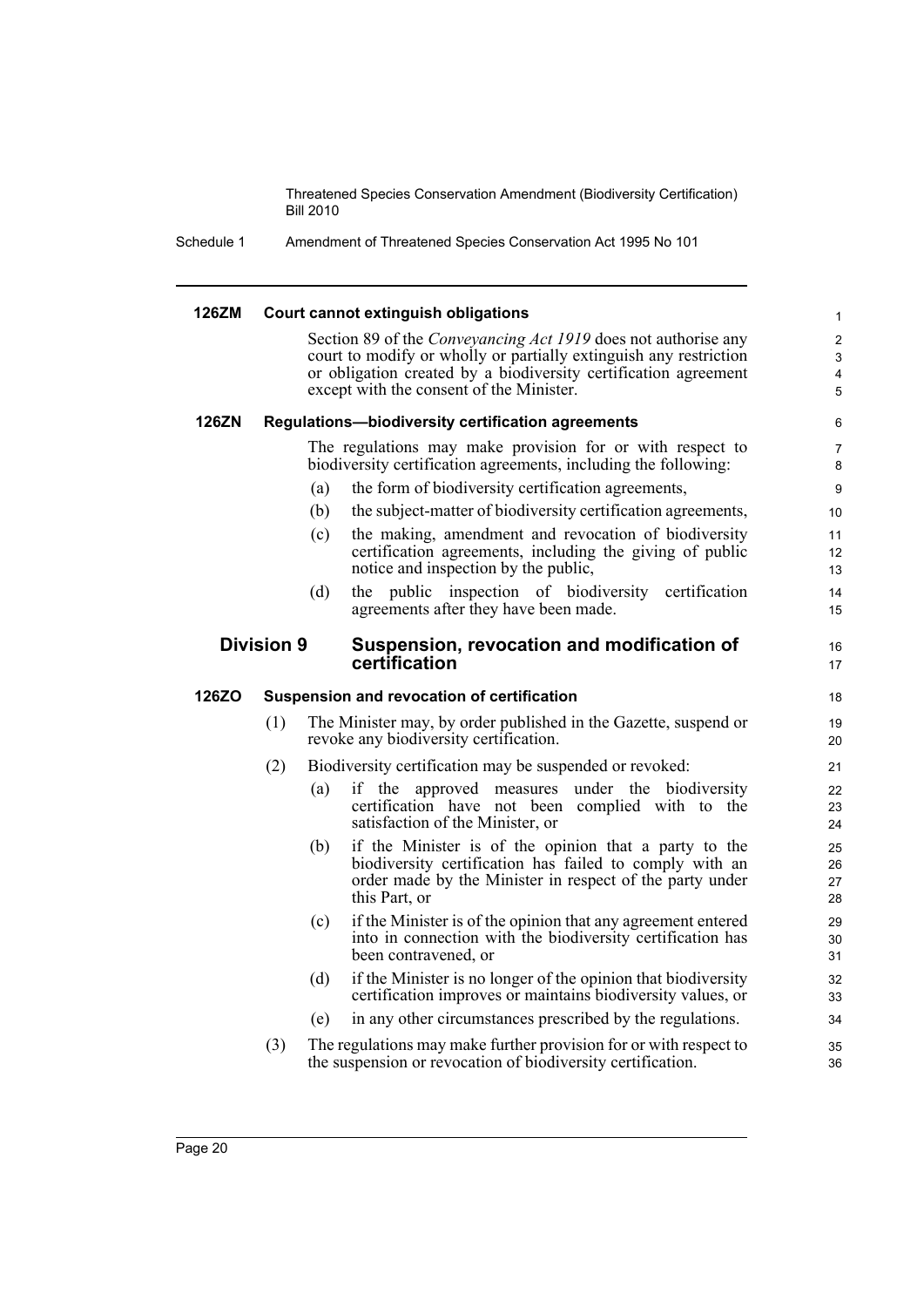Amendment of Threatened Species Conservation Act 1995 No 101 Schedule 1

| 126ZP |     | <b>Modification of certification</b>                                                                                                                                                                                                                                                                                                                                                                            | $\mathbf{1}$                     |
|-------|-----|-----------------------------------------------------------------------------------------------------------------------------------------------------------------------------------------------------------------------------------------------------------------------------------------------------------------------------------------------------------------------------------------------------------------|----------------------------------|
|       | (1) | The Minister may, by order published in the Gazette, modify any<br>biodiversity certification by:                                                                                                                                                                                                                                                                                                               | $\overline{2}$<br>3              |
|       |     | (a)<br>modifying the description of land that is biodiversity<br>certified (to extend or limit biodiversity certification), or                                                                                                                                                                                                                                                                                  | 4<br>5                           |
|       |     | modifying the approved measures under the biodiversity<br>(b)<br>certification.                                                                                                                                                                                                                                                                                                                                 | 6<br>7                           |
|       | (2) | Biodiversity certification may be modified:                                                                                                                                                                                                                                                                                                                                                                     | 8                                |
|       |     | on application by a party to the biodiversity certification or<br>(a)<br>a party to a biodiversity certification agreement entered<br>into in connection with the biodiversity certification, or                                                                                                                                                                                                                | 9<br>10<br>11                    |
|       |     | on the Minister's own initiative.<br>(b)                                                                                                                                                                                                                                                                                                                                                                        | 12                               |
|       | (3) | Biodiversity certification may be modified only if biodiversity<br>certification, as modified, improves or maintains biodiversity<br>values.                                                                                                                                                                                                                                                                    | 13<br>14<br>15                   |
|       |     | Note. See Division 4 for the circumstances in which biodiversity<br>certification improves or maintains biodiversity values.                                                                                                                                                                                                                                                                                    | 16<br>17                         |
|       | (4) | A biodiversity certification assessment in relation to the proposed<br>modification is to take account of any proposed modifications to<br>the description of the land that is biodiversity certified and the<br>approved measures under the biodiversity certification (whether<br>the modifications are proposed as a result of changes to the<br>relevant biodiversity certification strategy or otherwise). | 18<br>19<br>20<br>21<br>22<br>23 |
|       | (5) | A biodiversity certification assessment is not required in respect<br>of a proposed modification<br>that<br>substitutes<br>equivalent<br>conservation measures for any of the approved measures under a<br>biodiversity certification.                                                                                                                                                                          | 24<br>25<br>26<br>27             |
|       |     | Note. Equivalent conservation measures are conservation measures<br>that achieve the same biodiversity standard as the approved measures<br>under a biodiversity certification.                                                                                                                                                                                                                                 | 28<br>29<br>30                   |
|       | (6) | The regulations may make further provision for or with respect to<br>the modification of biodiversity certification.                                                                                                                                                                                                                                                                                            | 31<br>32                         |
| 126ZQ |     | Application for modification of biodiversity certification                                                                                                                                                                                                                                                                                                                                                      | 33                               |
|       | (1) | An application for modification of biodiversity certification must<br>be made in a form approved by the Minister.                                                                                                                                                                                                                                                                                               | 34<br>35                         |
|       | (2) | The application must include the particulars of the proposed<br>modification to biodiversity certification (including particulars of<br>any changes to the biodiversity certification strategy).                                                                                                                                                                                                                | 36<br>37<br>38                   |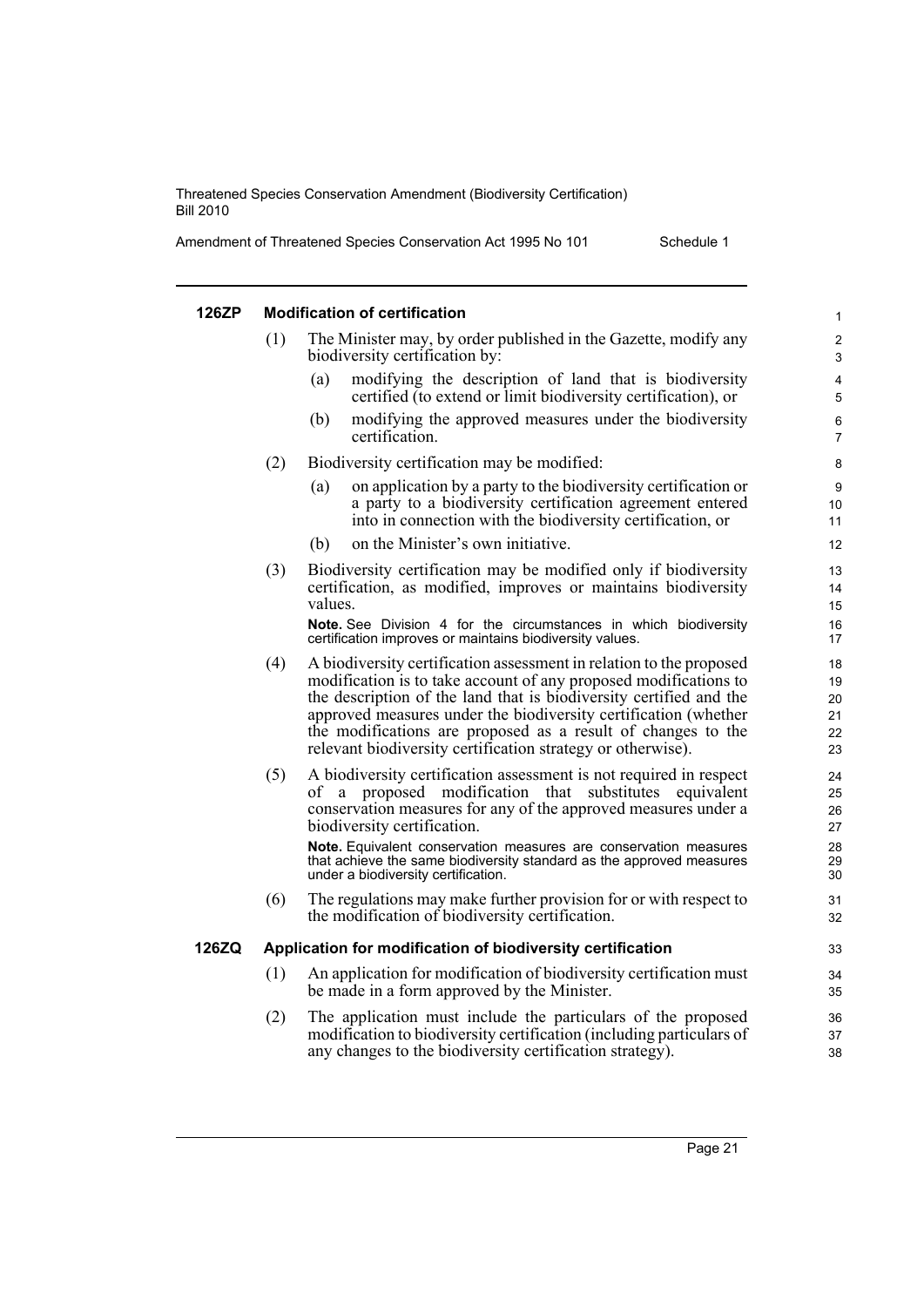Schedule 1 Amendment of Threatened Species Conservation Act 1995 No 101

(3) The regulations may require other things to be submitted with the application. **126ZR Grounds for unilateral modification of certification** Biodiversity certification may be modified on the Minister's own initiative: (a) if the approved measures under the biodiversity certification have not been complied with to the satisfaction of the Minister, or (b) if the Minister is of the opinion that a party to the biodiversity certification has failed to comply with an order made by the Minister in respect of the party under this Part, or (c) if the Minister is of the opinion that any agreement entered into in connection with the biodiversity certification has been contravened, or (d) if the Minister is of the opinion that biodiversity certification no longer improves or maintains biodiversity values, or (e) in any other circumstances prescribed by the regulations. **126ZS Appeals** (1) A party to a biodiversity certification, or a party to a biodiversity certification agreement entered into in connection with a biodiversity certification, who is dissatisfied with a decision of the Minister to suspend, revoke or modify the biodiversity certification may appeal to the Land and Environment Court against the decision. (2) An appeal may be made no later than 3 months after the order suspending, revoking or modifying biodiversity certification is published in the Gazette. (3) This section does not confer a right of appeal on a party to a biodiversity certification, or a party to a biodiversity certification agreement, if the party is a government authority. **126ZT Disputes between the Minister and other government authorities** (1) A dispute between a government authority which is a party to a biodiversity certification, or a party to a biodiversity certification agreement entered into in connection with a biodiversity 1  $\overline{2}$ 3 4 5 6 7 8 9 10 11 12 13 14 15 16 17 18 19 20 21 22 23 24 25 26 27 28 29 30 31 32 33 34 35 36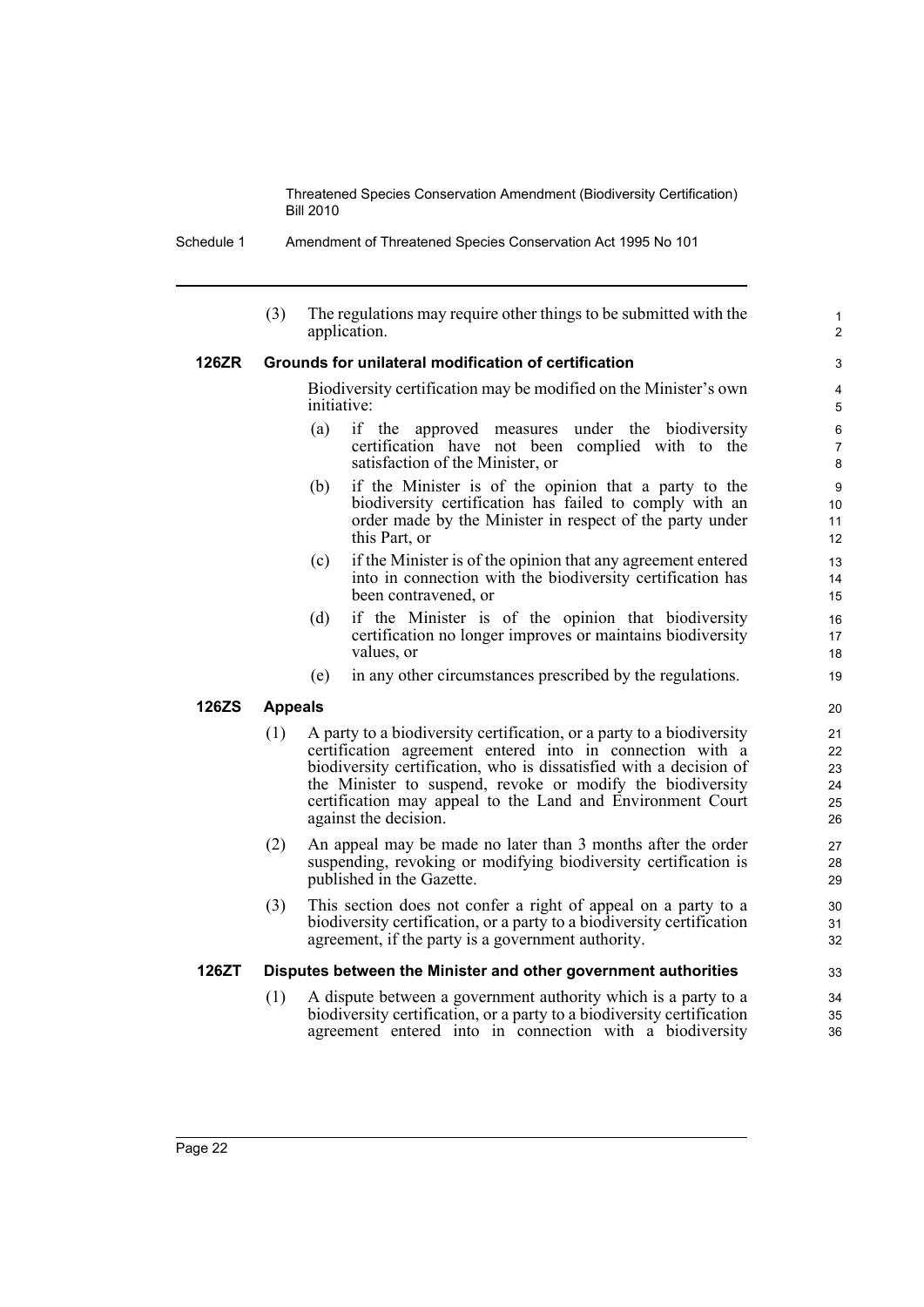| Amendment of Threatened Species Conservation Act 1995 No 101 | Schedule 1 |
|--------------------------------------------------------------|------------|
|--------------------------------------------------------------|------------|

certification, and the Minister about any of the following matters may be referred to the Premier for settlement:

- (a) a decision of the Minister to suspend or revoke the biodiversity certification,
- (b) a decision of the Minister to modify the biodiversity certification (otherwise than on the application of the government authority).
- (2) The intra-government dispute resolution arrangements apply in respect of the dispute. **Note.** See Division 10 for intra-government dispute resolution arrangements.

# **Division 10 General**

# **126ZU Notification of certification and changes to certification**

- (1) Notice of the conferral, extension, suspension, revocation or modification of biodiversity certification is to be given, within 21 days:
	- (a) on the website of the Department, and
	- (b) to the Director-General of the Department of Planning, and
	- (c) to each local council that is the council of an area in which the biodiversity certified land is located.
- (2) The Minister must make reasonable endeavours to give notice of the conferral, extension, suspension, revocation or modification of biodiversity certification, within 21 days:
	- (a) to each party to the biodiversity certification, and
	- (b) to each party to a biodiversity certification agreement entered into in connection with the biodiversity certification.
- (3) The Minister is to keep a register containing copies of any order made under this Part conferring, extending, suspending, revoking or modifying biodiversity certification.
- (4) The register is to be open for public inspection, without charge, during ordinary business hours, and copies of or extracts from the register are to be made available to the public on request, on payment of the fee fixed by the Minister.
- (5) The regulations may make further provision for or with respect to the notification of the conferral, extension, suspension, revocation or modification of biodiversity certification.

12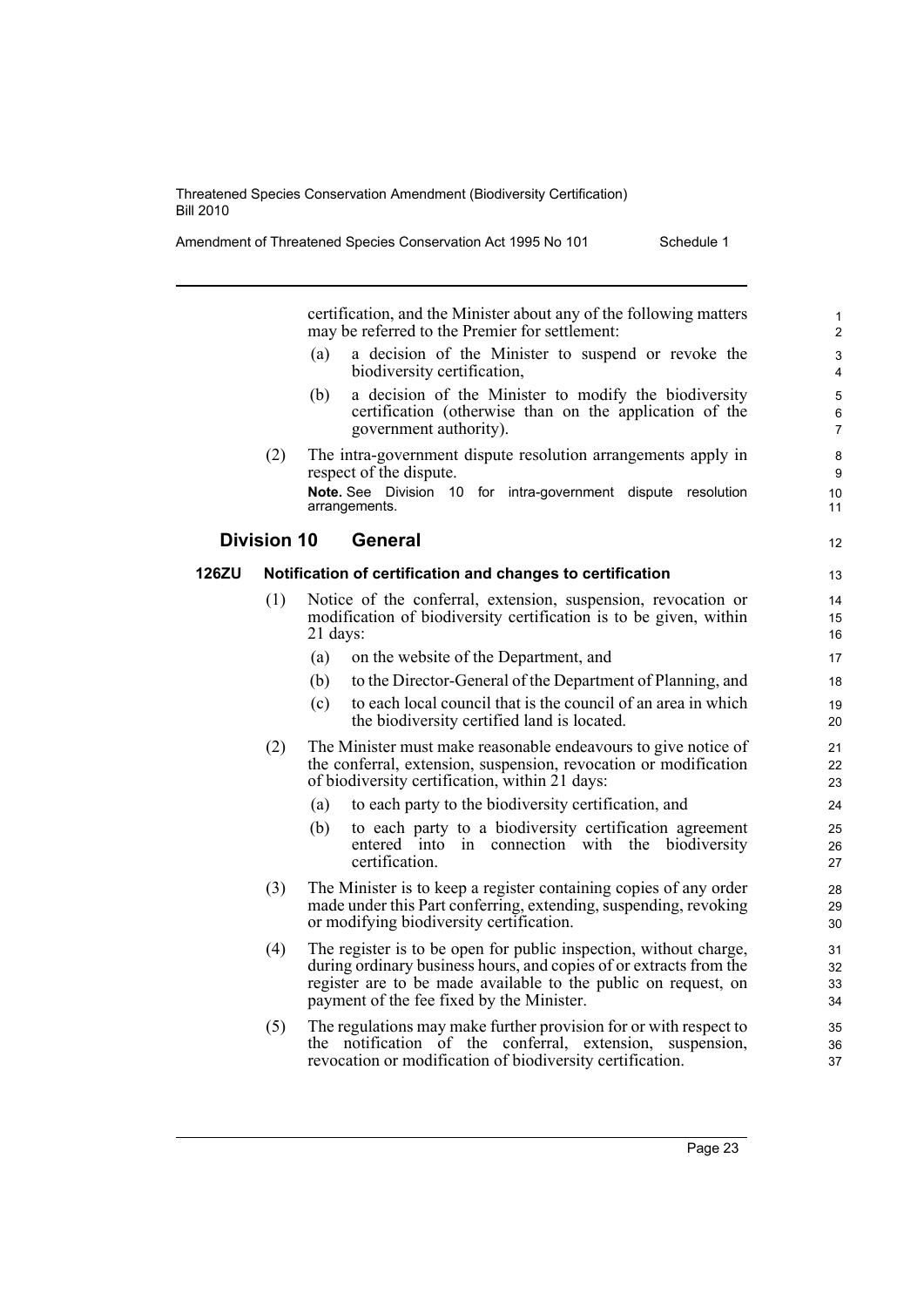Schedule 1 Amendment of Threatened Species Conservation Act 1995 No 101

#### **126ZV Suspension, revocation or expiry of biodiversity certification does not affect obligations under certification**

- (1) The suspension, revocation or expiry of biodiversity certification does not, unless the Minister otherwise directs:
	- (a) affect the obligations of a party to the biodiversity certification under this Part, or

- (b) affect any obligation a person has under a biodiversity certification agreement entered into in connection with the biodiversity certification.
- (2) The obligations of a party to the biodiversity certification under this Part include:
	- (a) the obligation to comply with the approved measures under the biodiversity certification, and
	- (b) the obligation to comply with any order made by the Minister in respect of the party under this Part (whether the order is made before or after the suspension, revocation or expiry).

#### **126ZW Effect of changes to biodiversity certification on development and other activities**

- (1) The suspension, revocation, modification or expiry of biodiversity certification does not affect any of the following:
	- (a) any approval of a project under Part 3A of the Planning Act granted before the suspension, revocation, modification or expiry,
	- (b) any development consent under Part 4 of the Planning Act granted before the suspension, revocation, modification or expiry,
	- (c) any approval of a Part 5 Planning Act activity granted before the suspension, revocation, modification or expiry,
	- (d) any Part 5 Planning Act activity carried out by a determining authority that the determining authority started to carry out before the suspension, revocation, modification or expiry.
- (2) The Minister may, in an order that suspends, revokes or modifies biodiversity certification, specify the application of the suspension, revocation or modification to anything pending under the Planning Act at the time of the suspension, revocation or modification.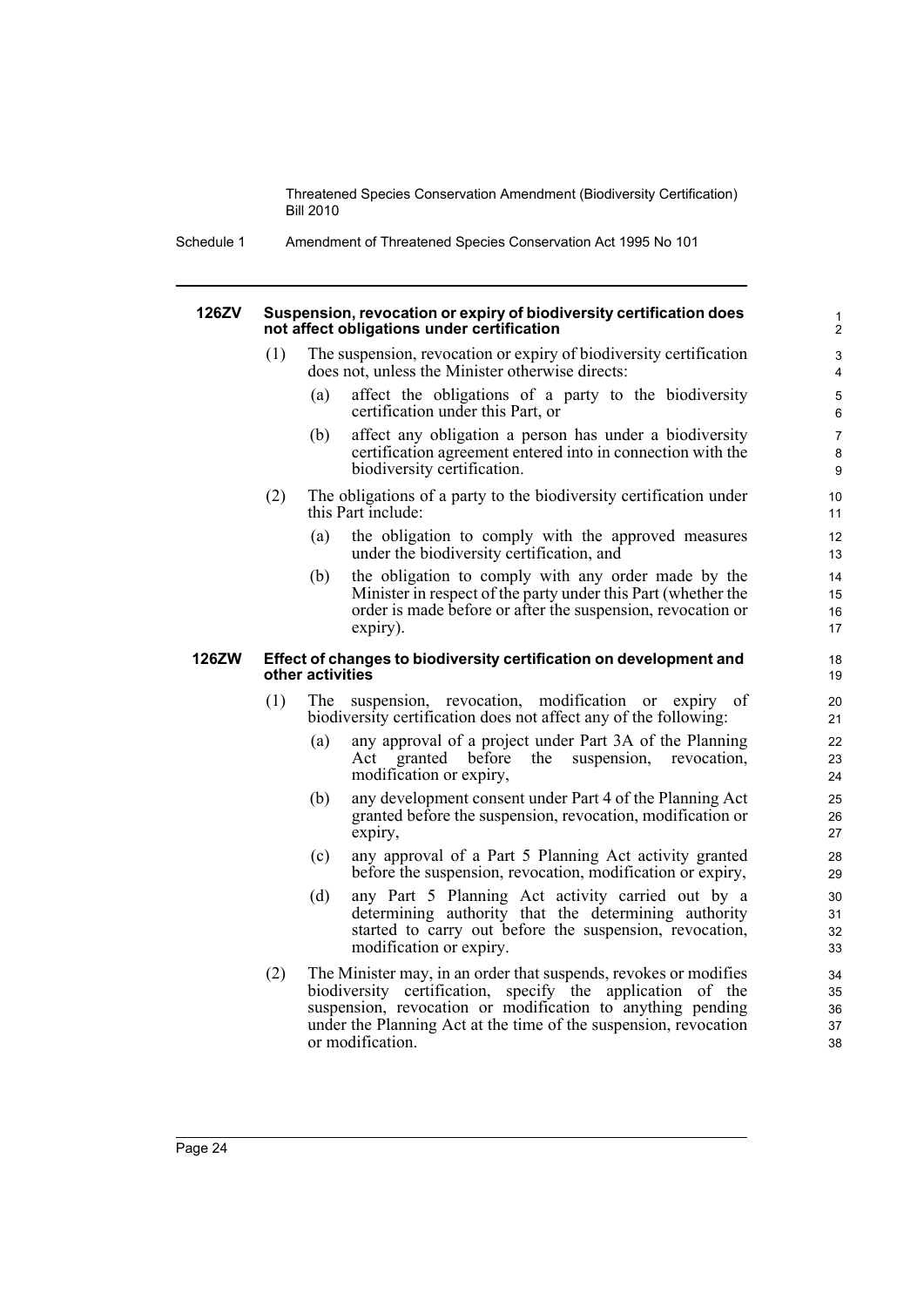| Amendment of Threatened Species Conservation Act 1995 No 101 | Schedule 1 |
|--------------------------------------------------------------|------------|
|--------------------------------------------------------------|------------|

|       | (3) | The regulations may make provision for the application of this<br>Part to anything pending under the Planning Act at the time of the<br>expiry of any biodiversity certification.                                                                  | $\mathbf{1}$<br>$\overline{2}$<br>3 |
|-------|-----|----------------------------------------------------------------------------------------------------------------------------------------------------------------------------------------------------------------------------------------------------|-------------------------------------|
|       | (4) | In this section:<br><i>determining authority</i> has the same meaning as it has in Part 5 of                                                                                                                                                       | 4<br>5                              |
|       |     | the Planning Act.                                                                                                                                                                                                                                  | 6                                   |
|       |     | <b>Part 5 Planning Act activity means an activity to which Part 5 of</b><br>the Planning Act applies.                                                                                                                                              | 7<br>8                              |
| 126ZX |     | Intra-government dispute resolution arrangements                                                                                                                                                                                                   | 9                                   |
|       | (1) | For the purposes of this Part, the <i>intra-government dispute</i><br><i>resolution arrangements</i> are the arrangements provided for by<br>this section.                                                                                         | 10<br>11<br>12                      |
|       | (2) | The Premier may, for the purpose of resolving a dispute referred<br>to the Premier under this Part:                                                                                                                                                | 13<br>14                            |
|       |     | appoint a person or panel to hold an inquiry and make a<br>(a)<br>report to the Premier, or                                                                                                                                                        | 15<br>16                            |
|       |     | (b)<br>hold an inquiry into the dispute.                                                                                                                                                                                                           | 17                                  |
|       | (3) | After the completion of the inquiry, and after considering any<br>report, the Premier may make such order with respect to the<br>dispute, having regard to the public interest and to the<br>circumstances of the case, as the Premier thinks fit. | 18<br>19<br>20<br>21                |
|       | (4) | An order made by the Premier may direct the payment of any<br>costs or expenses of or incidental to the holding of the inquiry.                                                                                                                    | 22<br>23                            |
|       | (5) | A government authority (including the Minister) is to comply<br>with an order given under this section and is, despite the<br>provisions of any Act, taken to have power to comply with any<br>such order.                                         | 24<br>25<br>26<br>27                |
|       | (6) | If a matter that is referred to the Premier under this Part is also the<br>subject of proceedings before the Land and Environment Court:                                                                                                           | 28<br>29                            |
|       |     | the Premier may suspend or terminate action under this<br>(a)<br>section pending a decision of the Land and Environment<br>Court, and                                                                                                              | 30<br>31<br>32                      |
|       |     | a decision of the Land and Environment Court prevails.<br>(b)                                                                                                                                                                                      | 33                                  |
| 126ZY |     | <b>Powers of authorised officers</b>                                                                                                                                                                                                               | 34                                  |
|       |     | Without limiting section 156B of the NPW Act, the functions<br>conferred on an authorised officer by that section may also be<br>exercised for the purpose of determining whether there has been                                                   | 35<br>36<br>37                      |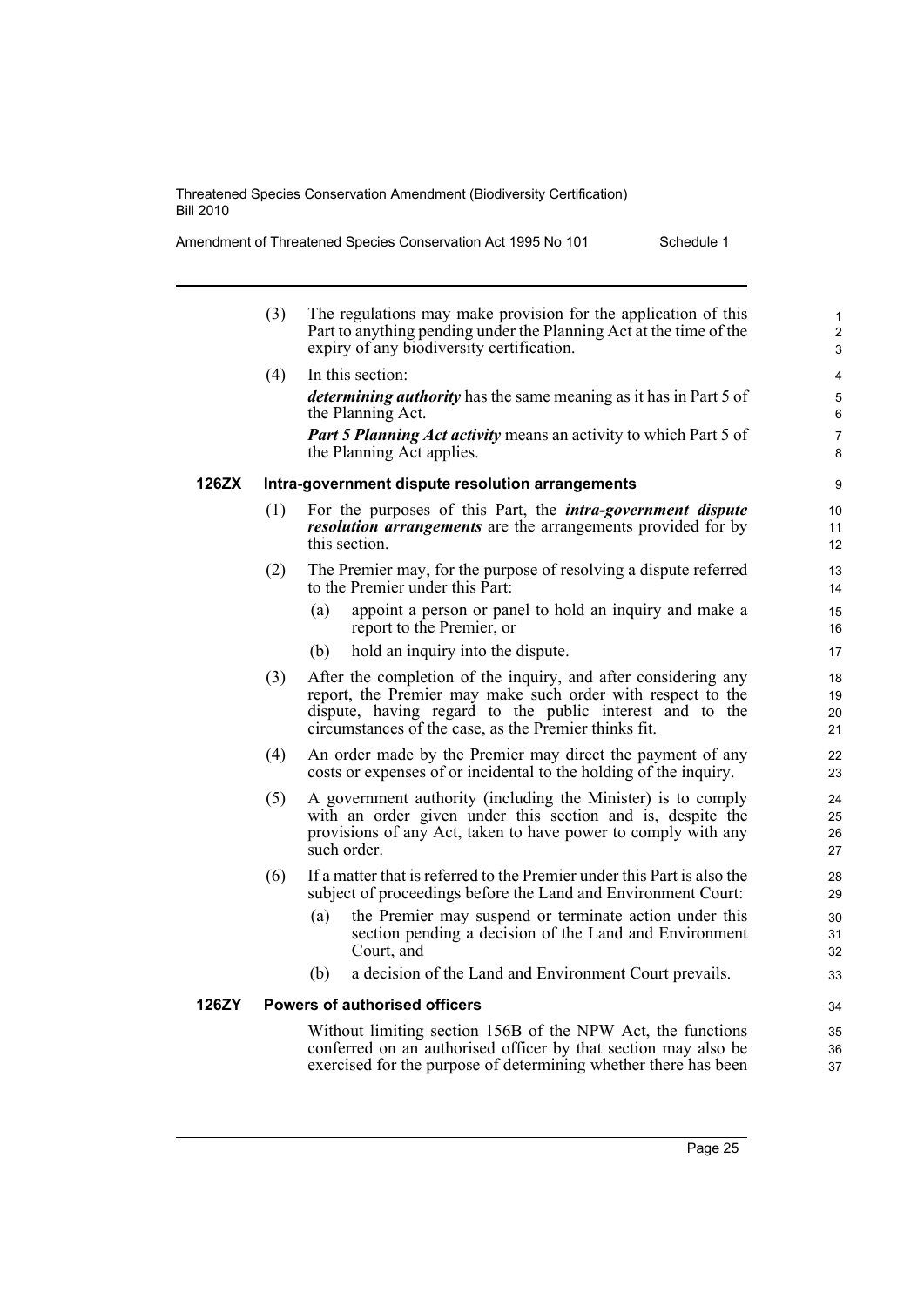Schedule 1 Amendment of Threatened Species Conservation Act 1995 No 101

compliance with the approved measures under a biodiversity certification or with a biodiversity certification agreement. **126ZZ Effect of failure to comply with procedural requirements** A conferral or extension of biodiversity certification, or the modification of biodiversity certification, is not open to challenge because of a failure to comply with the procedural requirements of this Part after the order conferring, extending or modifying the biodiversity certification has been published in the Gazette. **126ZZA Part 5 of Planning Act does not apply to biodiversity certification process** Biodiversity certification is not an approval for the purposes of Part 5 of the Planning Act. **126ZZB Extent of biodiversity certification** Biodiversity certification does not apply in respect of, and does not affect any requirements applicable to, threatened species, populations and ecological communities under Part 7A of the *Fisheries Management Act 1994*. **126ZZC Regulations** (1) The regulations may make further provision for or with respect to biodiversity certification. (2) In particular, the regulations may make provision for or with respect to the charging (including the waiver or reduction) of fees in connection with the operation of this Part. **[5] Section 127 Definitions** Omit the definitions of *consent authority* and *owner* from section 127 (1). **[6] Section 142B Director-General may accredit persons to prepare assessments and surveys** Omit section 142B (1) (a). Insert instead: (a) biodiversity certification of land under Part 7AA, or **[7] Section 157 Review of Act** Omit ", and any environmental planning instruments granted biodiversity certification under Part 7," from section 157 (1). 1  $\overline{2}$ 3 4 5 6 7 8 9 10 11 12 13 14 15 16 17 18 19 20 21  $22$ 23 24 25 26 27 28 29 30 31 32 33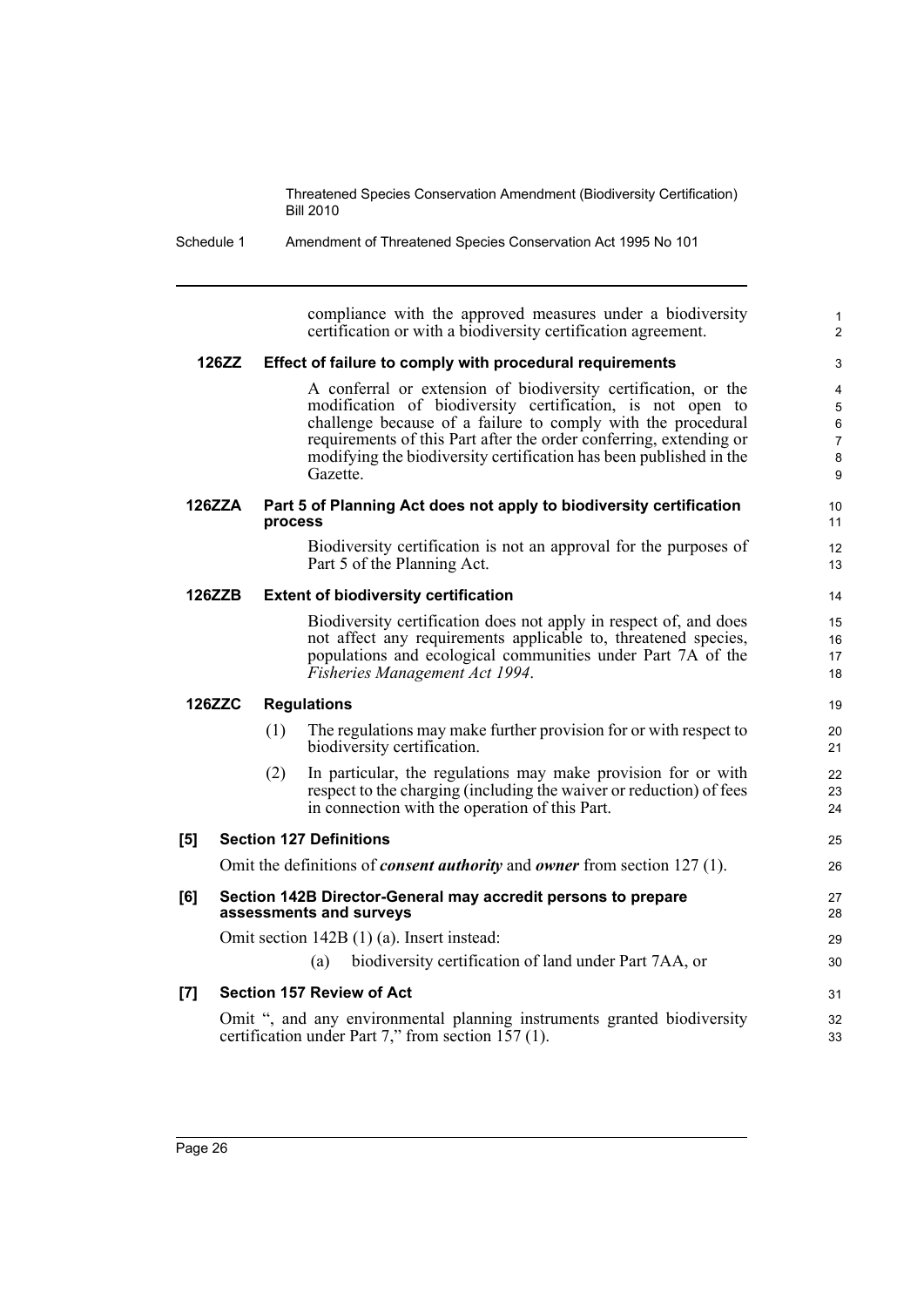Amendment of Threatened Species Conservation Act 1995 No 101 Schedule 1

| [8]    |                                      | Schedule 7 Savings, transitional and other provisions                                                                                                                                                                                                                                                                                                                                                                                                                                                           | 1                                            |  |
|--------|--------------------------------------|-----------------------------------------------------------------------------------------------------------------------------------------------------------------------------------------------------------------------------------------------------------------------------------------------------------------------------------------------------------------------------------------------------------------------------------------------------------------------------------------------------------------|----------------------------------------------|--|
|        | Insert at the end of clause $1(1)$ : |                                                                                                                                                                                                                                                                                                                                                                                                                                                                                                                 |                                              |  |
|        |                                      | Threatened Species Conservation Amendment (Biodiversity<br>Certification) Act 2010                                                                                                                                                                                                                                                                                                                                                                                                                              | 3<br>4                                       |  |
| [9]    |                                      | Schedule 7 Savings, transitional and other provisions                                                                                                                                                                                                                                                                                                                                                                                                                                                           | 5                                            |  |
|        | clause $18(2)$ (b).                  | Insert "(including development and activities that may be carried out under<br>another EPI that applies to the subject land)" after "Growth Centres SEPP" in                                                                                                                                                                                                                                                                                                                                                    | 6<br>7<br>8                                  |  |
| $[10]$ |                                      | Schedule 7, clause 19                                                                                                                                                                                                                                                                                                                                                                                                                                                                                           | 9                                            |  |
|        |                                      | Omit the clause. Insert instead:                                                                                                                                                                                                                                                                                                                                                                                                                                                                                | 10                                           |  |
|        | 19                                   | <b>Effect of biodiversity certification</b>                                                                                                                                                                                                                                                                                                                                                                                                                                                                     | 11                                           |  |
|        | (1)                                  | Development on the subject land is taken, for the purposes of<br>Part 4 of the <i>Environmental Planning and Assessment Act 1979</i> ,<br>to be development that is not likely to significantly affect any<br>threatened species, population or ecological community, or its<br>habitat.                                                                                                                                                                                                                        | 12<br>13<br>14<br>15<br>16                   |  |
|        | (2)                                  | An activity to which Part 5 of the <i>Environmental Planning and</i><br>Assessment Act 1979 applies which is carried out or proposed to<br>be carried out on the subject land is taken, for the purposes of that<br>Part, to be an activity that is not likely to significantly affect any<br>threatened species, population or ecological community, or its<br>habitat.                                                                                                                                        | 17<br>18<br>19<br>20<br>21<br>22             |  |
| $[11]$ |                                      | Schedule 7, clause 20 (2)-(4)                                                                                                                                                                                                                                                                                                                                                                                                                                                                                   | 23                                           |  |
|        | Omit clause 20 (2). Insert instead:  |                                                                                                                                                                                                                                                                                                                                                                                                                                                                                                                 |                                              |  |
|        | (2)                                  | Prior to the expiration of the biodiversity certification conferred<br>by this Part, the Minister may, by order published in the Gazette,<br>extend by a period of up to 10 years the period for which that<br>certification remains in force, but only if the Minister has<br>reviewed the Growth Centres SEPP to take account of any new<br>listing of a species, population or ecological community or the<br>discovery of a species, population or ecological community not<br>previously known in an area. | 25<br>26<br>27<br>28<br>29<br>30<br>31<br>32 |  |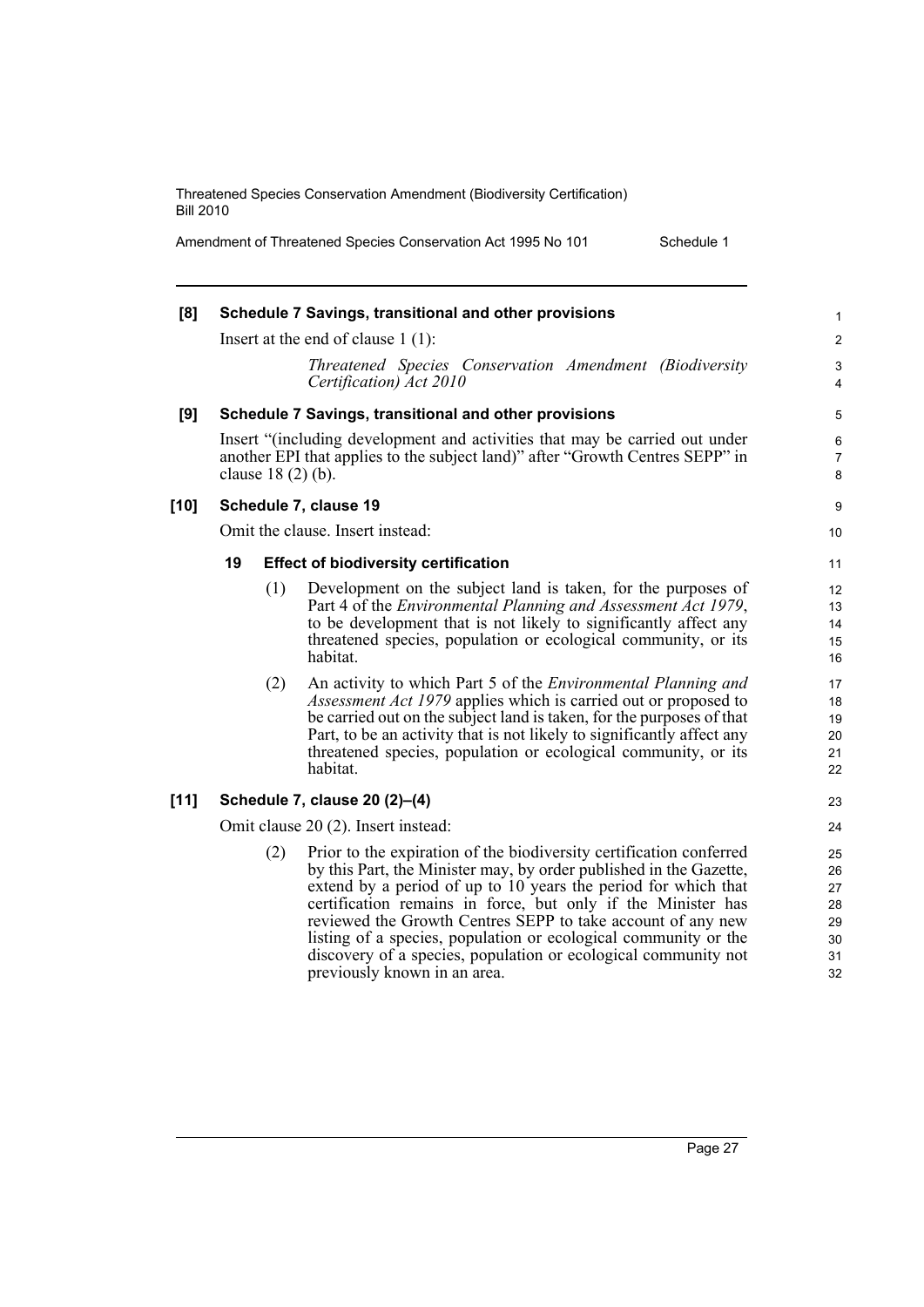Schedule 1 Amendment of Threatened Species Conservation Act 1995 No 101

- (3) The Minister must not extend the period of biodiversity certification of the Growth Centres SEPP unless, prior to granting the extension, the Minister:
	- (a) by notice published in a newspaper circulating generally throughout the State, invites persons to make written submissions to the Minister on the proposed extension, and

- (b) considers any written submissions received before the closing date specified in the notice for the making of submissions (being a date that is not less than 30 days after the date the notice is first published under this subclause).
- (4) This clause does not prevent biodiversity certification of any of the subject land under Part 7AA of this Act with effect on or after the biodiversity certification conferred by this Part ceases to be in force.

# **[12] Schedule 7, clause 21**

Omit clause 21 (1). Insert instead:

- (1) The Minister may, by order published in the Gazette, suspend or revoke the biodiversity certification conferred by this Part if the Minister is of the opinion that:
	- (a) any relevant biodiversity measure has not been complied with, or
	- (b) the Growth Centres SEPP, and any other relevant biodiversity measures, fail or will fail, as a result of any proposed amendment of the Growth Centres SEPP, to make appropriate provision for the conservation of threatened species, populations and ecological communities, or
	- (c) the consent authority under the Growth Centres SEPP has failed to adequately comply with a direction by the Minister to review the Growth Centres SEPP in response to any new listing of a species, population or ecological community or the discovery of a species, population or ecological community not previously known in an area.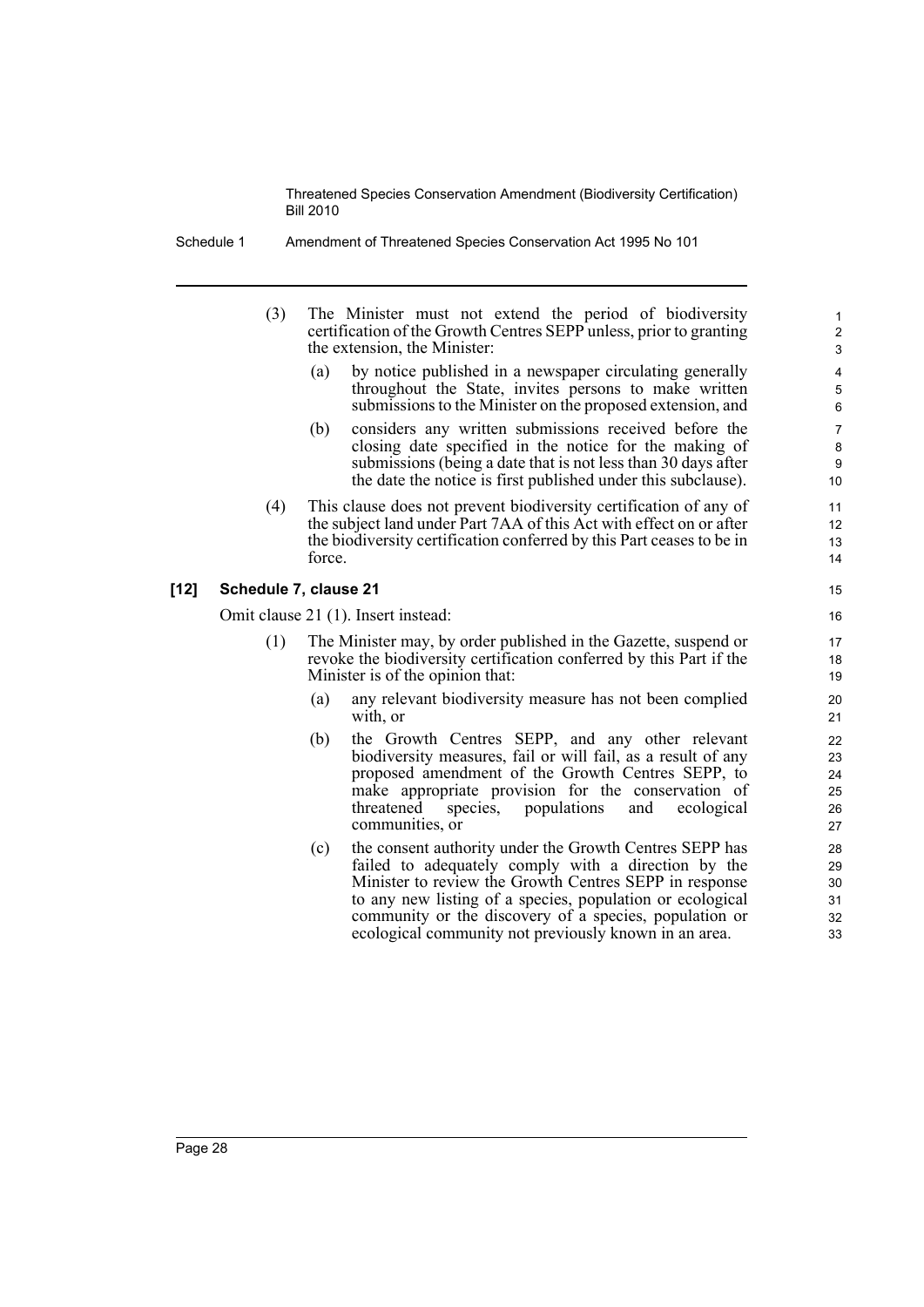Amendment of Threatened Species Conservation Act 1995 No 101 Schedule 1

| $[13]$ |                      |     | Schedule 7, clause 21A                                                                                                                                                                                                                                 | $\mathbf{1}$         |
|--------|----------------------|-----|--------------------------------------------------------------------------------------------------------------------------------------------------------------------------------------------------------------------------------------------------------|----------------------|
|        |                      |     | Insert after clause 21:                                                                                                                                                                                                                                | 2                    |
|        | 21A                  |     | Notification of extension, suspension or revocation                                                                                                                                                                                                    | 3                    |
|        |                      | (1) | Notice of the extension, suspension or revocation of the<br>biodiversity certification conferred by this Part is to be given<br>within 21 days:                                                                                                        | 4<br>5<br>6          |
|        |                      |     | on the website of the Department, and<br>(a)                                                                                                                                                                                                           | $\overline{7}$       |
|        |                      |     | to the Director-General of the Department of Planning, and<br>(b)                                                                                                                                                                                      | 8                    |
|        |                      |     | to each local council that is the council of an area of which<br>(c)<br>the subject land forms part.                                                                                                                                                   | 9<br>10              |
|        |                      | (2) | The Minister is to keep a register containing copies of the notice<br>of any extension, suspension or revocation of the biodiversity<br>certification conferred by this Part.                                                                          | 11<br>12<br>13       |
|        |                      | (3) | The register is to be open for public inspection, without charge,<br>during ordinary business hours, and copies of or extracts from the<br>register are to be made available to the public on request, on<br>payment of the fee fixed by the Minister. | 14<br>15<br>16<br>17 |
| $[14]$ |                      |     | Schedule 7, Part 8                                                                                                                                                                                                                                     | 18                   |
|        | Insert after Part 7: |     |                                                                                                                                                                                                                                                        |                      |
|        | Part 8               |     | Provisions consequent on changed<br>arrangements for biodiversity certification                                                                                                                                                                        | 20<br>21             |
|        | 23                   |     | <b>Definitions</b>                                                                                                                                                                                                                                     | 22                   |
|        |                      | (1) | In this Part:                                                                                                                                                                                                                                          | 23                   |
|        |                      |     | <b>biodiversity certified EPI means:</b>                                                                                                                                                                                                               | 24                   |
|        |                      |     | an EPI on which biodiversity certification was conferred<br>(a)<br>by the Minister under the former biodiversity certification<br>arrangements before the repeal of those arrangements, or                                                             | 25<br>26<br>27       |
|        |                      |     | an EPI on which biodiversity certification is conferred by<br>(b)<br>the Minister under the former biodiversity certification<br>arrangements, after the repeal of those arrangements, in<br>accordance with this Part.                                | 28<br>29<br>30<br>31 |
|        |                      |     | established EPI means an EPI that is in force at the time a<br>proposal is made for its biodiversity certification.                                                                                                                                    | 32<br>33             |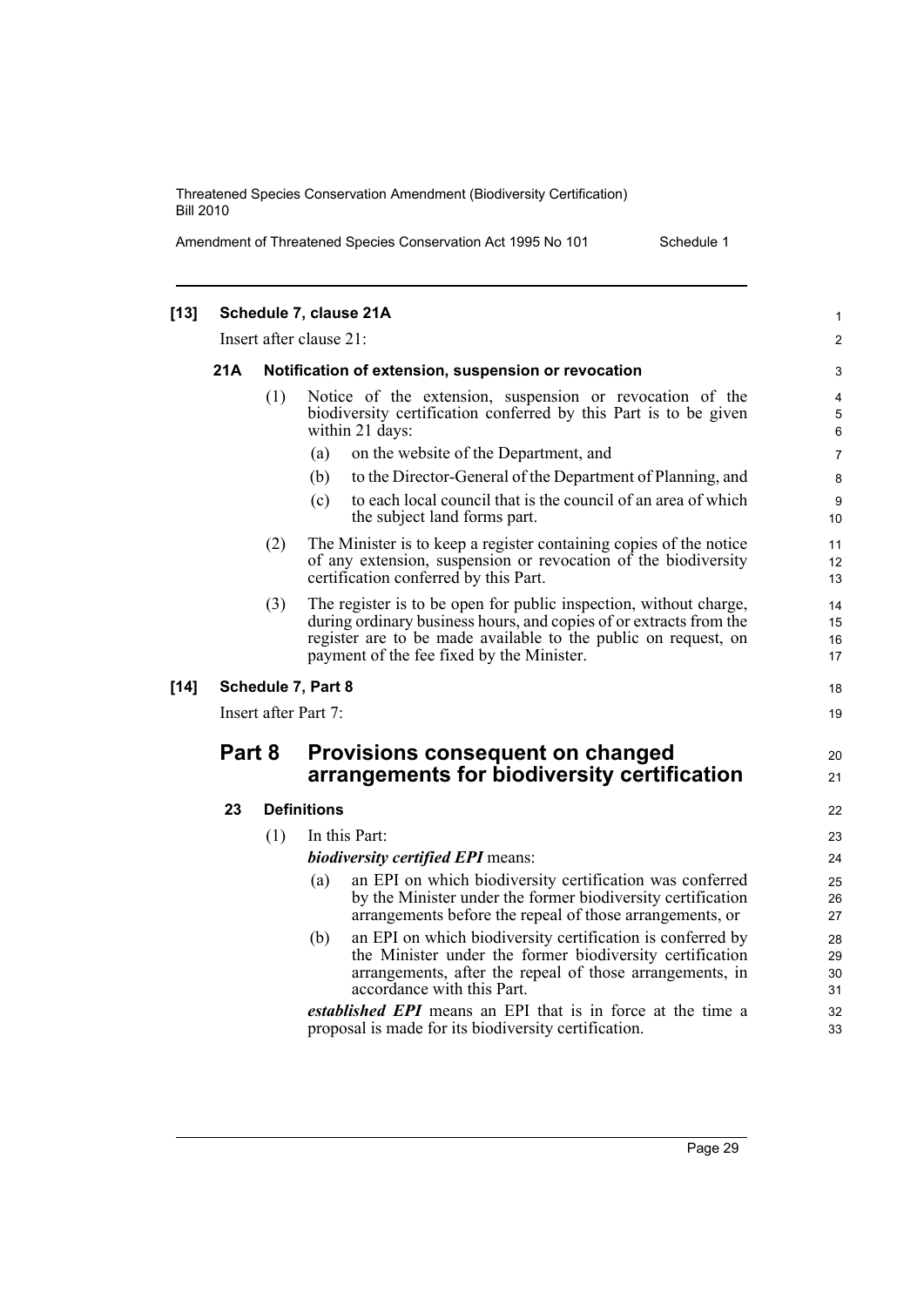Schedule 1 Amendment of Threatened Species Conservation Act 1995 No 101

*former biodiversity certification arrangements* means the provisions of Division 5 of Part 7 of this Act, as in force immediately before their repeal by the *Threatened Species Conservation Amendment (Biodiversity Certification) Act 2010*.

*new biodiversity certification arrangements* means the provisions of Part 7AA of this Act, as inserted by the *Threatened Species Conservation Amendment (Biodiversity Certification) Act 2010*.

*relevant measures* means any relevant measures, as referred to in section 126G of the former biodiversity certification arrangements, on the basis of which biodiversity certification is conferred on an EPI.

(2) In this Part, a reference to biodiversity certification conferred under the former biodiversity certification arrangements includes a reference to biodiversity certification conferred after the repeal of those arrangements in accordance with this Part.

# **24 Continuation of existing biodiversity certification**

Any biodiversity certification conferred on an EPI (including an established EPI) by the Minister under the former biodiversity certification arrangements, before the repeal of those arrangements, continues to have effect, subject to this Part.

# **25 Continuation of power to confer biodiversity certification on an EPI in limited cases**

- (1) Sections 126G, 126H and 126N, as in force under the former biodiversity certifications arrangements, continue to apply in respect of an existing biodiversity certification proposal.
- (2) Accordingly, the Minister may confer biodiversity certification on an EPI (including an established EPI) which is the subject of an existing biodiversity certification proposal under the former biodiversity certification arrangements as if those arrangements had not been repealed.
- (3) The order conferring biodiversity certification is to specify the relevant measures to be taken and any conditions of the certification.
- (4) An *existing biodiversity certification proposal* is a proposal to confer biodiversity certification on an EPI of which notice was given, or which was subject to public exhibition, under section 126G before the repeal of the former biodiversity certification arrangements.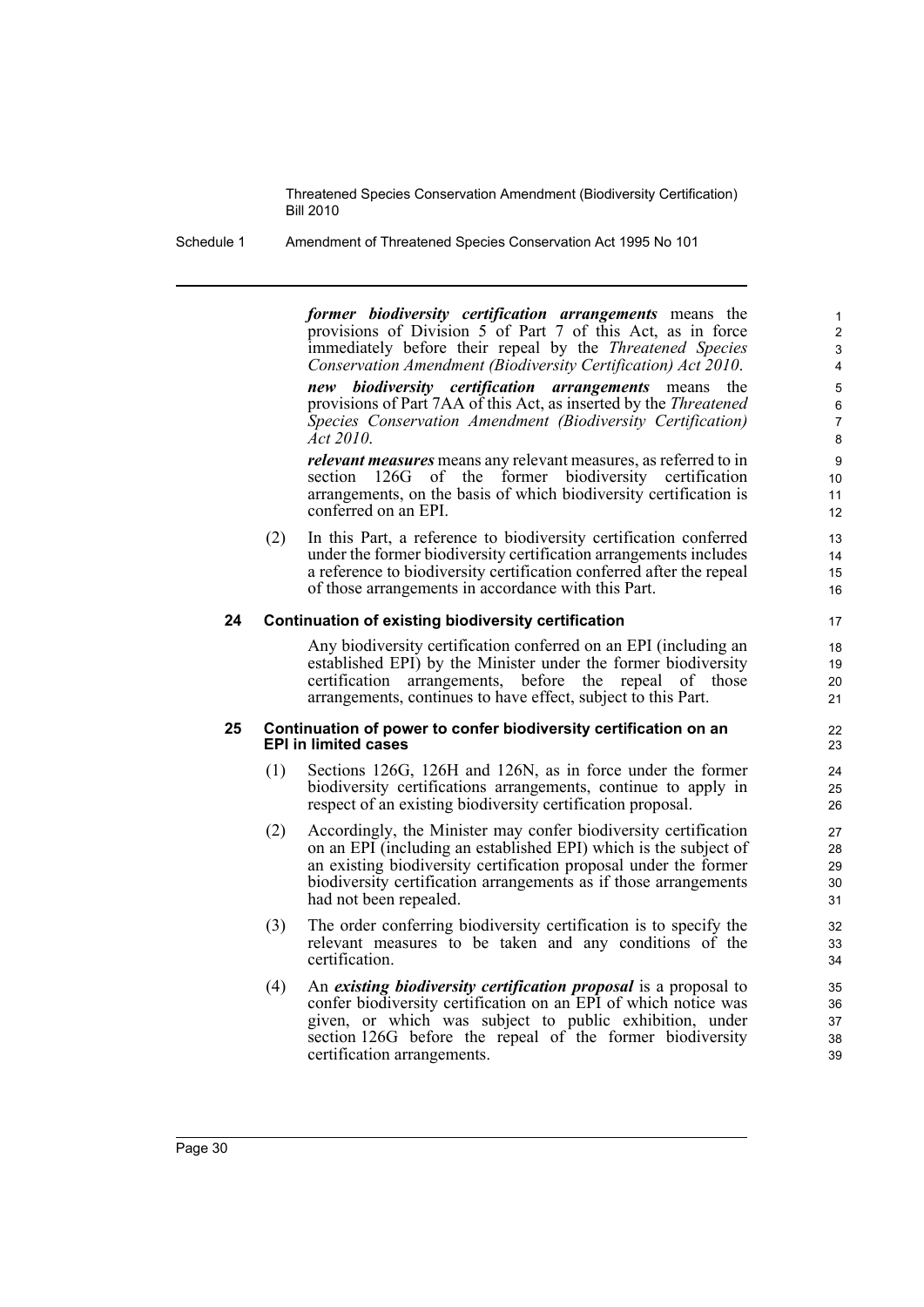Amendment of Threatened Species Conservation Act 1995 No 101 Schedule 1

(5) This clause does not prevent the Minister from conferring biodiversity certification on land to which an existing biodiversity certification proposal relates under the new biodiversity certification arrangements.

# **26 Effect of biodiversity certification**

- (1) Any development for which development consent is required under the provisions of a biodiversity certified EPI is, for the purposes of Part 4 of the *Environmental Planning and Assessment Act 1979*, taken to be development that is not likely to significantly affect any threatened species, population or ecological community, or its habitat.
- (2) An activity to which Part 5 of the *Environmental Planning and Assessment Act 1979* applies that a biodiversity certified EPI provides can be carried out without the need for development consent is, for the purposes of that Part, taken to be an activity that is not likely to significantly affect any threatened species, population or ecological community, or its habitat.
- (3) This clause applies subject to the conditions of the biodiversity certification.

# **27 Period of certification and extension**

- (1) Biodiversity certification of an EPI remains in force for such period as the Minister determines and specifies in the certification. If no period is specified, biodiversity certification remains in force for 10 years.
- (2) Prior to the expiration of biodiversity certification of an EPI, the Minister may, by order published in the Gazette, extend by a period of up to 10 years the period for which that certification remains in force, but only if the Minister has reviewed the EPI to take account of any new listing of a species, population or ecological community or the discovery of a species, population or ecological community not previously known in an area.
- (3) The Minister must not extend the period of biodiversity certification of an EPI unless, prior to granting the extension, the Minister:
	- (a) by notice published in a newspaper circulating generally throughout the State, invites persons to make written submissions to the Minister on the proposed extension, and
	- (b) considers any written submissions received before the closing date specified in the notice for the making of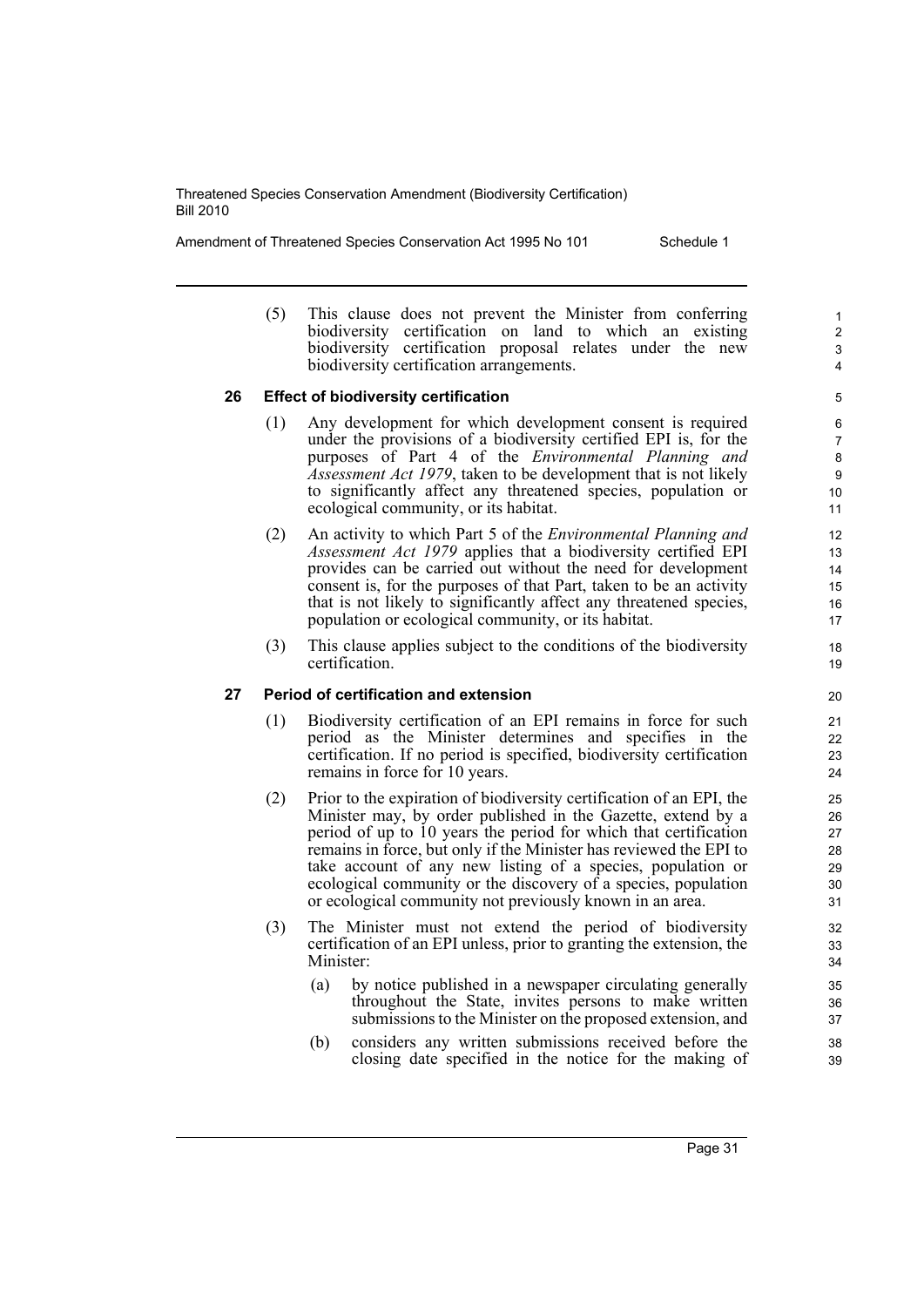Schedule 1 Amendment of Threatened Species Conservation Act 1995 No 101

submissions (being a date that is not less than 30 days after the date the notice is first published under this subclause).

(4) This clause does not prevent further biodiversity certification of the land to which an EPI applies under the new biodiversity certification arrangements with effect on or after the biodiversity certification conferred under the former biodiversity certification arrangements ceases to be in force.

# **28 Failure to comply with certification**

Failure to take any relevant measures or to comply with a condition of biodiversity certification of an EPI does not affect the validity of the certification, but is a ground for suspension or revocation of the biodiversity certification.

#### **29 Suspension and revocation of certification**

- (1) The Minister may, by order published in the Gazette, suspend or revoke the biodiversity certification of an EPI if the Minister is of the opinion that:
	- (a) any relevant measures have not been taken or conditions of the biodiversity certification have not been complied with, or
	- (b) the EPI, and any other relevant measures, fail or will fail, as a result of any proposed amendment of the EPI, to make appropriate provision for the conservation of threatened species, populations and ecological communities, or
	- (c) the consent authority under the EPI has failed to adequately comply with a direction by the Minister to review the EPI in response to any new listing of a species, population or ecological community or the discovery of a species, population or ecological community not previously known in an area.
- (2) The suspension or revocation of biodiversity certification does not affect:
	- (a) any development consent granted under Part 4 of the *Environmental Planning and Assessment Act 1979* before the suspension or revocation, or
	- (b) any activity for which approval was granted, or which a determining authority started to carry out, in accordance with Part 5 of that Act before the suspension or revocation.
- (3) If the Minister suspends or revokes biodiversity certification under this clause, the Minister may, in the order, specify the application of the suspension or revocation to anything pending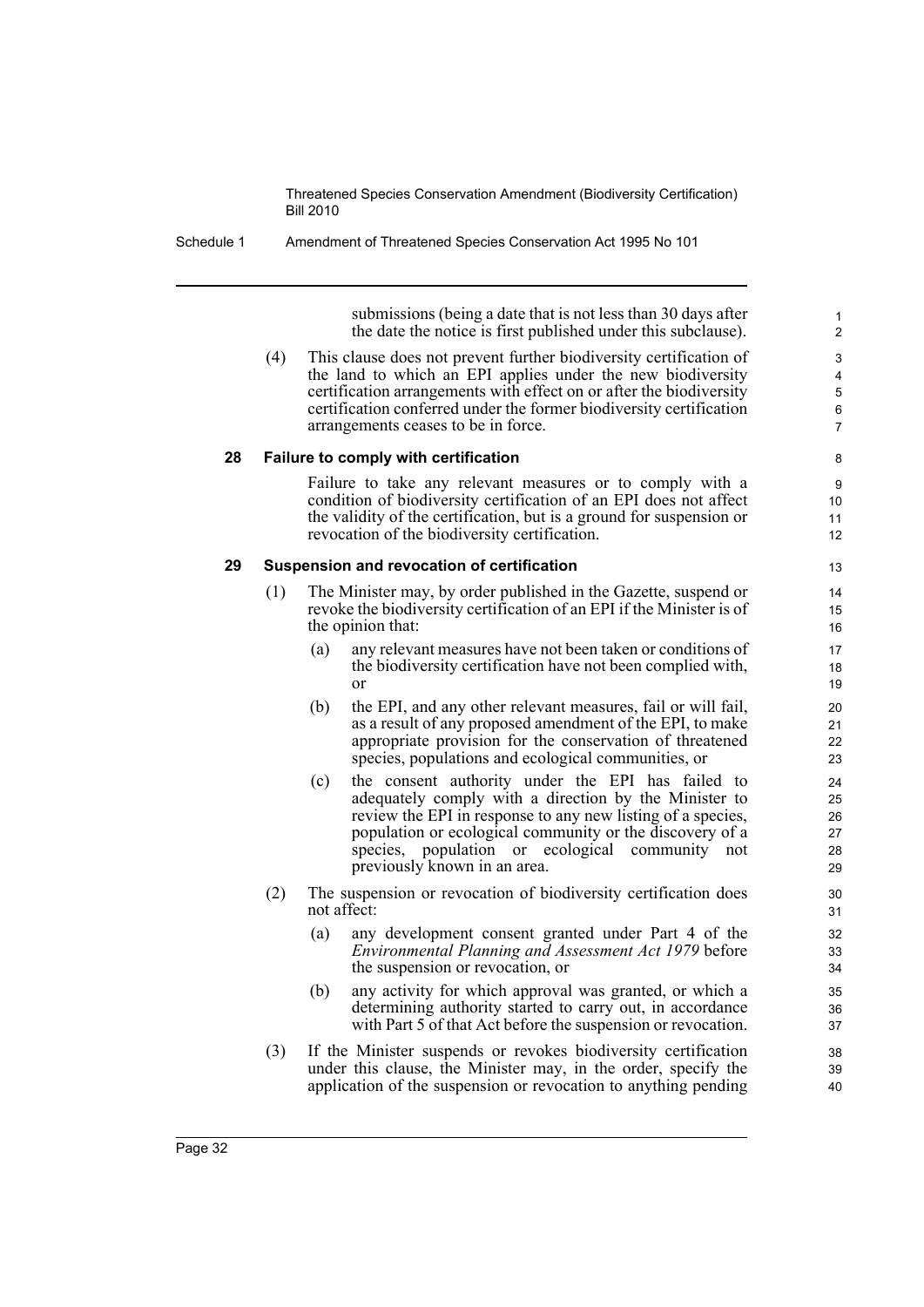Amendment of Threatened Species Conservation Act 1995 No 101 Schedule 1

under the *Environmental Planning and Assessment Act 1979* at the time of the suspension or revocation.

# **30 Notification of certification, extension, suspension or revocation**

- (1) Notice of the conferral of biodiversity certification under the former biodiversity certification arrangements or of the extension, suspension or revocation of that certification is to be given within 21 days:
	- (a) on the website of the Department, and
	- (b) to the Director-General of the Department of Planning, and
	- (c) to each local council that is the council of an area of which land to which the EPI applies forms part.
- (2) The Minister is to keep a register containing copies of any order conferring biodiversity certification under the former biodiversity certification arrangements or extending, suspending or revoking certification.
- (3) The register is to be open for public inspection, without charge, during ordinary business hours, and copies of or extracts from the register are to be made available to the public on request, on payment of the fee fixed by the Minister.

# **31 Review of biodiversity certification**

The Minister is to undertake periodic reviews of any biodiversity certification conferred by the Minister under the former biodiversity certification arrangements.

# **32 Continuation of accreditation arrangements**

Any arrangements made under section 142B before the repeal of the former biodiversity certification arrangements, in relation to the biodiversity certification of EPIs, continue to have effect to the extent necessary to give effect to this Part.

1  $\overline{2}$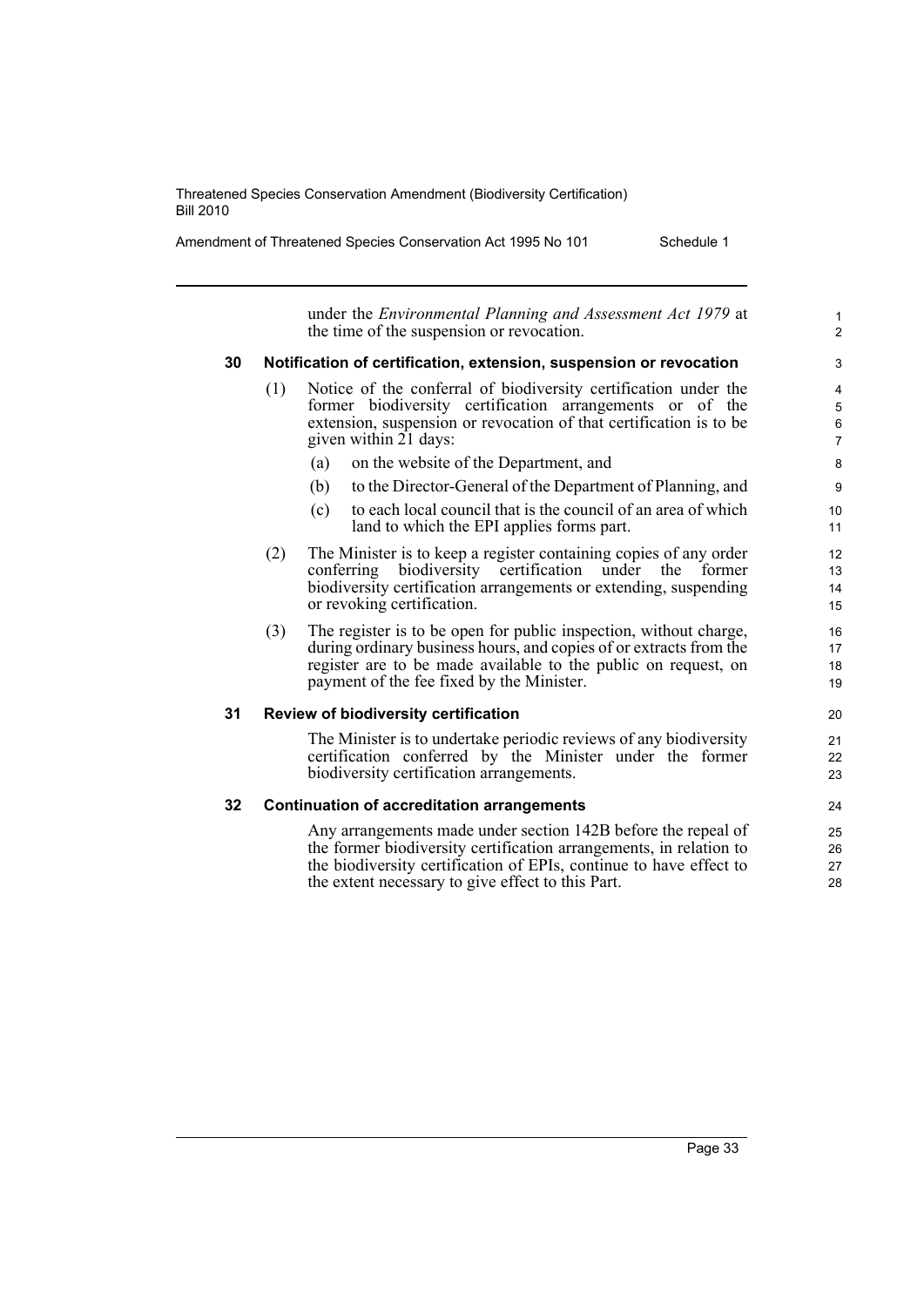# <span id="page-43-0"></span>**Schedule 2 Amendment of other legislation**

# **2.1 Environmental Planning and Assessment Act 1979 No 203**

# **[1] Section 79B Consultation and concurrence**

Omit the note at the end of section 79B (3). Insert instead:

**Note.** The development is taken not to significantly affect threatened species, populations or ecological communities, or their habitats if:

(a) the development is to be carried out on biodiversity certified land (within the meaning of Part 7AA of the *Threatened Species Conservation Act 1995*), or

1

2

(b) a biobanking statement has been issued in respect of the development under Part 7A of the *Threatened Species Conservation Act 1995*.

# **[2] Section 79B (8A) and (8B)**

Insert after section 79B (8):

#### (8A) **Threatened species requirements**

The Director-General of the Department of Environment, Climate Change and Water may grant concurrence under this section conditional on the taking of specified action (*voluntary action*, as provided by subsection (8B)) that the Director-General considers will significantly benefit threatened species conservation, but only if the Director-General is satisfied that the person who proposes to carry out the development to which the concurrence relates has agreed to take the voluntary action and agrees to the imposition of the condition.

- (8B) The voluntary action that can be required by a condition imposed under this section is any one or more of the following:
	- (a) the reservation of land under Part 4 of the *National Parks and Wildlife Act 1974* or the entering into of a conservation agreement relating to the land under that Act,
	- (b) action to secure the protection of land for conservation purposes by a method that the Director-General considers satisfactory,
	- (c) action to restore threatened species habitat on land referred to in paragraph (a) or (b),
	- (d) the contribution of money for a purpose referred to in paragraphs  $(a)$ – $(c)$ .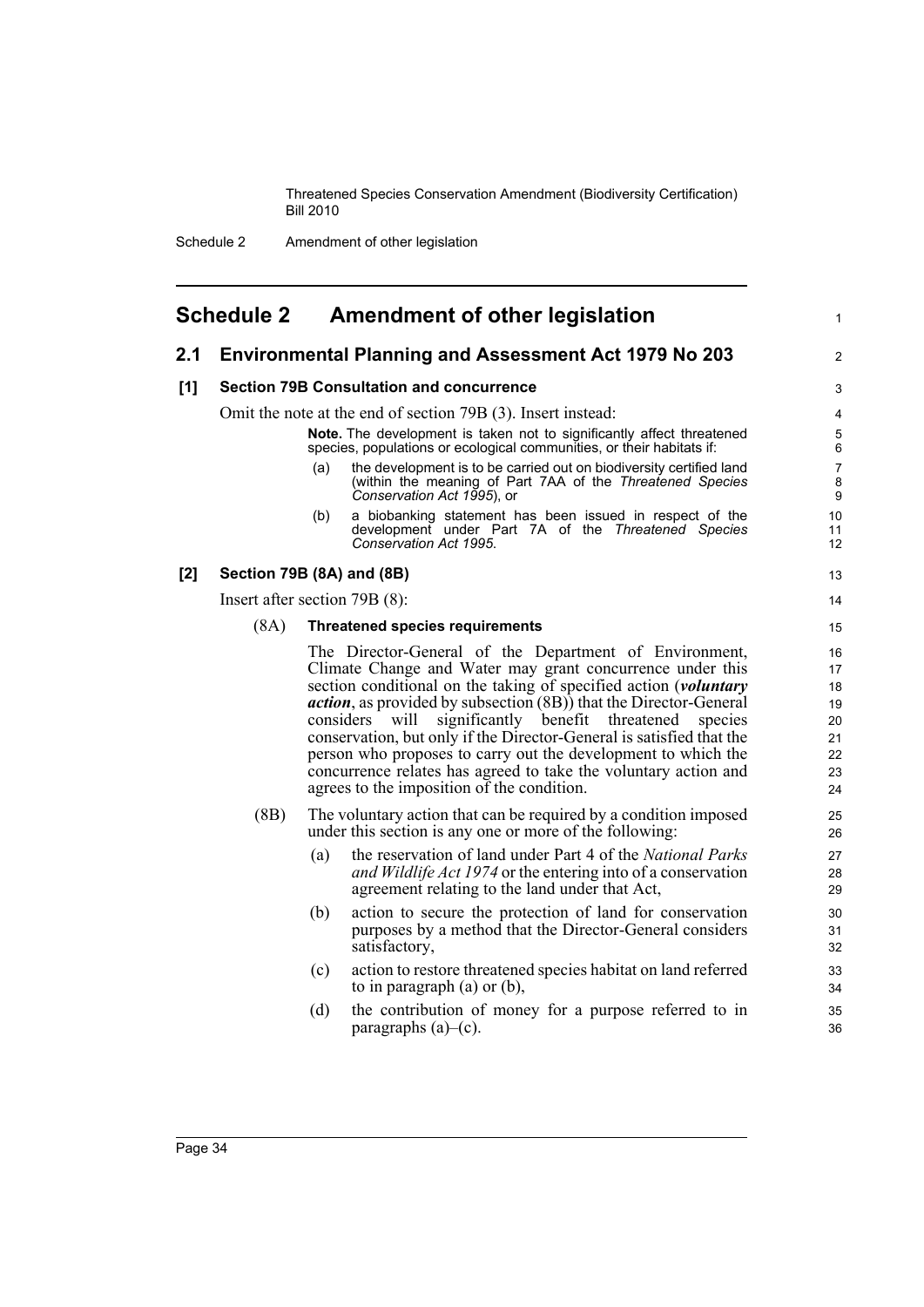Amendment of other legislation Schedule 2

| $[3]$ | <b>Section 79C Evaluation</b>                                                                                                                                               | 1                            |  |
|-------|-----------------------------------------------------------------------------------------------------------------------------------------------------------------------------|------------------------------|--|
|       | Omit the second note at the end of section 79C (1). Insert instead:                                                                                                         | 2                            |  |
|       | <b>Note.</b> The consent authority is not required to take into consideration the<br>likely impact of the development on biodiversity values if:                            | 3<br>4                       |  |
|       | the development is to be carried out on biodiversity certified land<br>(a)<br>(within the meaning of Part 7AA of the Threatened Species<br>Conservation Act 1995), or       | 5<br>$\,6$<br>$\overline{7}$ |  |
|       | a biobanking statement has been issued in respect of the<br>(b)<br>development under Part 7A of the Threatened Species<br>Conservation Act 1995.                            | 8<br>9<br>10                 |  |
| [4]   | Section 111 Duty to consider environmental impact                                                                                                                           | 11                           |  |
|       | Omit the note at the end of the section. Insert instead:                                                                                                                    | 12                           |  |
|       | <b>Note.</b> The determining authority is not required to consider the effect of<br>an activity on biodiversity values if:                                                  | 13<br>14                     |  |
|       | the activity is to be carried out on biodiversity certified land (within<br>(a)<br>the meaning of Part 7AA of the Threatened Species<br>Conservation Act 1995), or          | 15<br>16<br>17               |  |
|       | a biobanking statement has been issued in respect of the activity<br>(b)<br>under Part 7A of the Threatened Species Conservation Act 1995.                                  | 18<br>19                     |  |
| [5]   | Section 112 Decision of determining authority in relation to certain<br>activities                                                                                          | 20<br>21                     |  |
|       | Omit the note at the end of section 112 (1C). Insert instead:                                                                                                               | 22                           |  |
|       | Note. An activity is taken not to significantly affect threatened species,<br>populations or ecological communities, or their habitats if:                                  | 23<br>24                     |  |
|       | the activity is to be carried out on biodiversity certified land (within<br>(a)<br>the meaning of Part 7AA of the Threatened Species<br>Conservation Act 1995), or          | 25<br>26<br>27               |  |
|       | a biobanking statement has been issued in respect of the activity<br>(b)<br>under Part 7A of the Threatened Species Conservation Act 1995.                                  | 28<br>29                     |  |
| [6]   | Section 112C Concurrence of or consultation with Director-General of<br>the Department of Environment, Climate Change and Water if Minister is<br>not determining authority | 30<br>31<br>32               |  |
|       | Insert "(8A), (8B), "after "Section 79B (8)," in section $112C(3)$ .                                                                                                        | 33                           |  |
| 2.2   | <b>Environmental Planning and Assessment Regulation 2000</b>                                                                                                                | 34                           |  |
| $[1]$ | <b>Schedule 1 Forms</b>                                                                                                                                                     | 35                           |  |
|       | Omit clause 1 (e). Insert instead:                                                                                                                                          |                              |  |
|       | an indication as to whether the development is likely to<br>(e)                                                                                                             | 37                           |  |
|       | significantly affect threatened species, populations or                                                                                                                     | 38                           |  |
|       | ecological communities, or their habitats, unless the<br>development is taken to be development that is not likely                                                          | 39<br>40                     |  |
|       |                                                                                                                                                                             |                              |  |

Page 35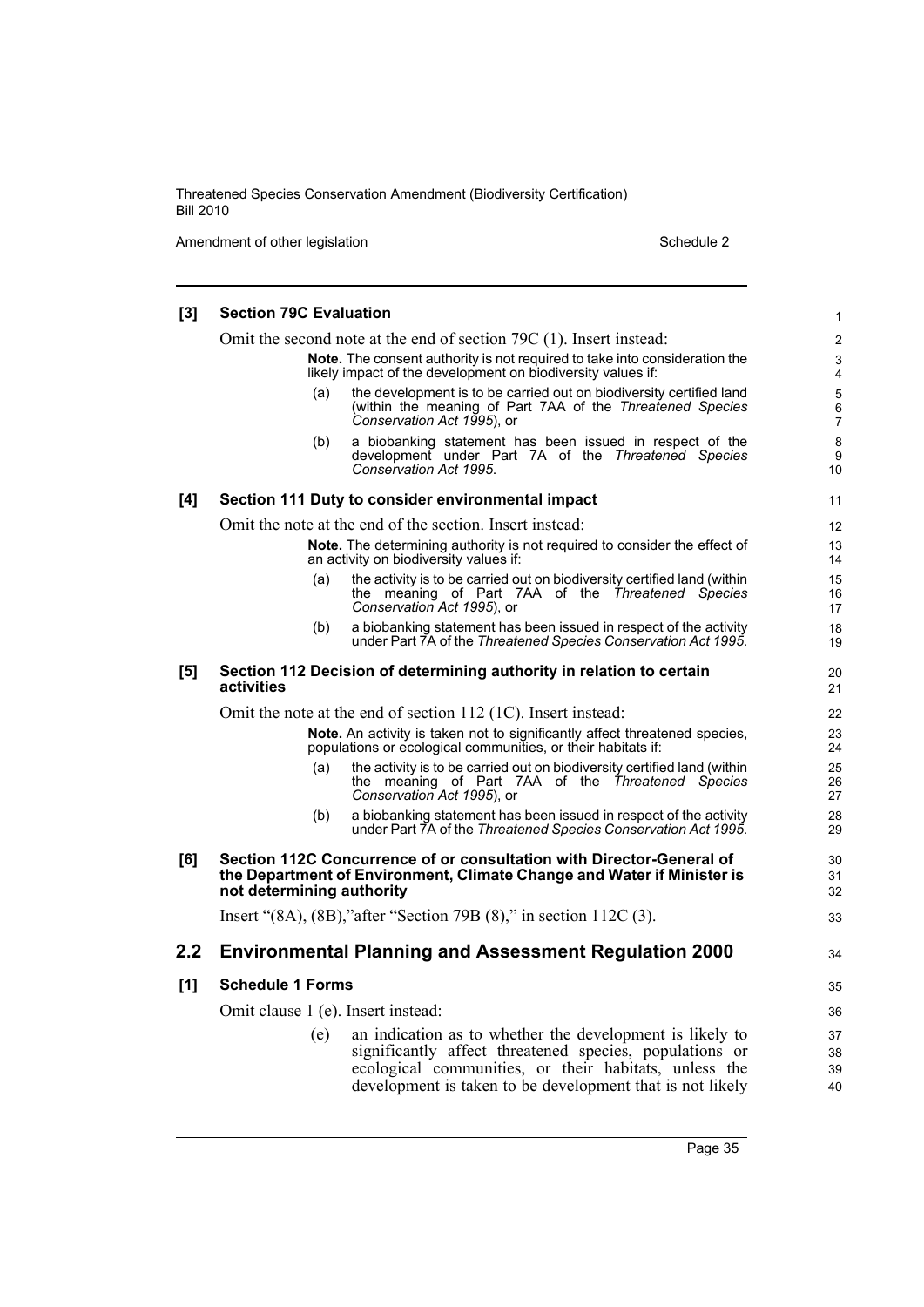Schedule 2 Amendment of other legislation

to have such an effect because it is biodiversity compliant development,

(ea) for biodiversity compliant development, an indication of the reason why the development is biodiversity compliant development,

# **[2] Schedule 1, clause 1 (2)**

Insert at the end of clause 1:

- (2) In this Schedule, *biodiversity compliant development* means:
	- (a) development proposed to be carried out on biodiversity certified land within the meaning of Part 7AA of the *Threatened Species Conservation Act 1995*, or
	- (b) development in respect of which a biobanking statement has been issued in respect of the development under Part 7A of the *Threatened Species Conservation Act 1995*, or
	- (c) development to which the biodiversity certification conferred by Part 7 of Schedule 7 to the *Threatened Species Conservation Act 1995* applies, or
	- (d) development for which development consent is required under a biodiversity certified EPI (within the meaning of Part 8 of Schedule 7 to the *Threatened Species Conservation Act 1995*).

# **[3] Schedule 1, clause 2 (5A)**

Omit the subclause. Insert instead:

 $(5A)$  The species impact statement referred to in subclause  $(1)$  (f) is not required in relation to the effect of the development on any threatened species, populations or ecological communities, or their habitats, if the development is taken to be development that is not likely to significantly affect those threatened species, populations or ecological communities, or their habitats, because it is biodiversity compliant development.

# **[4] Schedule 4 Planning certificates**

Insert after clause 9:

# **9A Biodiversity certified land**

If the land is biodiversity certified land (within the meaning of Part 7AA of the *Threatened Species Conservation Act 1995*), a statement to that effect.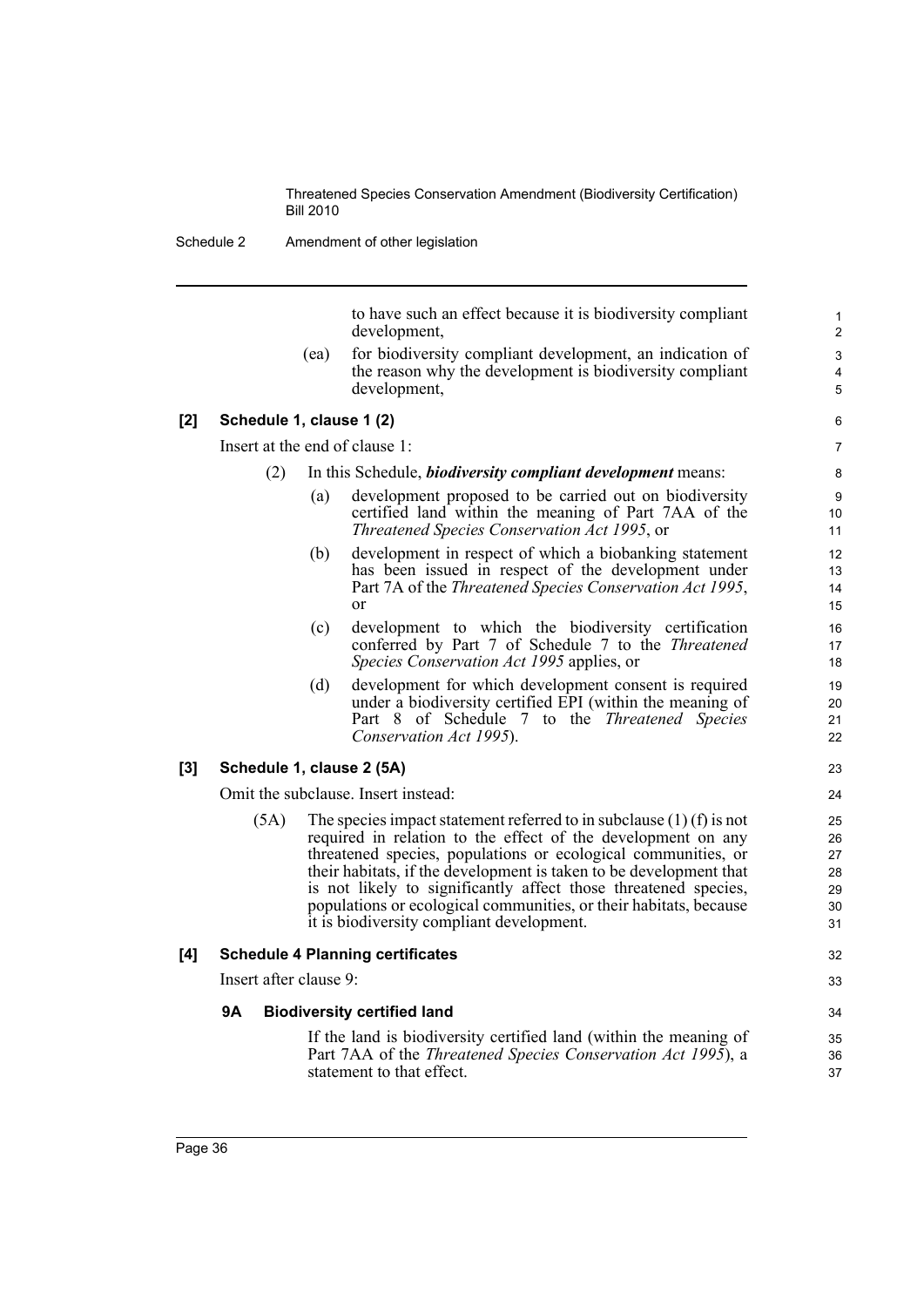Amendment of other legislation Schedule 2

| 2.3   |                                                                                                                         |     | Land and Environment Court Act 1979 No 204                                                                                                                                                                                                                                          | $\mathbf{1}$                         |
|-------|-------------------------------------------------------------------------------------------------------------------------|-----|-------------------------------------------------------------------------------------------------------------------------------------------------------------------------------------------------------------------------------------------------------------------------------------|--------------------------------------|
|       |                                                                                                                         |     | Section 17 Class 1-environmental planning and protection appeals                                                                                                                                                                                                                    | $\overline{2}$                       |
|       | Insert "126ZF, 126ZS or" after "section" in section 17 (eb).                                                            |     |                                                                                                                                                                                                                                                                                     |                                      |
| 2.4   |                                                                                                                         |     | National Parks and Wildlife Act 1974 No 80                                                                                                                                                                                                                                          | 4                                    |
| [1]   |                                                                                                                         |     | <b>Section 138 Payments into Fund</b>                                                                                                                                                                                                                                               | 5                                    |
|       | Insert after section $138(4)$ :                                                                                         |     |                                                                                                                                                                                                                                                                                     | 6                                    |
|       | (5)                                                                                                                     |     | Money received in connection with the administration of the<br>biodiversity certification scheme (including any fees paid under<br>the scheme or any monetary contributions made for the purposes<br>of the scheme) is not to be paid into the National Parks and<br>Wildlife Fund. | $\overline{7}$<br>8<br>9<br>10<br>11 |
|       | (6)                                                                                                                     |     | In this section:                                                                                                                                                                                                                                                                    | 12                                   |
|       |                                                                                                                         |     | <i>biodiversity certification scheme means:</i>                                                                                                                                                                                                                                     | 13                                   |
|       |                                                                                                                         | (a) | the provisions of Part 7AA of the <i>Threatened Species</i><br>Conservation Act 1995 and any regulations made for the<br>purposes of that Part, and                                                                                                                                 | 14<br>15<br>16                       |
|       |                                                                                                                         | (b) | the provisions of Parts 7 and 8 of Schedule 7 to that Act<br>(which relate to biodiversity certification of environmental<br>planning instruments).                                                                                                                                 | 17<br>18<br>19                       |
| [2]   |                                                                                                                         |     | <b>Section 139 Payments out of Fund</b>                                                                                                                                                                                                                                             | 20                                   |
|       | Omit "except those incurred under Part 7A of the Threatened Species<br>Conservation Act 1995" from section 139 (2) (a). |     |                                                                                                                                                                                                                                                                                     |                                      |
|       | Insert instead "except those incurred under the biodiversity certification<br>scheme and the biobanking scheme".        |     |                                                                                                                                                                                                                                                                                     | 23<br>24                             |
| $[3]$ | <b>Section 139 (6)</b>                                                                                                  |     |                                                                                                                                                                                                                                                                                     | 25                                   |
|       | Insert after section $139(5)$ :                                                                                         |     |                                                                                                                                                                                                                                                                                     |                                      |
|       | (6)                                                                                                                     |     | In this section:                                                                                                                                                                                                                                                                    | 27                                   |
|       |                                                                                                                         |     | <b>biobanking scheme</b> means the provisions of Part 7A of the<br>Threatened Species Conservation Act 1995 and any regulations<br>made for the purposes of that Part.                                                                                                              | 28<br>29<br>30                       |
|       |                                                                                                                         |     | <i>biodiversity certification scheme means:</i>                                                                                                                                                                                                                                     | 31                                   |
|       |                                                                                                                         | (a) | the provisions of Part 7AA of the <i>Threatened Species</i><br>Conservation Act 1995 and any regulations made for the<br>purposes of that Part, and                                                                                                                                 | 32<br>33<br>34                       |